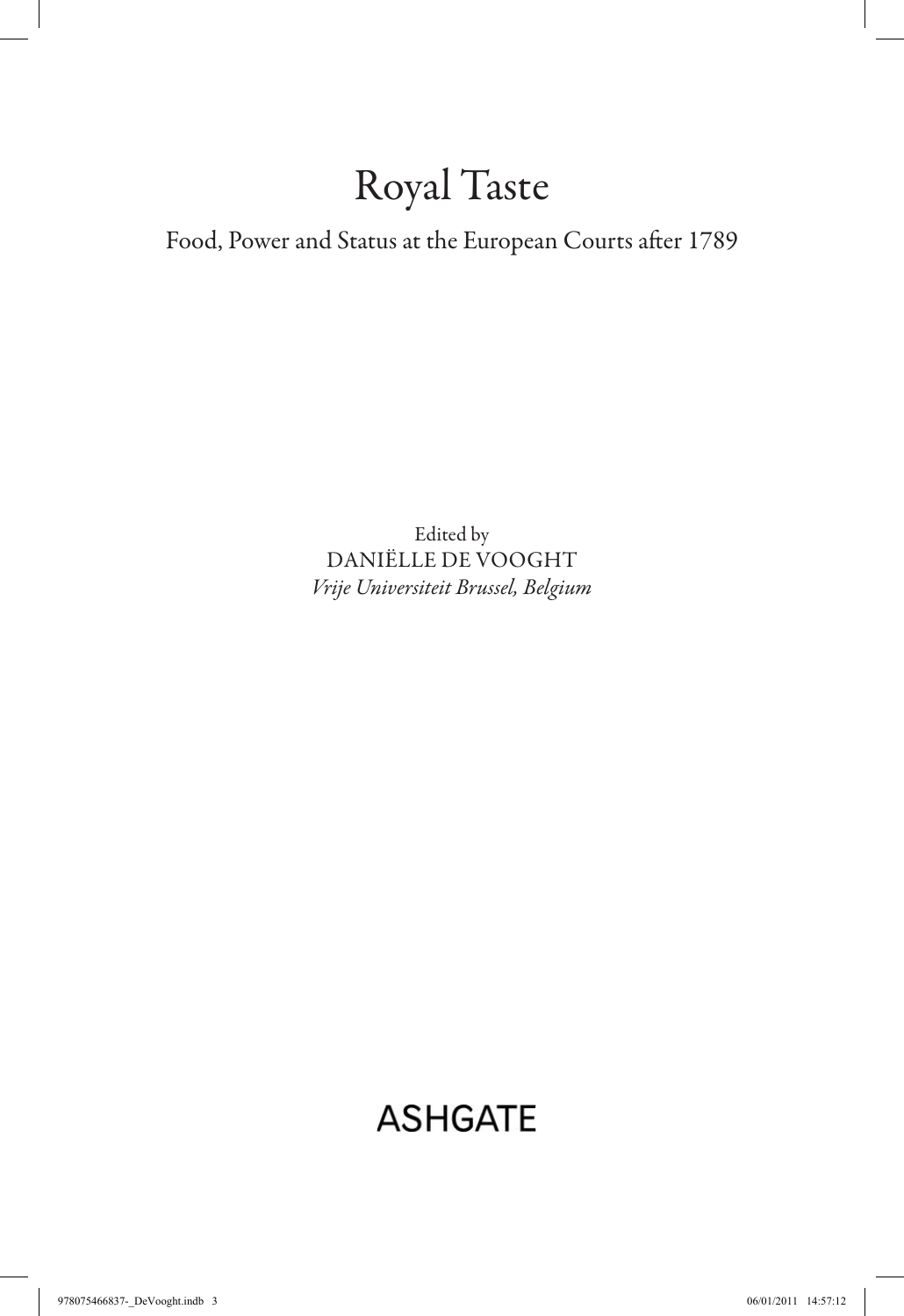© Daniëlle De Vooght 2011

All rights reserved. No part of this publication may be reproduced, stored in a retrieval system or transmitted in any form or by any means, electronic, mechanical, photocopying, recording or otherwise without the prior permission of the publisher.

Daniëlle De Vooght has asserted her right under the Copyright, Designs and Patents Act, 1988, to be identified as the editor of this work.

Published by Ashgate Publishing Limited Ashgate Publishing Company Wey Court East Suite 420 Union Road 101 Cherry Street Farnham Burlington Surrey, GU9 7PT VT 05401-4405 England USA

www.ashgate.com

British Library Cataloguing in Publication Data

#### Library of Congress Cataloging-in-Publication Data

Royal taste : food, power and status at the European courts after 1789 / [edited by] Daniëlle de Vooght.

p. cm.

Includes bibliographical references and index.

 ISBN 978-0-7546-6837-4 (hardcover) -- ISBN 978-0-7546-9478-6 (ebook) 1. Food habits-- Europe--History--19th century. 2. Dinners and dining--Political aspects--Europe--History--19th century. 3. Courts and courtiers--Europe--History--19th century. 4. Political culture--Europe-- History--19th century. 5. Europe--History--1789-1900. I. Vooght, Daniklle de. GT2853.E8R69 2010

394.1'209409034--dc22

2010038454

ISBN 9780754668374 (hbk) ISBN 9780754694786 (ebk)



Printed and bound in Great Britain by TJ International Ltd, Padstow, Cornwall.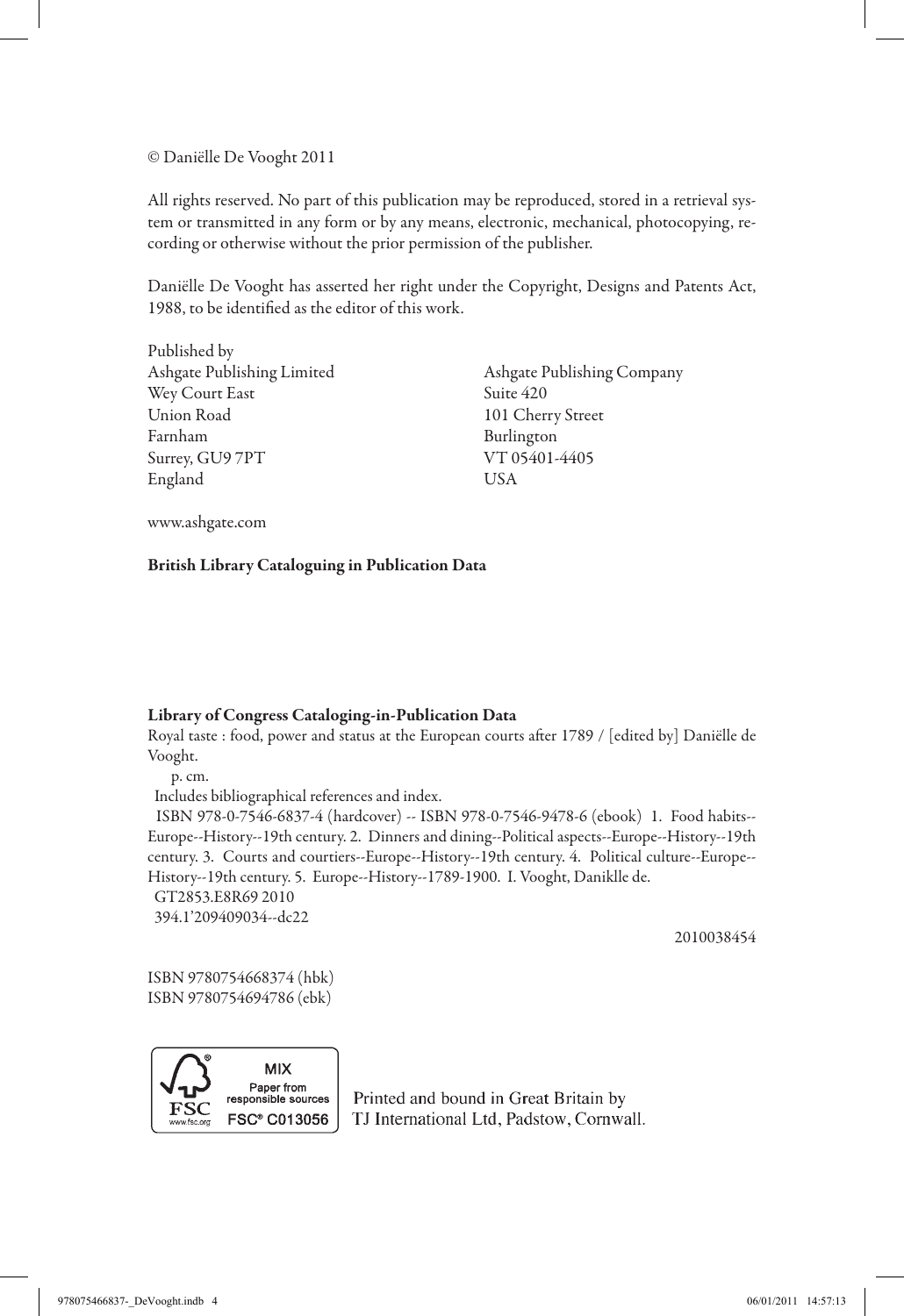# Contents

|   | List of Figures and Tables                                                                                                                                  | vii  |
|---|-------------------------------------------------------------------------------------------------------------------------------------------------------------|------|
|   | <b>Notes on Contributors</b>                                                                                                                                | ix   |
|   | Acknowledgments                                                                                                                                             | xiii |
|   | Introduction: Food and Power: Studying Food at (Modern) Courts<br>Daniëlle De Vooght and Peter Scholliers                                                   | 1    |
| 1 | The Historical Models of Food and Power in European Courts of<br>the Nineteenth Century: An Expository Essay and Prologue<br>Ken Albala                     | 13   |
| 2 | A Culinary Captatio Benevolentiae: The Use of the Truffle as a<br>Promotional Gift by the Savoy Dynasty in the Eighteenth Century<br>Rengenier C. Rittersma | 31   |
| 3 | Drinking for Approval: Wine and the British Court from George III<br>to Victoria and Albert<br>Charles C. Ludington                                         | 57   |
| 4 | Food at the Russian Court and the Homes of the Imperial Russian Elite,<br>Sixteenth to mid-Nineteenth Centuries<br>David I. Burrow                          | 87   |
| 5 | Pilaf and Bouchées: The Modernization of Official Banquets at the<br>Ottoman Palace in the Nineteenth Century<br>Özge Samancı                               | 111  |
| 6 | The Ceremony of Dining at Napoleon III's Court Between 1852<br>and 1870<br>Anne Lair                                                                        | 143  |
| 7 | Culinary Networks of Power in a Nineteenth-Century Court<br>Society: Dining with the Kings of the Belgians (1831–1909)<br>Daniëlle De Vooght                | 171  |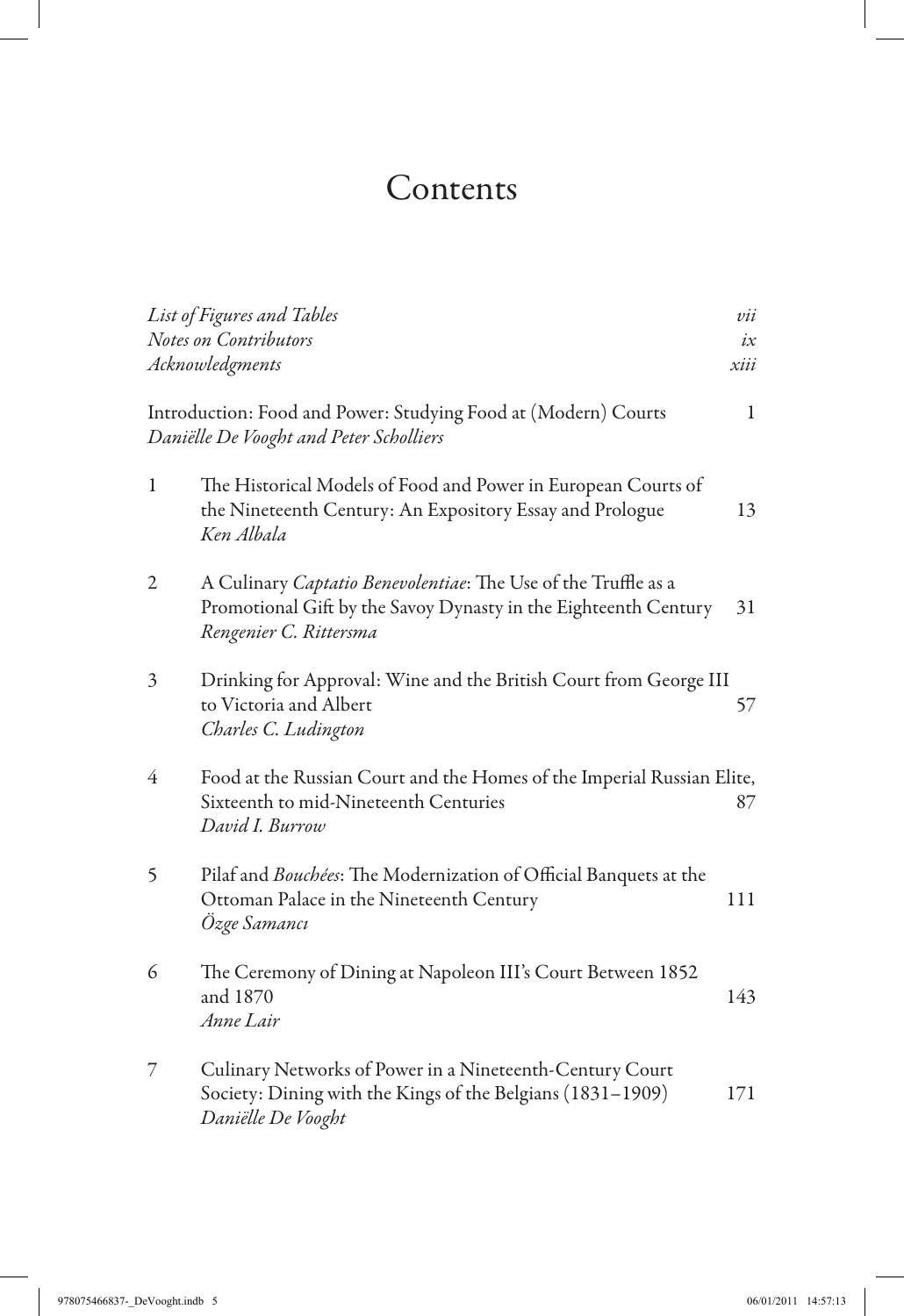| V1 | <b>Book Title</b> |
|----|-------------------|
|    |                   |

| Conclusion<br>Stephen Mennell | 189 |
|-------------------------------|-----|
| Bibliography                  | 199 |
| Index                         | 225 |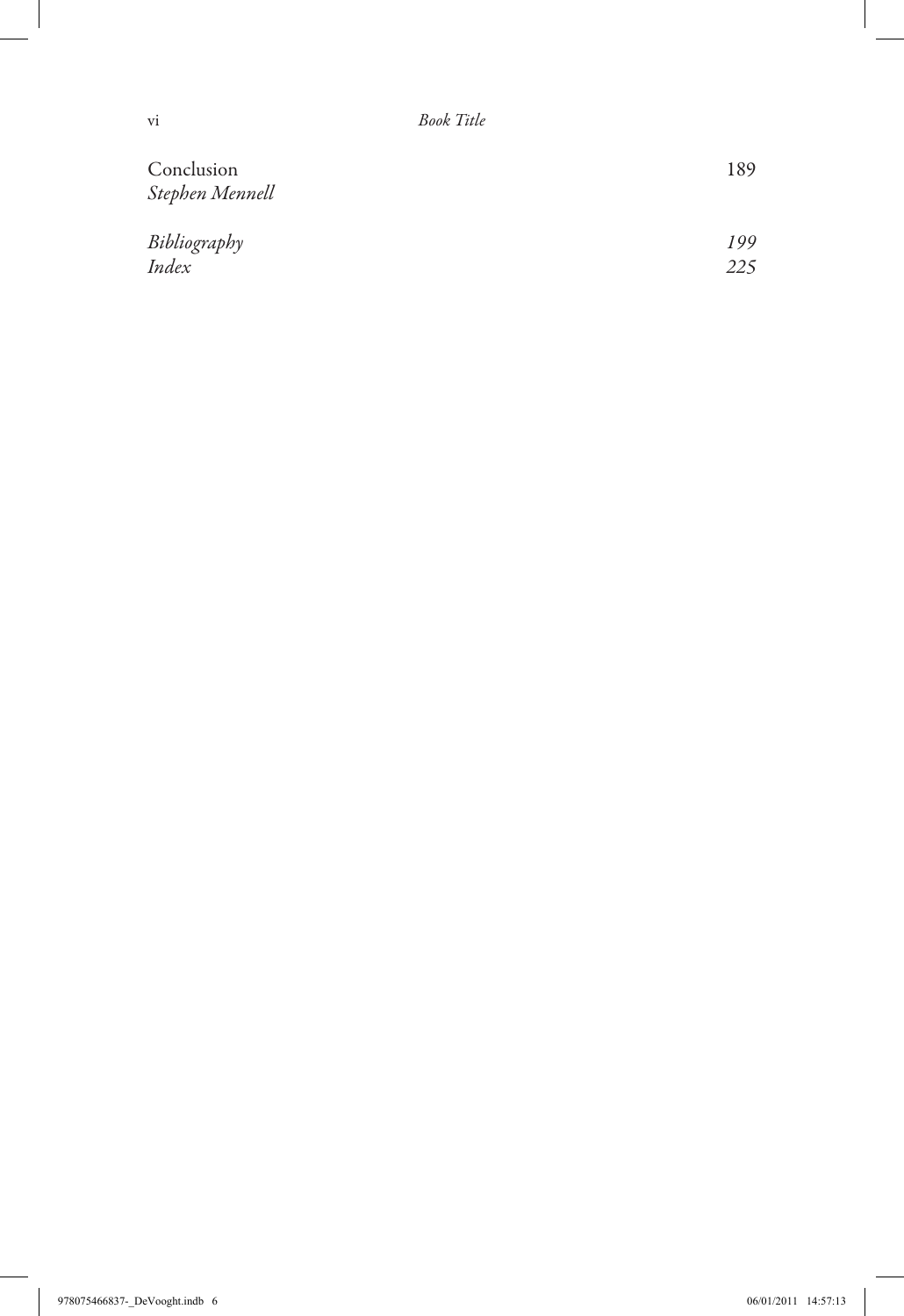# List of Figures and Tables

### Figures

- 2.1 The change in the geopolitical position of Savoy during the eighteenth century (source: Gianni Oliva, *I Savoia*, 1998; by kind permission of Arnoldo Mondadori Editore S.p.A.).
- 3.1 Sherry's rise to parity with port, 1817–1846 (source: Parliament of the United Kingdom of Great Britain and Ireland, Parliamentary Report C.8706, *Custom tariffs of the United Kingdom from 1800–1897, with some notes upon the history of more important branches of the receipt from 1600* (London, 1897), pp. 150–51).
- 5.1 A banquet given for a European envoy at Topkapı Palace in the eighteenth century (source: M. d'Ohsson, *Tableau Général de l'Empire Ottoman*; author's collection).
- 5.2 Banquet given in honor of Prince Napoléon at Beylerbeyi Palace on May 8, 1854 (source: *L'Illustration: Journal Universel*, Paris, 1854; author's collection).
- 5.3 The layout of the banquet arranged for the commander of the English navy at Yıldız Palace on June 28, 1914 (source: Ottoman Archives, BEO. GGd., 20 a).
- 5.4 The menu and concert program of the banquet arranged for the commander of the English navy at Yıldız Palace on June 28, 1914 (source: Ottoman Archives, BEO. GGd., 19b).
- 5.5 The layout of the banquet prepared in honor of the commandant of the German navy at Dolmabahçe Palace on May 17, 1914 (source: Ottoman Archives, BEO. GGd., 18a).
- 5.6 The menu of the banquet prepared in honor of the commandant of the German navy at Dolmabahçe Palace on May 17, 1914 (Ottoman Archives, BEO. GGd., 17b).
- 6.1 The large dining room at the Louvre Palace (source: Musée du Louvre).
- 6.2 Christofle basket (source: Musée du Louvre).
- 7.1 Visual representation of all dinner occasions at the Belgian royal court in 1835 and how these are linked by guests (Pajek software).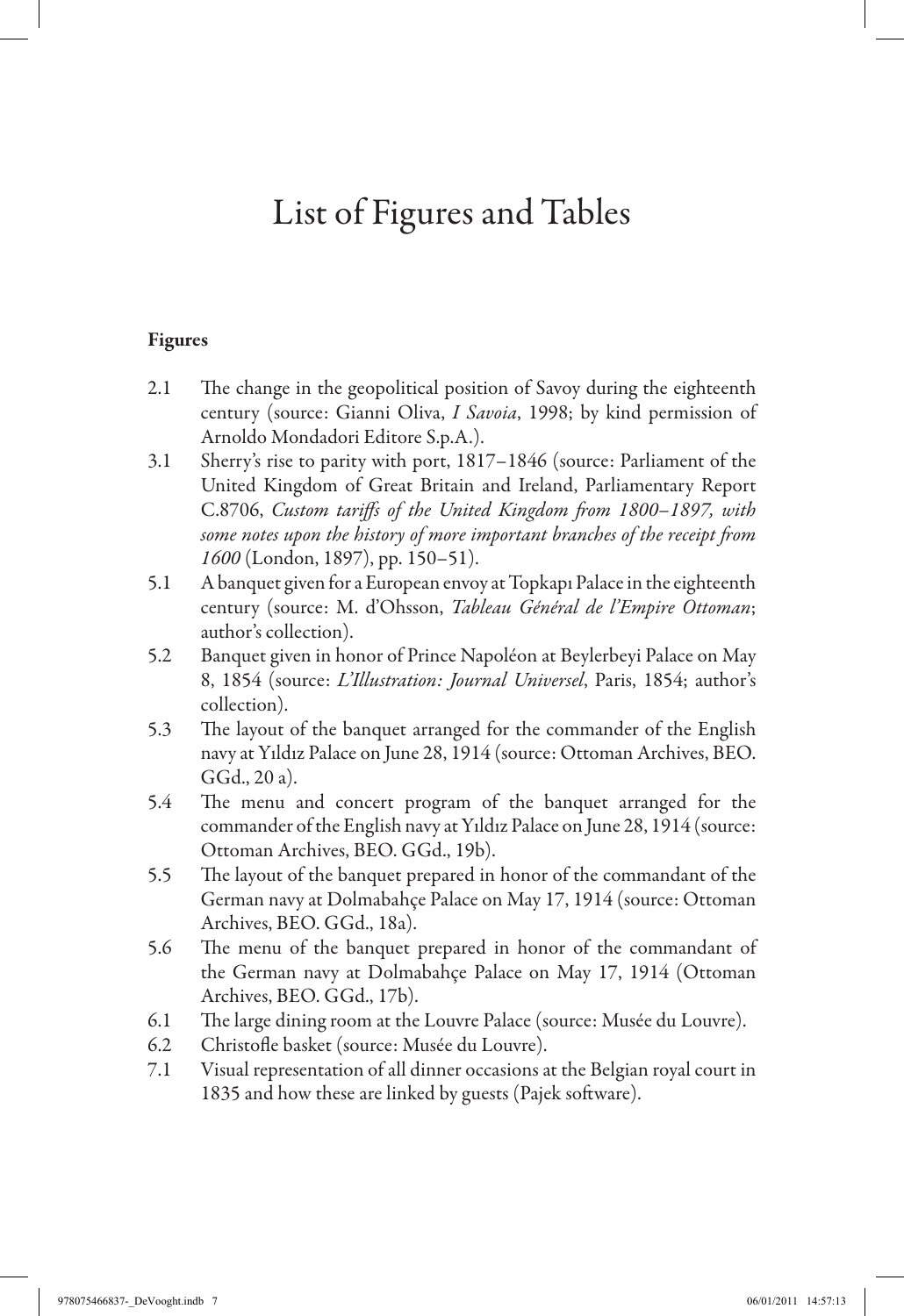#### viii *Book Title*

- 7.2 Line values of the one-mode network consisting of dinner occasions, 1835 (Pajek Report Window).
- 7.3 Line values of the one-mode network consisting of dinner guests, 1835 (Pajek Report Window).
- 7.4 Visualization of the component of the one-mode network consisting of guests (tied by occasions), 1869 (Pajek).

### Tables

- 2.1 Quantities of food gifts sent from Turin to Vienna (1738–1774).
- 5.1 Dishes served during late Ottoman official banquets.
- 6.1 Three menus served at the imperial court of Napoleon and Eugenie, spanning a period of five years.
- 7.1 Interpretation of the line values of the one-mode network consisting of all dinner occasions (tied by guests).
- 7.2 Interpretation of the degree of all vertices in the one-mode network consisting of all dinner guests (tied by occasions).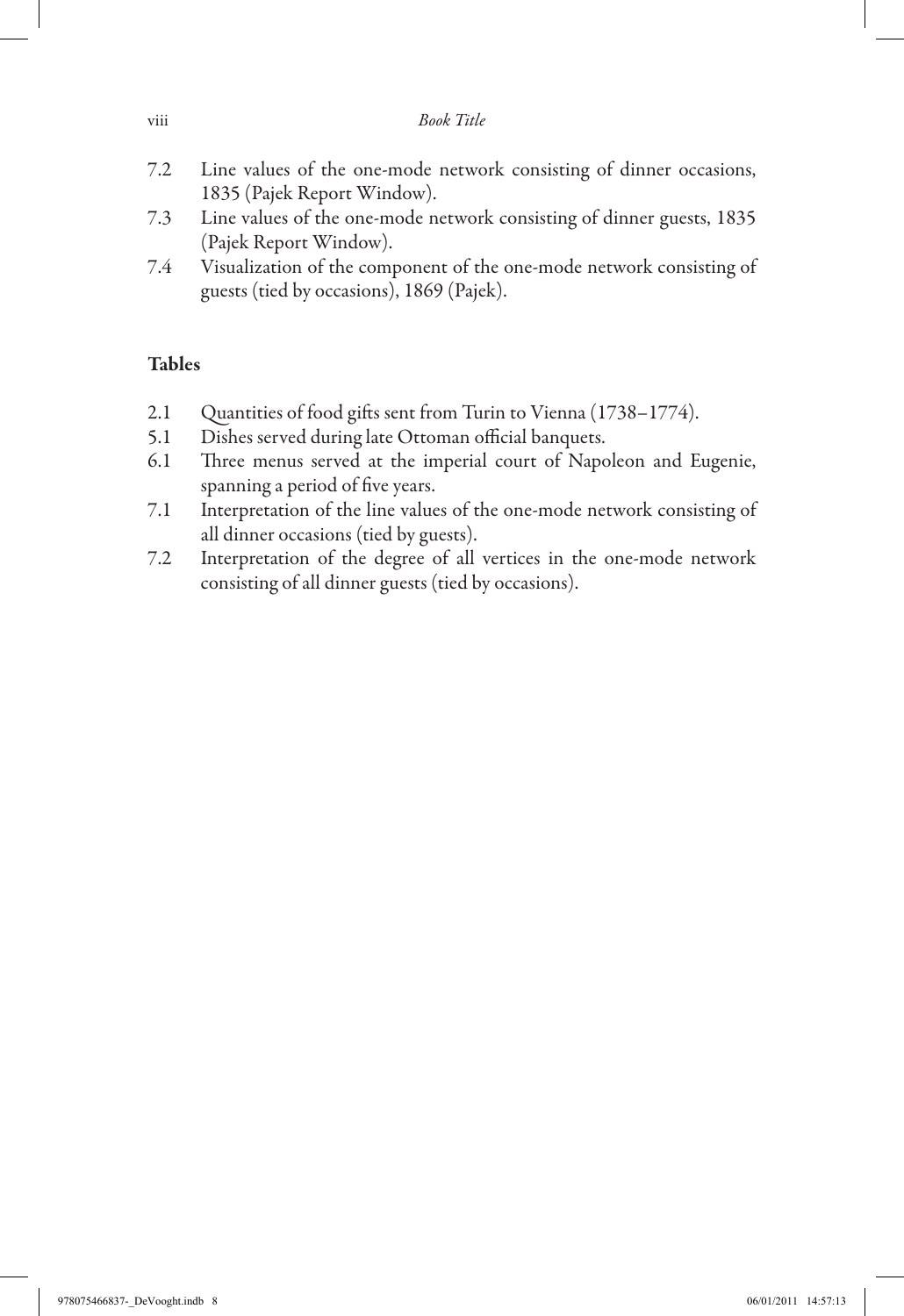# Notes on Contributors

Ken Albala is Professor of History at the University of the Pacific in Stockton, California. He is the author of nine books ranging from academic monographs such as *Eating Right in the Renaissance* (2002) and *The Banquet: Dining in the Great Courts of Late Renaissance Europe* (2007) to popular titles such as *Beans: A History*, the 2008 IACP Jane Grigson Award winner. He also edits three food series for Greenwood Press, including *Food Culture Around the World*. He has recently completed a textbook for the Culinary Institute of America entitled *World Cuisines*, and has begun a book on food controversies in the Reformation era.

David I. Burrow is Assistant Professor of History at the University of South Dakota, where he teaches European and Russian History. He received his PhD from the University of Wisconsin-Madison in 2005. His research focuses on the concept of the public in late eighteenth and early nineteenth-century Russia.

Daniëlle De Vooght graduated from the History Department at the Vrije Universiteit Brussel in 2001. As of January 2002, she is a research worker at that same department. She started by conducting research for the research project '(Un)sustainability Developments of Product Systems, 1800–2000', an interdisciplinary project in cooperation with Vito (Flemish Institute for Technological Research) and commissioned by the Belgian Federal Science Policy Office. In April 2010, she obtained her PhD with a thesis on the relationship between food culture and (political, economic, social, and cultural) power within an elite, and more particularly on food culture at the nineteenth-century Belgian royal court. She has recently published an article about her research in *Food & History* and in an edited volume entitled *The Dining Nobility: From the Burgundian Dukes to the Belgian Royalty* (2008).

Anne Lair is an Assistant Professor of French in the Department of Modern Languages at the University of Northern Iowa. She studies the ways in which a literary text can also be read as a source for information about culture in a certain period of time. As a French culture specialist and expert on the symbolism of food, she taught a course on famine and abundance, focusing mostly on the Middle Ages and medieval literature.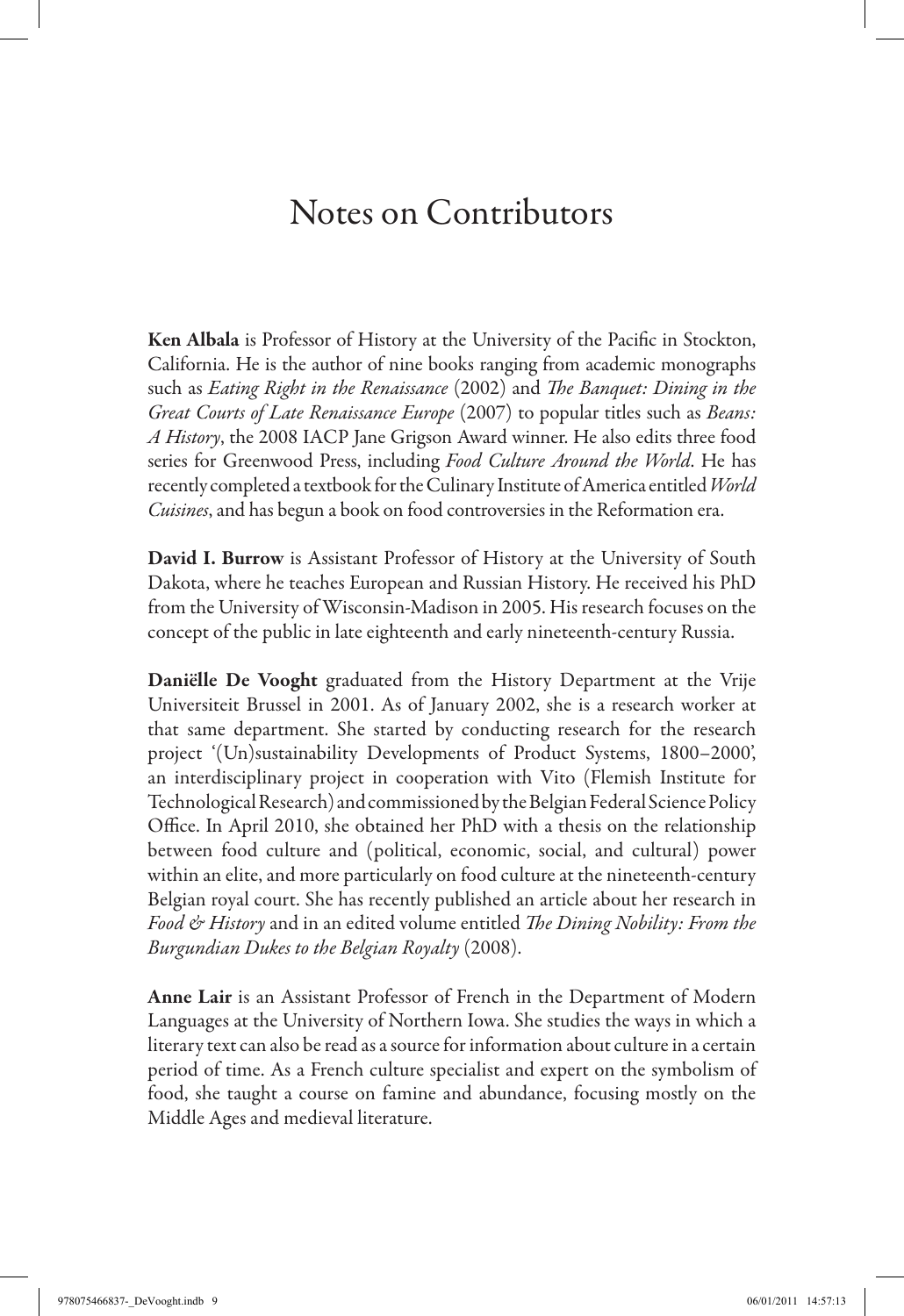Charles C. Ludington received his PhD from Columbia University in 2003. He is currently a Visiting Professor at Duke University and the University of North Carolina at Chapel Hill, where he teaches British and Irish history since 1400, early modern European intellectual history, and two different courses on the history of food and drink. He has published a variety of articles on the Huguenot diaspora, British intellectual history, and the history of wine consumption in Britain. He is currently writing a book on the meaning of the taste for wine in Britain, 1649–1860.

Stephen Mennell read Economics at Cambridge, and was then Knox Fellow in the Department of Social Relations at Harvard (1966–1967). From 1967 to 1990 he taught sociology at the University of Exeter, becoming Reader in Sociology and Western European Studies. In 1986, his book *All Manners of Food* was the first English-language book to be awarded the Grand Prix Internationale de Literature Gastronomique, and the French translation (*Français et anglais à table*) won the Prix Marco Polo in 1988. In 1987–1988 he was a Fellow of the Netherlands Institute for Advanced Study, Wassenaar, and he has spent three periods as a Senior Associate Member of St Antony's College, Oxford. From 1990 to 1993 he was Professor of Sociology and Head of the Department of Anthropology and Sociology at Monash University, Melbourne, Australia. He moved to the chair of sociology at University College Dublin in August 1993. He has been an associate editor of *Theory, Culture and Society* since 1989, and is now international editor of the *Irish Journal of Sociology* and an editor of the journal *Food & History*, based in Tours, France.

Rengenier C. Rittersma graduated as a Master in History from the Universiteit van Amsterdam in 1999. He also obtained his Masters degree in Germanic Studies at the same institution in 2000. In 2006, he succesfully defended his PhD on the myth of the count of Egmont in European culture (1568–1830) at the European University Institute in Florence. Currently he is investigating manifestations of truffle mania in Italy (1400–1800). He is also the secretary of the editorial board of the journal *Food & History*.

Özge Samancı completed her graduate studies in History at Boğazici University in Istanbul in 1998 and continued her PhD studies in Ottoman and Turkish Studies at the Ecoles des Hautes Etudes en Sciences Sociales in Paris. Recently, she finalized her PhD thesis on the culinary culture of the Ottoman palace and Istanbul in the nineteenth century. Samancı is Assistant Professor at the department of Gastronomy and Culinary Arts at Yeditepe University in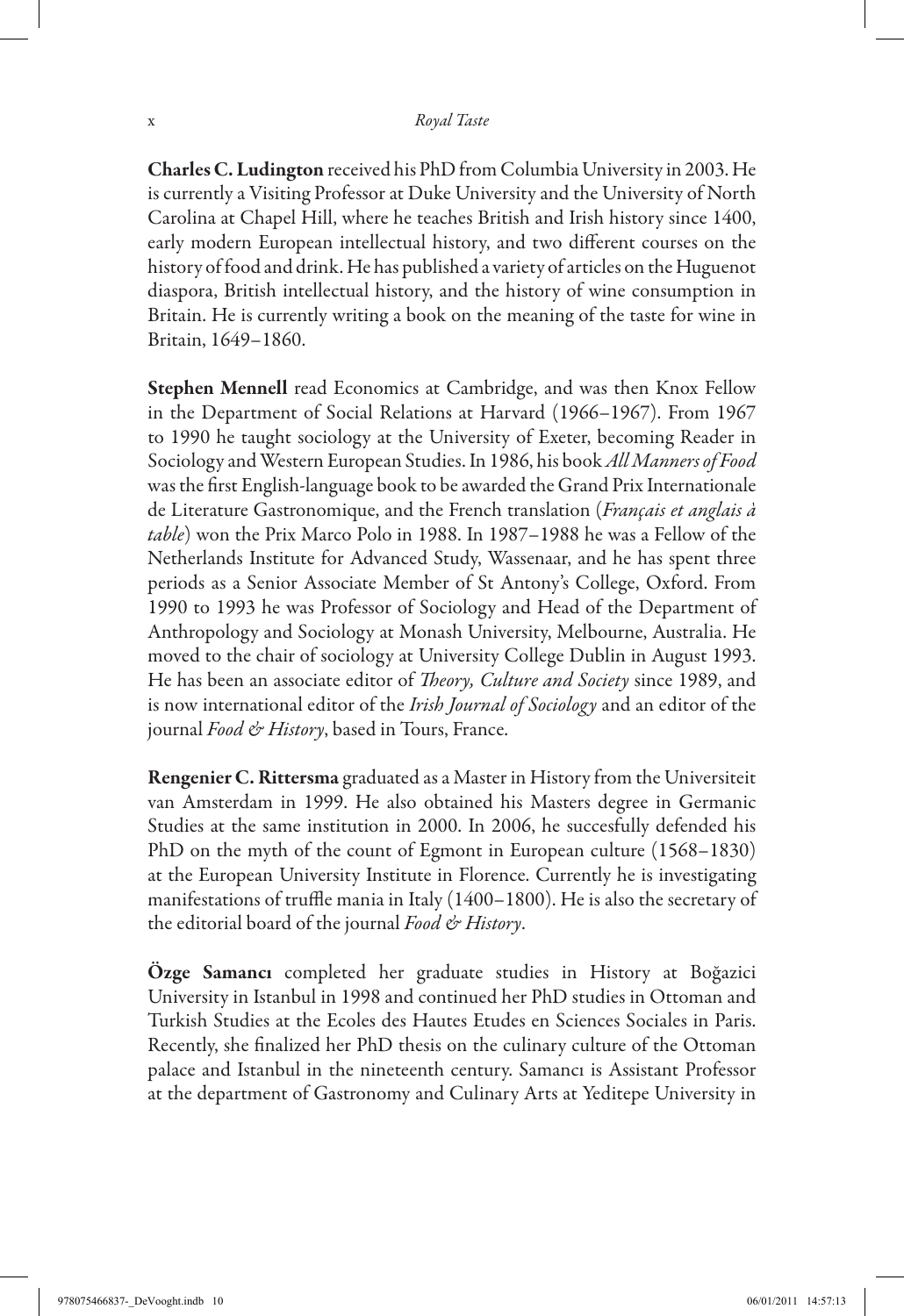Istanbul. She is also working as the culinary culture section curator in Antalya's City Museum Project in Turkey.

Peter Scholliers studied History at the Vrije Universiteit Brussels, where he obtained his PhD in 1984 with a dissertation on wages, purchasing power, and the standard of living in Belgium in the interwar period. In his research he focuses on the history of the standard of living, labor history, wages and prices, material culture, and industrial archeology, and on the history of food. He was a researcher at the Center for Contemporary Social History between 1976 and 1985. In 1986, he became a staff member of the Department of History at the Vrije Universiteit Brussel. Since 2000, he has also been a lecturer in that department. He is a member of the editorial staff of *Food & History*, *Food and Foodways*, and *Food, Culture & Society*. On top of that he is vice-president of the International Committee for the Research of European Food History and he is a member of the Comité d'Orientation of the Institut Européen d'Histoire et des Cultures de l'Alimentation. Recently, he received the Vlaamse Cultuurprijs – Smaakcultuur (Flemish Award for the Culture of Taste) for his research on food.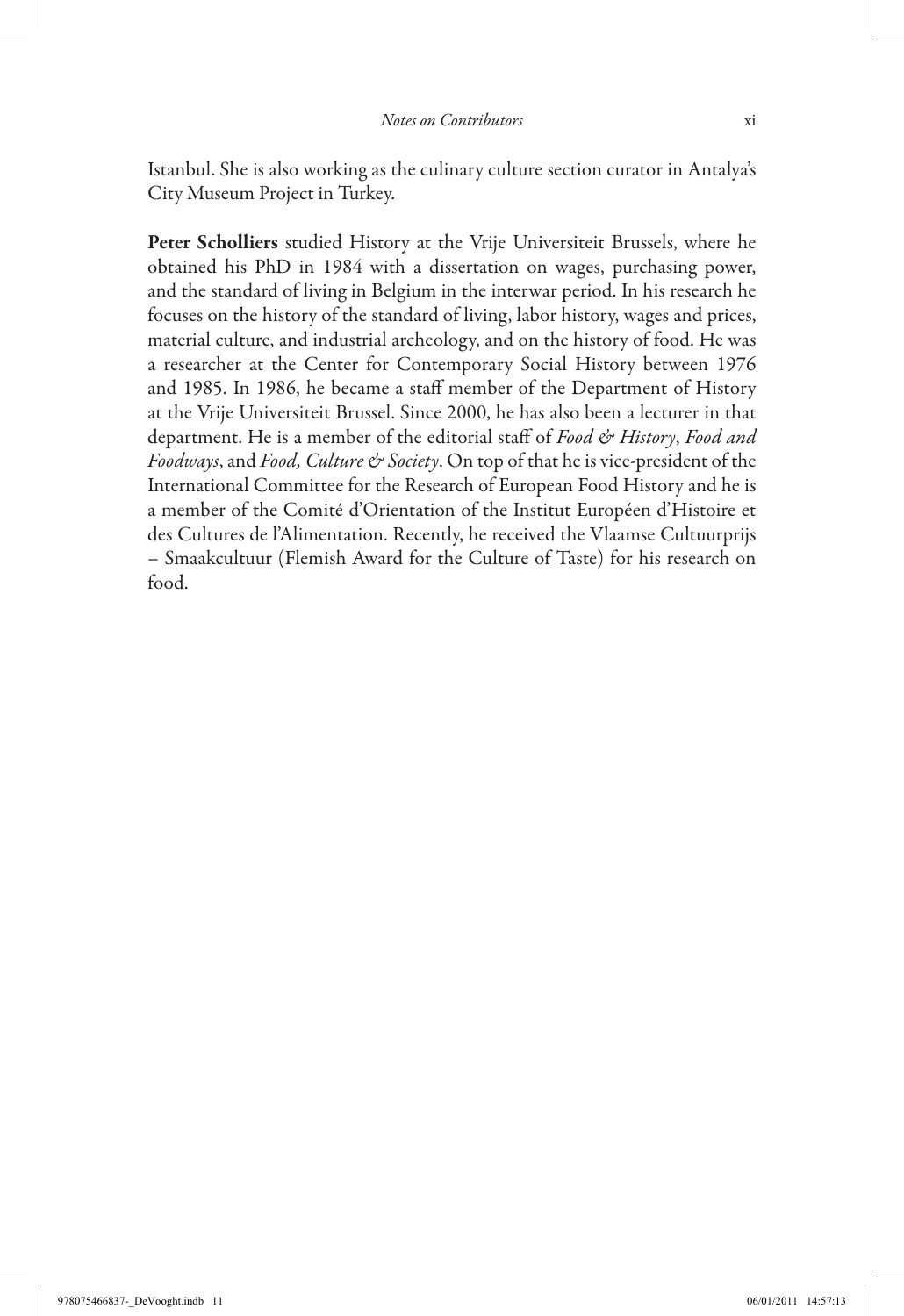# Chapter 2

# A Culinary *Captatio Benevolentiae*: The Use of the Truffle as a Promotional Gift by the Savoy Dynasty in the Eighteenth Century

Rengenier C. Rittersma1

per Umberto, fine conoscitore del bosco

Since the late Middle Ages, the local elites of Piedmont were well aware of the value of the truffles indigenous to their region. The first recorded instance in which truffles were given as a promotional gift by Piedmontese magnates was when the ally of the Savoy dynasty, Prince Amadeus VII of Acaia, presented truffles to Bona di Borbone, the wife of Count Amadeus of Savoy in 1380.2 No

This research—which forms part of the project "Manifestations of Truffle Mania in Italy (1400–1800): Towards a Cultural History of the Truffle in Europe," conducted at the Center for Social & Cultural Food Studies (FOST) at the *Vrije Universiteit Brussel*—has been made possible by a Rubicon grant from the Netherlands Organization for Scientific Research (NWO). For more information: http://www.nwo.nl/projecten.nsf/pages/2300136061 (accessed August 20, 2008).

2 For the first mention of the use of the truffle as a gift, see: *Archivio di Stato Torino* (henceforth AST) C. Tes. gen. d'Acaia, rot. 2; and Casa Bona di Borbone, rot. 33. For an account of the exchange of food and other regional products by the princes of *Savoia* in the Middle Ages, see: L. Vaccarone, "I Principi di Savoia attraverso le Alpi nel medioevo (1270–1520)," *Club Alpino Italiano*, Bollett. nr. 68 (1902): pp. 1–91.

I would like to thank the following people and institutions for having been of great help during the preparation of this chapter. First, the staff of the *Archivio di Stato di Torino* and, in particular, *Dottoressa* Paglieri, Marsaglia, and Niccoli. I am also grateful to Irma Naso, Albina Malerba, Monica Cuffia, and Philippe Marchenay for their help. This chapter benefited greatly from the stimulating observations of Allen J. Grieco, Professor Geoffrey Symcox, Gustavo Mola di Nomaglio, Daniëlle de Vooght, and Peter Scholliers, to whom I extend my sincerest thanks. Last but not least, I should also like to thank Milton Kooistra and, again, Allen Grieco for their rigorous linguistic corrections. I owe you all an immense amount of *truffes*, *bertavelle*, and *vacherins savoyards*. The remaining errors and inadequacies are, of course, all my own.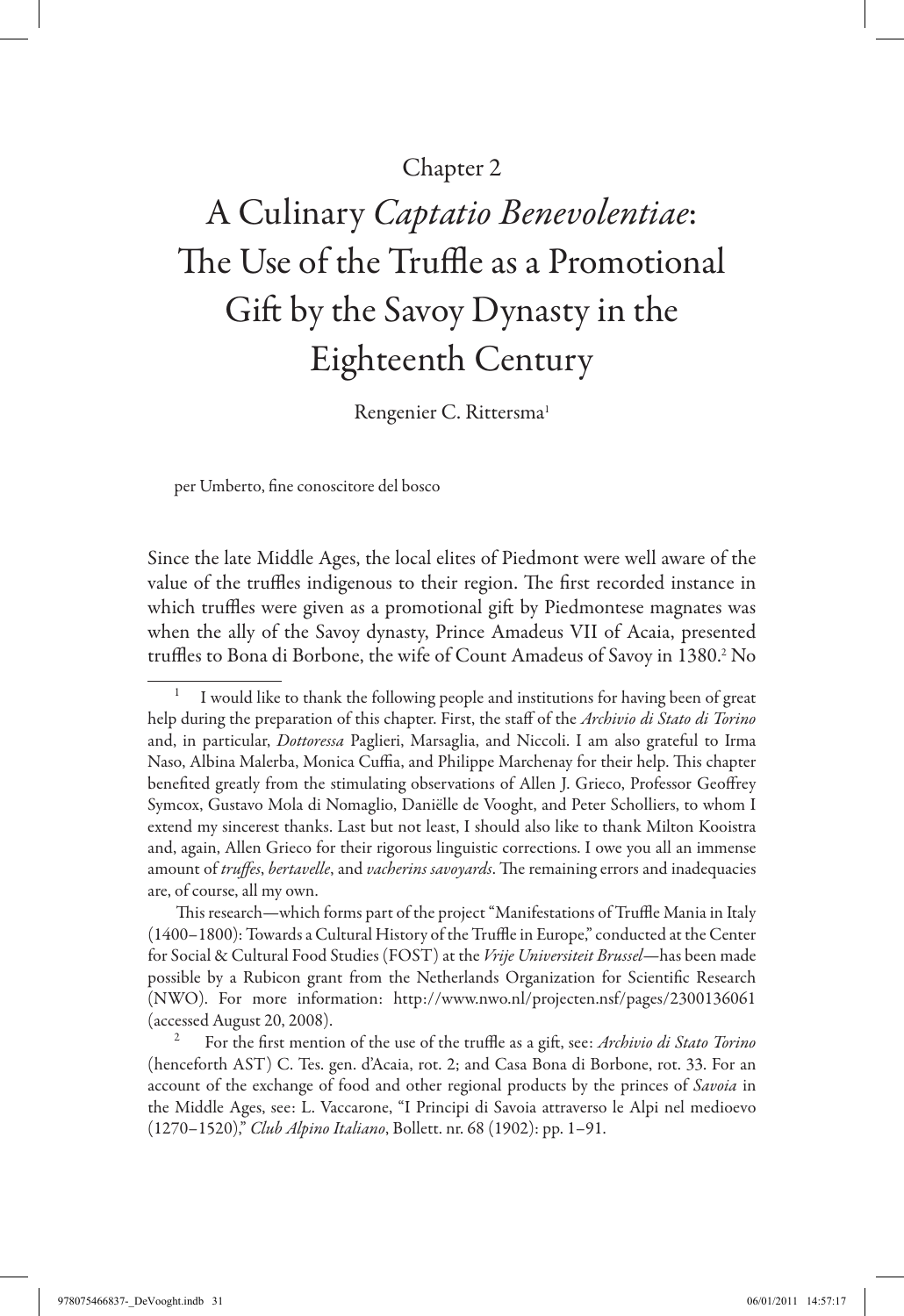systematic research in Piedmontese archives has been done for the period between the fourteenth and eighteenth centuries, but since truffles were frequently used as prestigious gifts in other Italian regions, it is likely that Piedmont was no exception to this rule.

The princes of Savoy were, however, very "truffle-minded," from roughly 1730 to 1830, as archival material in Turin suggests. In this period the dukes of *Savoia* showed in different ways that they were highly aware of the instrumental value of their subterranean mushrooms. The most remarkable manifestation was the use of the *tartufi* as a promotional gift in diplomatic relations. Due to the perishability of these mushrooms, the utility of the truffle as a present was naturally limited by transport terms, since truffles, even when preserved under the most favorable circumstances, tend to decay after 10 to 14 days. Among the different capitals which were situated within reach of a 10-day trip, Vienna appears to have received the most truffles as gifts.

However, this exchange between Turin and Vienna is intriguing not only because of its frequency, but also because of the supplementary information in the correspondence and, in particular, the specific background of the Piedmontese– Austrian relationship, which, when combined analytically, sheds light on various aspects of the foreign politics and state administration of Savoy. For that reason, this chapter will primarily focus on a detailed analysis of the diplomatic correspondence between the Savoyard and the imperial court from approximately 1730 to 1780. In order to place this Piedmontese–Austrian truffle connection in the right context, other cases of diplomatic instrumentalization of the truffle by the *Savoia* will also be briefly presented, but they will serve an illustrative purpose.

This chapter attempts, thus, to examine the following issues: first, it will demonstrate that the Savoy were perfectly aware of the unequivocal instrumental value of their *tartufi*; second, it will shed light on the giving of gifts as a political tool, used to facilitate the development and maintenance of diplomatic relations during a period in which the dukes of Savoy entered the scene of European *Großmächte*. Finally, this contribution will also show that the management of this gift-giving culture can be considered a "barometer" of the relationships between the various sections of the Piedmontese state administration, especially between the chancellery in Turin and the diplomatic corps abroad.

### *Do ut des*, About Giving and Owing: Some General Observations on Gift Exchange

There is no such thing as a free gift. If we expect nothing in return for a given object, then we simply discard it. A gift, on the other hand, appeals to deeper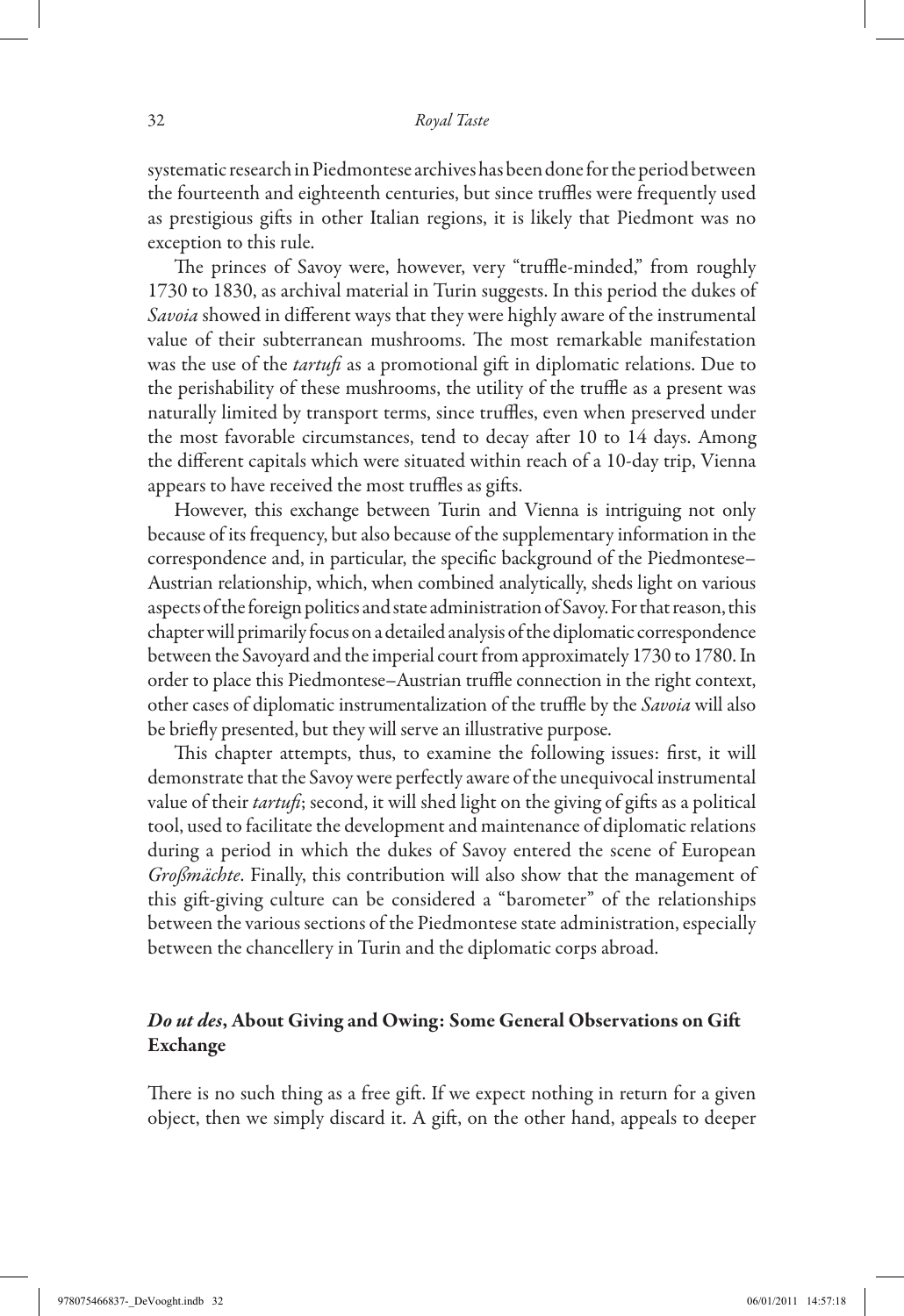motivations and should at least evoke gratitude, a strong sentiment, described as nothing less than the "moral memory of mankind."3 A gift will inevitably tip the balance of the social relation between the persons involved. A present affects a social relation and engenders a differentiation between the partners, even before the gift has been offered and received.4 This intrinsically divisive dimension of giving gifts finds expression especially in the Spanish and Italian verbs *regalar* and *regalare* respectively, which originally meant to present a gift to the king, and is even more apparent in archaic forms such as *offerte*, *offrande*, *offerieren*, or *offrir*, which literally refer to the humble activity of bringing something toward someone (*ob-ferre*) and whose aspect of vertical differentiation stems, of course, from sacrificial practices. Something of this idea of eternal debt (*coram dei*) remained in the notion of gift-giving, since social scientist theories—in spite of the many nuances each one of them might introduce—basically share the idea that gift-giving results in an irreversible incommensurability. Simply said, while the first gift can (but must not) be voluntary, the return gift is inherently compulsory. Explicit or not, there is a claim of reciprocity in every present.5

Since the time of primitive societies, victuals have played a dominant role in gift-giving culture, either in a direct way by exchange or in an indirect way as an expression of hospitality. Hospitality without food is unthinkable, because food is the most elementary form of sociability. The fundamental social dimension of food also becomes clear in the tacit claim to share one's food, as long as hygienic concerns allow, even with strangers. Everybody has experienced the situation of invidious eyes when entering a train compartment with an ice cream or fresh cherries, and everybody can confirm the favorable role exercised by the act of sharing food when socializing with unknown people. Perhaps it is this very basic quality of food that turns the presenting and sharing of it, in terms of gift practices, into a unique one-way communication where no reward is expected, yet everybody is stimulated to reciprocate because they are certain to experience a similar situation in the future.<sup>6</sup>

<sup>3</sup> G. Simmel, "Faithfulness and Gratitude," in A. Komter (ed.), *The Gift: an Interdisciplinary Perspective* (Amsterdam, 1996), pp. 39–49, p. 45.

<sup>4</sup> B. Schwartz, "The Social Psychology of the Gift," in A. Komter (ed.), *The Gift: an Interdisciplinary Perspective*, pp. 69–81, p. 78.

<sup>5</sup> See the various contributions in Komter, *The Gift*. For a study of gifting in medieval societies, see G. Algazi, V. Groebner and B. Jussen (eds), *Negotiating the Gift: Pre-Modern Figurations of Exchange* (Göttingen, 2003).<br><sup>6</sup> See, for example, M. Sahlins, "On the Sociology of Primitive Exchange," in A.

Komter (ed.), *The Gift: an Interdisciplinary Perspective*, pp. 26–39; and M. Fantoni, "Feticci di prestigio. Il dono alla corte medicea," in S. Bertelli and G. Calvi (eds), *Rituale, cerimoniale, etichetta* (Milan, 1985), pp. 141–63, pp. 153–60.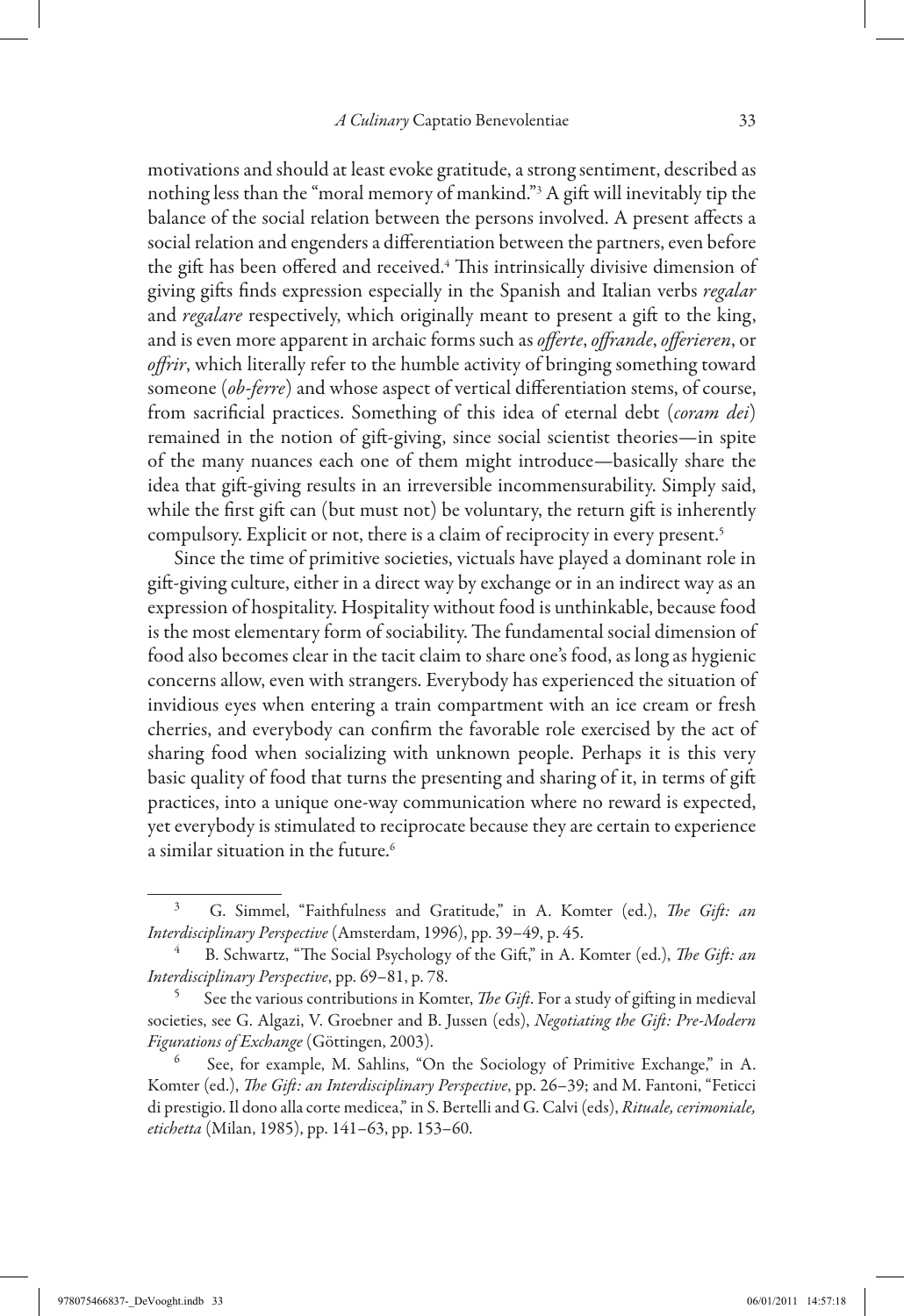In much the same way, the use of food as a gift is a universal phenomenon in all social classes.7 In Umbria, even an exclusive product like the truffle was, particularly until the rise of the packaging industry in the area of Spoleto-Norcia but also thereafter, popularly exploited as a rewarding gift during the feastdays of December. This usage was practiced by the truffle hunters themselves, who were commonly crofters, in order to thank the landowners for letting them exploit their truffle grounds or to do a favor for a prominent person (such as the local physician or priest) or for a friend or relative. After the commercialization of the Umbrian truffles from approximately 1865 onward, they increasingly tended to use the commercially unsuitable part of the harvest, which consisted of fragmented, gnawed, or otherwise damaged tubers (the *capatura*), for their informal gift circuit.8

Apparently, even second-rate truffles were an appreciated gift. This reveals something of the value and, more in particular, of the *fascinosum* that was generally attributed to the subterranean mushroom.9 Initially, they may have been used primarily for their inherent prestige and exclusivity, but gradually the preference shifted to the gastronomical qualities of the truffle, clearly seen in the increasing use of truffle-based products in France, such as *dinde truffée* (truffled turkey).<sup>10</sup>

## "*Faire gouter ces sortes de fruits de notre pays*":11 The Use of Food as a Gift by the Savoia

In spite of the abundant truffle grounds on their own territory and the historical awareness of the truffle's potential, it took a while before the dukes of Savoy

<sup>7</sup> Compare P. Meyzie, "Les cadeaux alimentaires dans le Sud-Ouest aquitain au XVIIIe siècle: sociabilité, pouvoirs et gastronomie," *Histoire, Économie & Société*, 25 (2006): pp. 33– 51; N. Zemon Davis, *The Gift in Sixteenth-Century France* (Oxford, 2000), pp. 56–72.

<sup>8</sup> On the Umbrian truffle trade and consumption: C. Papa, "Il tartufo. "Dono di natura," *La ricerca folklorica*, 41 (2000): pp. 25–36; R.C. Rittersma, "Industrialised Delicacies: The Rise of the Umbrian Truffle Business and the Pioneering Work of Mazzoneschi and Urbani (1860–1918)," in G. Dorel-Ferré (ed.), *Nourrir les hommes, de la Champagne-Ardenne au monde: Actes des premières rencontres de la section agroalimentaire de TICCIH* (Reims, 2010).

<sup>9</sup> See J.-L. Flandrin, "L'huitre et la truffe," in J.-L. Flandrin (ed.), *Chronique de Platine* (Paris, 1992), pp. 143–52, pp. 149–50.

<sup>10</sup> For example, see Meyzie, "Les cadeaux alimentaires." Until the eighteenth century, neither truffled products nor *pâté truffé* were mentioned: G. de Merlhiac, "Essai historique sur la truffe," *Chroniqueur du Périgord*, 3 (1855), pp. 91–120, p. 95.

<sup>11 &</sup>quot;To let (someone) taste these kinds of fruits of our country": AST Lettere Ministri (henceforth L.M.) Austria, Mazzo 65, Ormea > Canale, January 13, 1738.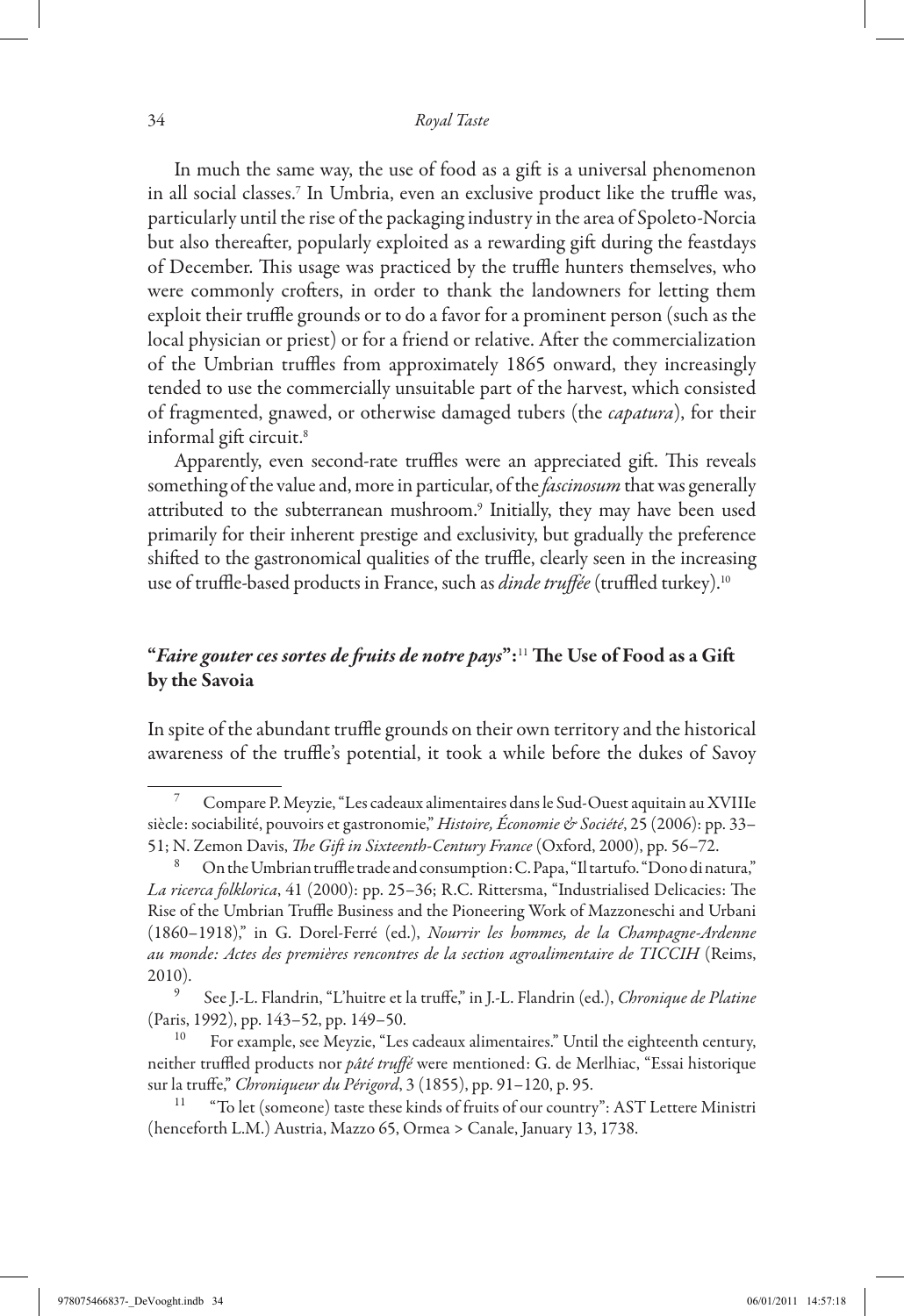started to exploit them systematically in diplomatic relations. Until then, other valuable food products were used as gifts. In fact, the diplomatic correspondence of the period 1670–1730 presents a wide variety of local products that were occasionally sent to the most important partners and/or neighboring states, such as France, Milan, Switzerland, Rome, and the United Kingdom.

The most frequent *bagatelles* sent along were Piedmontese wines (unfortunately not specifically named), *rosolio* (a sweet liqueur whose aroma derives from different products like orange, coffee, vanilla, and so on), jam from Mondovì, the *fromage de Noël* (recently known as *Vacherin d'Abondance*), and Piedmontese tobacco.12 All these products were eagerly consumed at foreign courts, especially the Piedmontese wine and liqueur, which seem to have been highly pleasing to Louis XIV and Charles II. <sup>13</sup> Strikingly, in the diplomatic correspondence from the period 1670–1725, the subterranean mushroom did not appear, not even when in season (November to January).<sup>14</sup> However, before discussing the question of how the Piedmontese truffle "conquered" the diplomatic scene, a few words should be said about the political circumstances that induced the rulers of Savoy to create their well-organized system of distributing regional food products to foreign courts.

The political vicissitudes that characterized the history of the dynasty of *Savoia* since its medieval origins were determined by its geographical position. Its *pedemontanus* setting was both a blessing and a curse: on the one hand, the actual sphere of influence was relatively small and rather insignificant from an economic point of view. On the other hand, its cisalpine and transalpine territories, proximity to and influence on the Mediterranean, and position at the crossroads of the north–south and east–west axes of the European communication network made Savoy a region that was too strategic to be neglected. Geopolitically, the state of Savoy constituted a kind of buffer zone between the continental superpowers of

<sup>12</sup> For *rosolio*, see http://www.saporidelPiedmonte.it/prodotti/bevande/16.htm (accessed May 2008); for *vacherins savoyards*, which might have been the so-called *Vacherin d'Abondance*, see L. Bérard, J. Froc, P. Hyman, M. Hyman and P. Marchenay, *Inventaire des produits régionaux de la France. Rhône-Alpes* (Paris, 1995), pp. 425–8; C. Abry, R. Devos, H. Raulin, and J. Cuisenier (eds), *Les sources régionales de la Savoie. Une approche ethnologique: alimentation, habitat, élevage …* (Paris, 1979), p. 221. This *Vacherin d'Abondance* was already famous in the fifteenth century: Pantaleone da Confienza, *Summa lacticiniorum* (Turin, 1477), Tractatus II, cap. 8.

<sup>13</sup> D. Perrero, "I regali di prodotti nazionali invalsi nella diplomazia piemontese dei secoli XVII–XVIII," *Atti della Reale Accademia delle Scienze di Torino*, 31 (1896): pp. 411– 32, pp. 412–17; and, more recently: G. Caligaris, "Viaggiatori illustri e ambasciatori stranieri alla corte sabauda nella prima metà del Seicento: ospitalità e regali," *Studi Piemontesi*, 4/1 (1975): pp. 151–71.

See Perrero, "I regali di prodotti nazionali."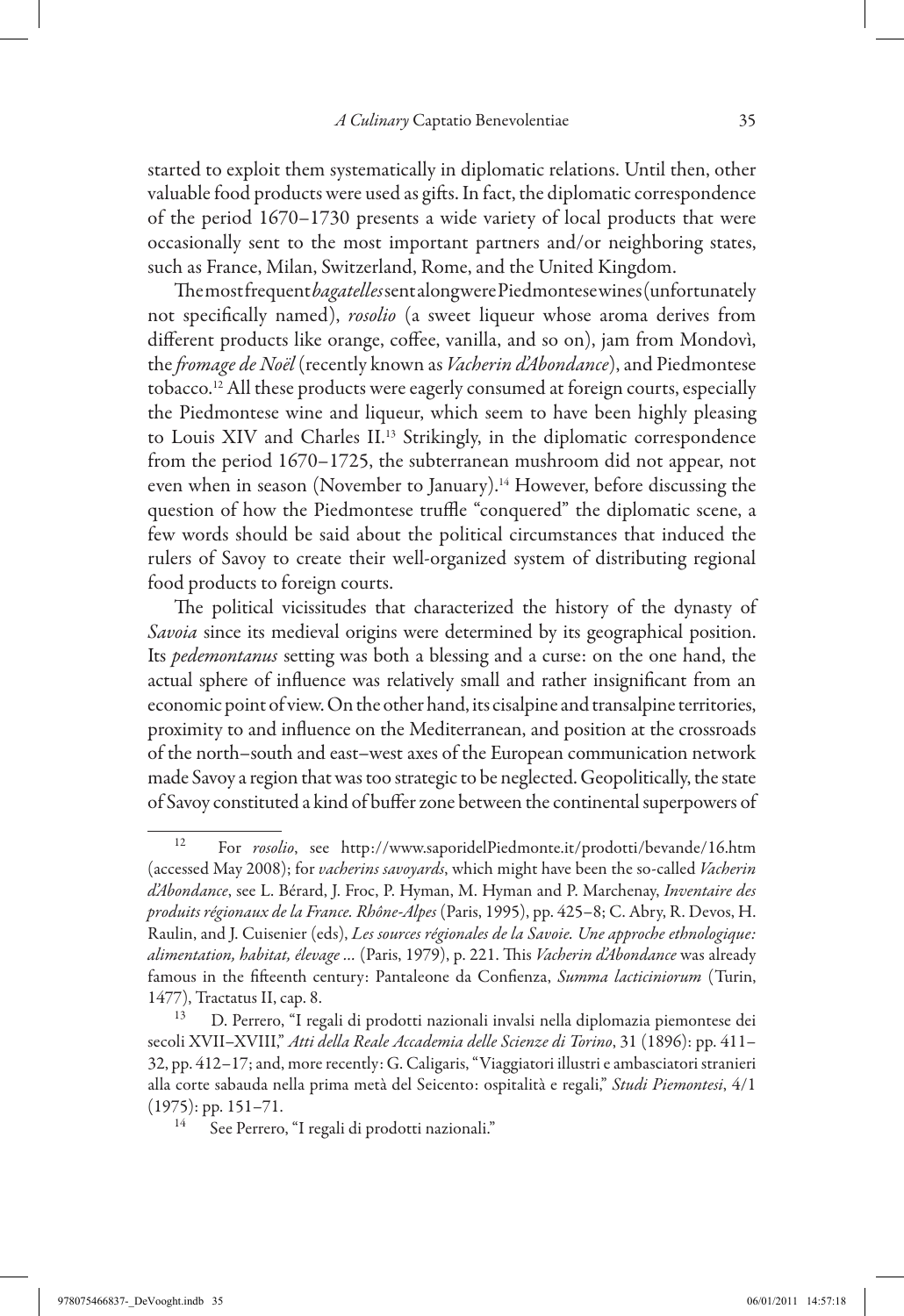Spain, France, and Austria (Figure 2.1). This already precarious situation was only aggravated by the proximity of Milan and Monferrato, both contested territories repeatedly claimed or invaded by the *Savoia* but equally desired by the Spanish king and the Austrian emperor. Due to this geopolitical constellation, the state of Savoy became embroiled in virtually every war that took place during the sixteenth, seventeenth, and eighteenth centuries, and eventually succeeded in politically exploiting the rivalries of the different contenders.

The key to Savoy's gradual, but persistent accumulation of power was the combination of successful marital policy, the creation of both a consistent and considerable army as well as an able diplomatic corps, and the pronounced political instinct of some of its rulers, who repeatedly managed to gain in influence by an ingenious and well-aimed diplomacy that regularly played the *Großmächte* off one another. Since the time of Emmanuel Philibert, one of the most important long-term goals ardently pursued by all the dukes of Savoy despite differing political agendas—was the acquisition of a royal crown.



## Figure 2.1 The change in the geopolitical position of Savoy during the eighteenth century

(*Sourc*e: Gianni Oliva, I Savoia, 1998; by kind permission of Arnoldo Mondadori Editore S.p.A.).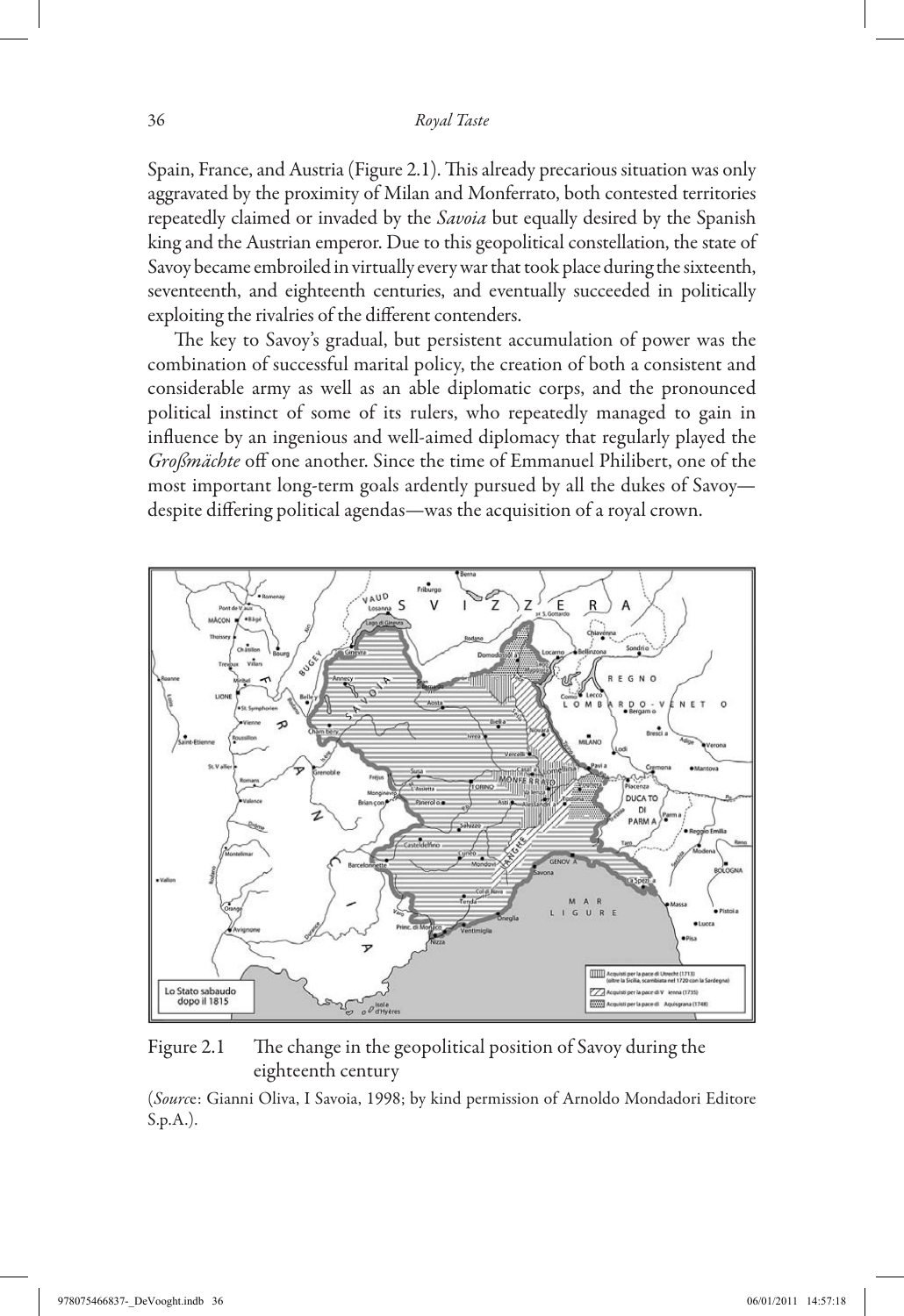The quest for a crown and scepter was triggered by an intra-Italian competition between the Medici and the *Savoia*, who both more than once claimed the title of King of Cyprus and tried to underpin their prerogatives with the publication of their genealogy and with a diplomatic campaign. Simultaneously, the Savoy dynasty also showed its ambitions by creating a court society that was clearly inspired by the French model of "Noblemen-in-Residence." The court in Turin tried to integrate the local aristocracy by subsuming its radius of action under the immediate sphere of influence of the duke. By the time of Charles Emmanuel II, the court of Savoy had obtained a self-evident prestige which was progressively acknowledged at an international level. From approximately 1660 onward, the dukes of Savoy were considered *de facto* kings, since an increasing number of states honored them with royal treatment. In 1713, they finally saw their ambitions fulfilled with the bestowal of the Kingdom of Sicily (by the Treaty of Utrecht), which after the conquest of Sicily by Spain in 1720 was exchanged for the crown of Sardinia.

During the various wars that took place between 1688 and 1738 (the Nine Years War, War of the Quadruple Alliance, and the wars of Spanish and Polish succession), the princes of Savoy gained in importance as political allies. Because of the strategic position of their territories and the considerable size of their army, the *Savoia* were often approached by both of the contending sides. This was a situation that led them to frequently change alliances from one war to another, or even during an armed conflict, depending on what was politically advantageous. During the four aforementioned wars, Victor Amadeus II and Charles Emmanuel III chose twice to side against the Austrian Hapsburgs overtly and ambiguously, and once betrayed them in the course of the armed conflict, a decision which resulted in a significant expansion of the Duchy of Savoy. Even if they fought as allies of the Hapsburgs, as they did during the Spanish Succession War, peace negotiations turned out to be another source of friction, as Savoyard territorial ambitions could only be gratified at the expense of Hapsburg Lombardy. For example, the Treaty of Utrecht of 1713, which ascribed substantial territorial expansion to Savoy, prefigured a long period of tension. Another important territorial gain took place after the battle of Guastala (1734) during the War of the Polish Succession, when Austria had to cede important areas in Lombardy and Piedmont and was almost forced to renounce the Duchy of Milan. This underlined, once again, the expansionist aspirations of the *Savoia*  but contributed to undermining an already fragile relationship.<sup>15</sup>

<sup>15</sup> See, amongst others, W. Barberis, "I Savoia. Quattro storie per una dinastia," in W. Barberis (ed.), *I Savoia. I secoli d'oro di una dinastia europea* (Turin, 2007), pp. XV–LIV; C. Storrs, "La politica internazionale e gli equilibri continentali," in W. Barberis (ed.), *I Savoia*, pp. 3–49; G. Symcox, "L'età di Vittorio Amedeo II," in P. Merlin, C. Rosso, G. Symcox, and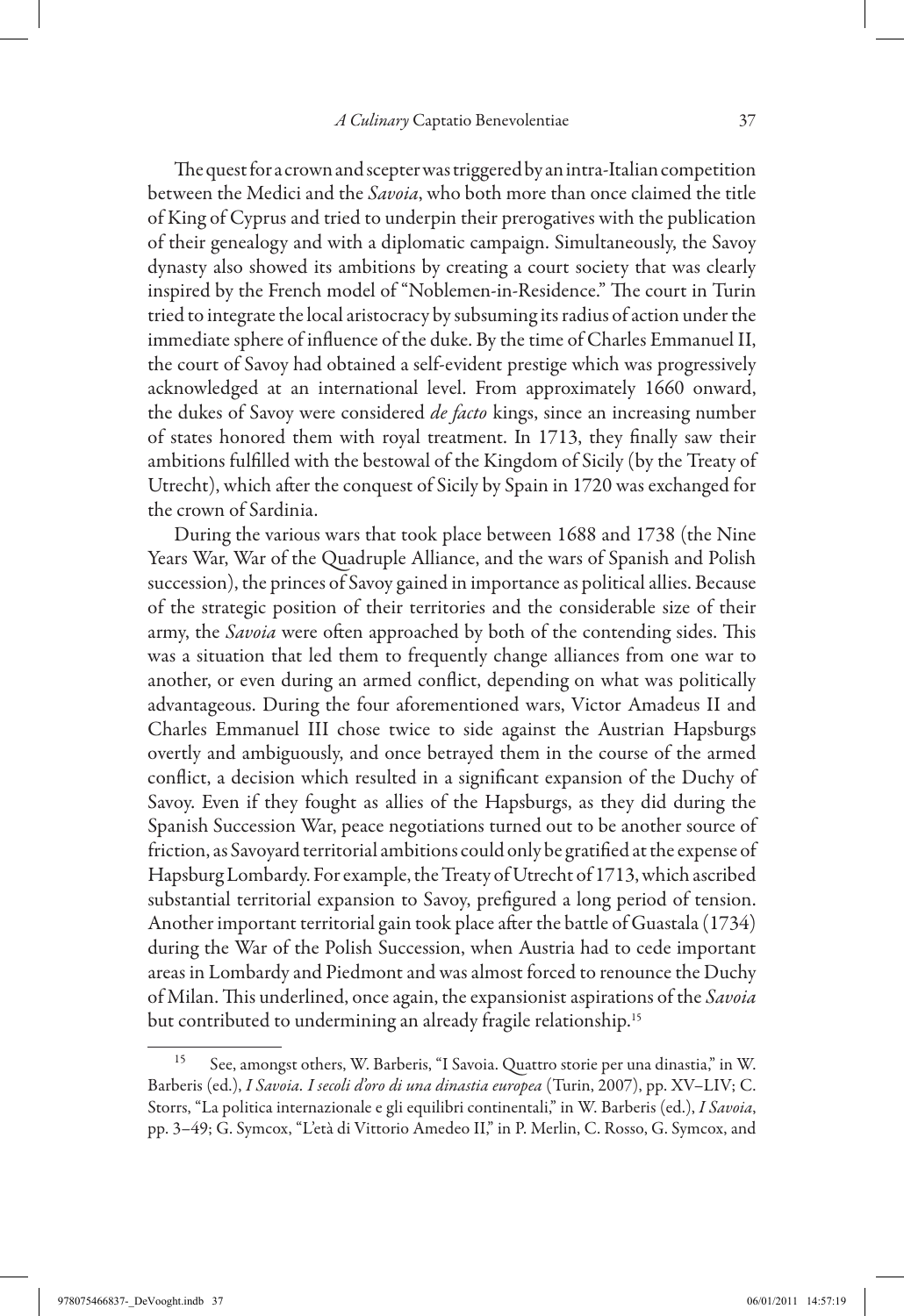The years between the armistice and the final peace brought about by the Treaty of Vienna (1738) were particularly full of tension and mutual suspicion. In order to stabilize the relationship with the imperial court, Charles Emmanuel III sent one of his most capable diplomats, Count Luigi Girolamo Malabaila di Canale. Besides the defeat at Guastala and the subsequent territorial losses, there were also other factors that complicated the Austrian–Savoyard relationship. Over the course of the eighteenth century, Austria tried to reinforce its position in Italy, but it was repeatedly obstructed by the rising Duchy of Savoy. The main offensive and defensive powers on the Italian peninsula lived in a slumbering but ongoing state of conflict. The fact that Savoy had formally been part of the Holy Roman Empire since the Middle Ages also prejudiced the relationship because both states used ancient privileges and stipulations to lend weight to their territorial claims. However, since both parties no longer believed in the juridical legitimacy of these feudal arrangements and used them only as political instruments, diplomatic relations were very much complicated by infinite juridical disputes. Significantly, the staff of the Piedmontese delegation in Vienna consisted of excellent diplomats who were well versed in both imperial legislation and feudal issues, and were frequently assisted by special juridical experts.16

In January 1737, a young but relatively experienced and very promising Piedmontese nobleman arrived in Vienna, where he had been appointed ambassador by Charles Emmanuel III. Due to the Savoyard–French alliance during the War of the Polish Succession, the diplomatic relations between Turin and Vienna had been broken since September 1733, and Count Luigi Girolamo Malabaila di Canale, who previously served as the king's representative in The Hague, was expected to reestablish diplomatic contacts. A first step in this direction was the arrangement of the third marriage of the Duke of Savoy to the

G. Ricuperati (eds), *Il Piemonte sabaudo. Stato e territori in età moderna* (Turin, 1994), pp. 271–441; G. Ricuperati, "Il Settecento," in P. Merlin, C. Rosso, G. Symcox, and G. Ricuperati (eds), *Il Piemonte sabaudo*, pp. 441–515; R. Oresko, "The House of Savoy in Search for a Royal Crown in the Seventeenth Century," in R. Oresko, G.C. Gibbs, and H.M. Scott (eds), *Royal and Republican Sovereignty in Early Modern Europe* (Cambridge, 1997), pp. 272–350; E. Castelnuovo, W. Barberis et al. (eds), *La Reggia di Venaria e i Savoia. Arte, magnificenza e storia di una corte europea* (Turin, 2007).

<sup>16</sup> On the relation between Savoy and the Holy Roman Empire: G. Tabacco, *Lo stato sabaudo nel Sacro Romano Impero* (Turin, 1939). For the juridical details of the tensions: K. Otmar von Aretin, *Das Alte Reich 1648–1806, Band 2: Kaisertradition und österreichische Großmachtpolitik (1648–1745)* (Stuttgart, 1997), pp. 202–5. More specifically on the Savoyard *legazione* in Vienna: E. Piscitelli, *La legazione sarda in Vienna (1707–1859)* (Rome, 1950), especially pp. 13–32. On Canale's capability: Ricuperati, "Il Settecento," p. 483.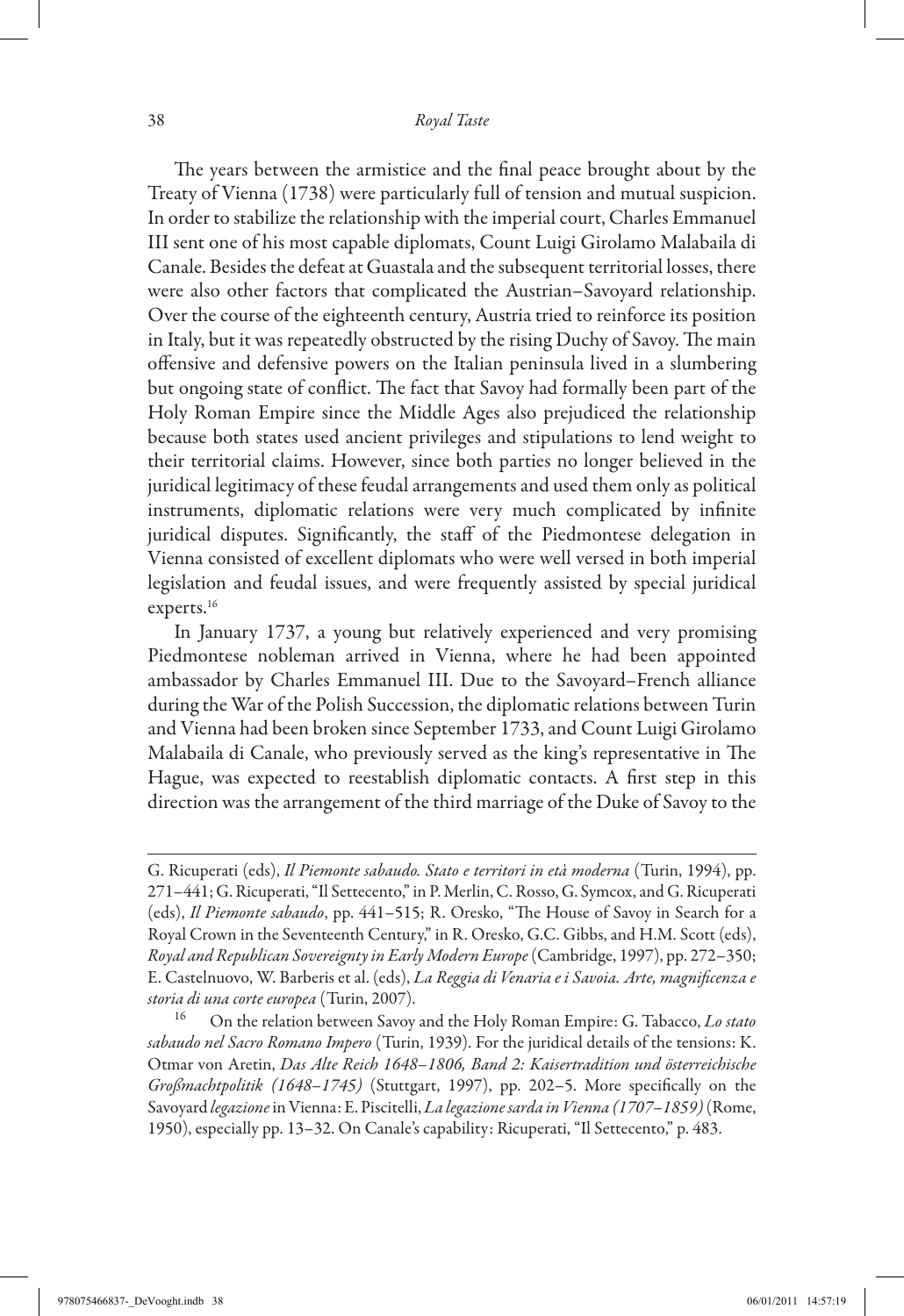sister of the future Emperor Francis I, Elisabeth Theresa of Lorraine in 1737, which had already been concluded before Canale's arrival.<sup>17</sup>

In accordance with the procedures of the Savoy state administration, once in Vienna, Canale received the instructions of his predecessor, Marquis Giuseppe Roberto Solaro di Breglio, and there are indications that Breglio initiated Canale into the practice of gift-giving. Marquis Breglio had experienced that offering *bagatelles* was a subtle way of gaining favor at the imperial court, and he did not omit to inform his successor about this effective strategy.18 Whereas Breglio suggested the use of rock partridges (*bartavelle* or *bertavelle*),19 Canale seems to have discovered that Piedmontese truffles turned out to be an excellent way of gaining favor in the Viennese diplomatic *milieux*. From the start of Canale's tenure, mention of truffles begins to appear regularly in diplomatic correspondence.<sup>20</sup>

Curiously, the rise of the Piedmontese truffle coincided with the entering of the Duchy of Savoy into the arena of European states. It would be, of course, too casuistic to conclude that the Piedmontese truffle brought about this emergence of the *Savoia*. Nevertheless, some factors made this period a propitious moment

<sup>19</sup> On the rock partridge or "bartavelle d'aosta" (*Alectoris graeca*), see: http://www. chasses-du-monde.com/europe/especes-chassees/perdrix-bartavelle.htm; http://oncfs. esigetel.fr/Oncfs/Obj/Pdf/Bartavelle.pdf (both sites accessed May 2008); Gruppo "Amis du patois," *Dizionario del dialetto francoprovenzale di Hône*, *Valle d'Aosta* (Comune di Hône, 2007), p. 407 (1).

<sup>17</sup> For a biographical account, see A. Ruata, *Luigi Malabaila di Canale. Riflessi della cultura illuministica in un diplomatico piemontese* (Turin, 1968), especially pp. 11–19. For an account of the political function of gifts in early modern statecraft literature, see J. Falcke, *Studien zum diplomatischen Geschenkwesen am brandenburgisch-preußischen Hof im 17. und 18. Jahrhundert* (Berlin, 2006), pp. 53–66.

See the following fragment from a letter of Canale: "Feu le marquis de Breil [i.e. Breglio; R.C.R.] qui le [le bartavelle; R.C.R.] sçavois bien m'en donna 12 pour le chancelier de Sinzendorf tres entendu en bonne chere, lorsque je vins a Vienne pour la premiere fois; le chancellier en fit grand bruit comme d'un regal ainsi ce fut la un [… unreadable; R.C.R.] d'erudition que j'appris dans les premiers instants de mon sejour à Vienne et quoique j'aie vu beaucoup de changements ici, il n'y en a point eu à cet egard." ("It was marquis Breglio, being familiar with the *bartavelle*, who gave me 12 of them for the *connoisseur* chancellor Sinzendorf, when I came for the first time in Vienna; during the initial period of my sojourn in Vienna I heard that the chancellor made it widely known that such a gift was a [… unreadable] of erudition, and nothing changed in this respect, even though I have seen a lot of changes here.") Cited from: AST L.M. Austria, Mazzo 90, Canale > Raiberti, December 14, 1769. See also Perrero, "I regali di prodotti nazionali," p. 425.

See, for example, AST L.M. Austria, Mazzo 65, Ormea > Canale, January 13, 1738; AST L.M. Austria, Mazzo 65, Ormea > Canale, December, 18, 1738. See also Table 2.1 in this chapter.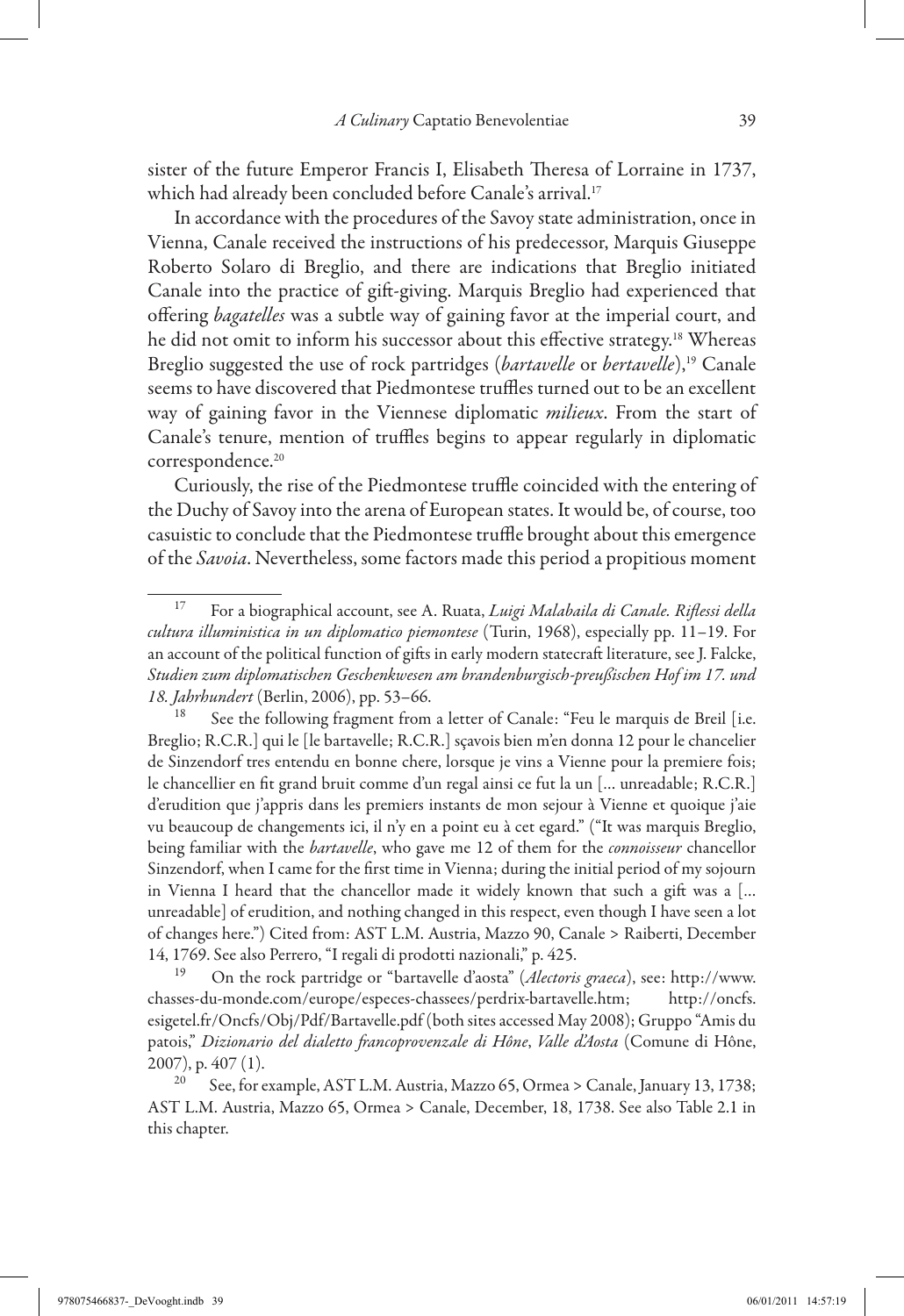for the introduction of the Piedmontese truffle into court society, and may have set the stage for its subsequent exploitation in view of their own political agenda.

#### *Tartufomania:* Truffes Blanches de Piémont (AOC)

Since nobody, not even the gods, can resist the pull of presents, as Ovid knew perfectly well ("Munera, crede mihi, capiunt hominesque deosque," *Ars amatoria* 3, 653), who could abstain from a basketful of these peculiar telluric commodities? Notwithstanding their gastronomical qualities, which only in the course of the eighteenth century became recognized and properly exploited, it was their very mysterious and exclusive nature which made truffles so immensely appealing.21

Today, it would be an offense or a very bad joke to offer someone potatoes in Western societies, but when introduced the potato was considered a prestigious gift and frequently circulated among the elites. This use of the "cheaper tuber" as a rewarding gift shows that "there is much more in the exchange itself than in the things exchanged."22 It was precisely the symbolical value and the semantic meaning of the truffle that made this unsightly tuber an unequalled gift object.

Since offering gifts can be considered an act of self-definition and a means of defining the other, the truffle (and to a lesser extent other Piedmontese delicacies) conveyed different, but overlapping meanings. Like all gifts, this also served as an indicator of social prestige in two ways: it referred to the prestige of the giver and simultaneously also revealed the ascribed prestige of the recipient.<sup>23</sup> The message conveyed by the gift of truffles could, of course, provoke a range of different reactions: the recipient could counter immediately with their own gift, delay the counter-gift, or not engage at all in a response gift. Accordingly, this process of accumulated gift-giving frequently becomes a source of competition or even

The gastronomical use of the truffle presumably started only at the court of Louis XV and Louis XVI. Until then, truffles appeared rarely at the French court, but rather served as an *accessoire* that was therefore served rather like boiled eggs: Merlhiac, "Essai historique," pp. 115–16.

<sup>22</sup> C. Lévi-Strauss, "The Principle of Reciprocity," in A. Komter (ed.), *The Gift: an Interdisciplinary Perspective*, pp. 18–26, p. 21. For the use of the potato as a precious gift, see, for example, *Die Korrespondenz Hans Fuggers von 1566 bis 1594. Regesten der Kopierbücher aus dem Fuggerarchiv*, ed. Ch. Karnehm (2 vols, Munich, 2003), vol. 1, p. 523; vol. 2.1, p. 772. I would like to thank Professor Wolfgang Behringer and Katharina Reinholdt for this information.

Schwartz, "The Social Psychology," pp. 70, 74.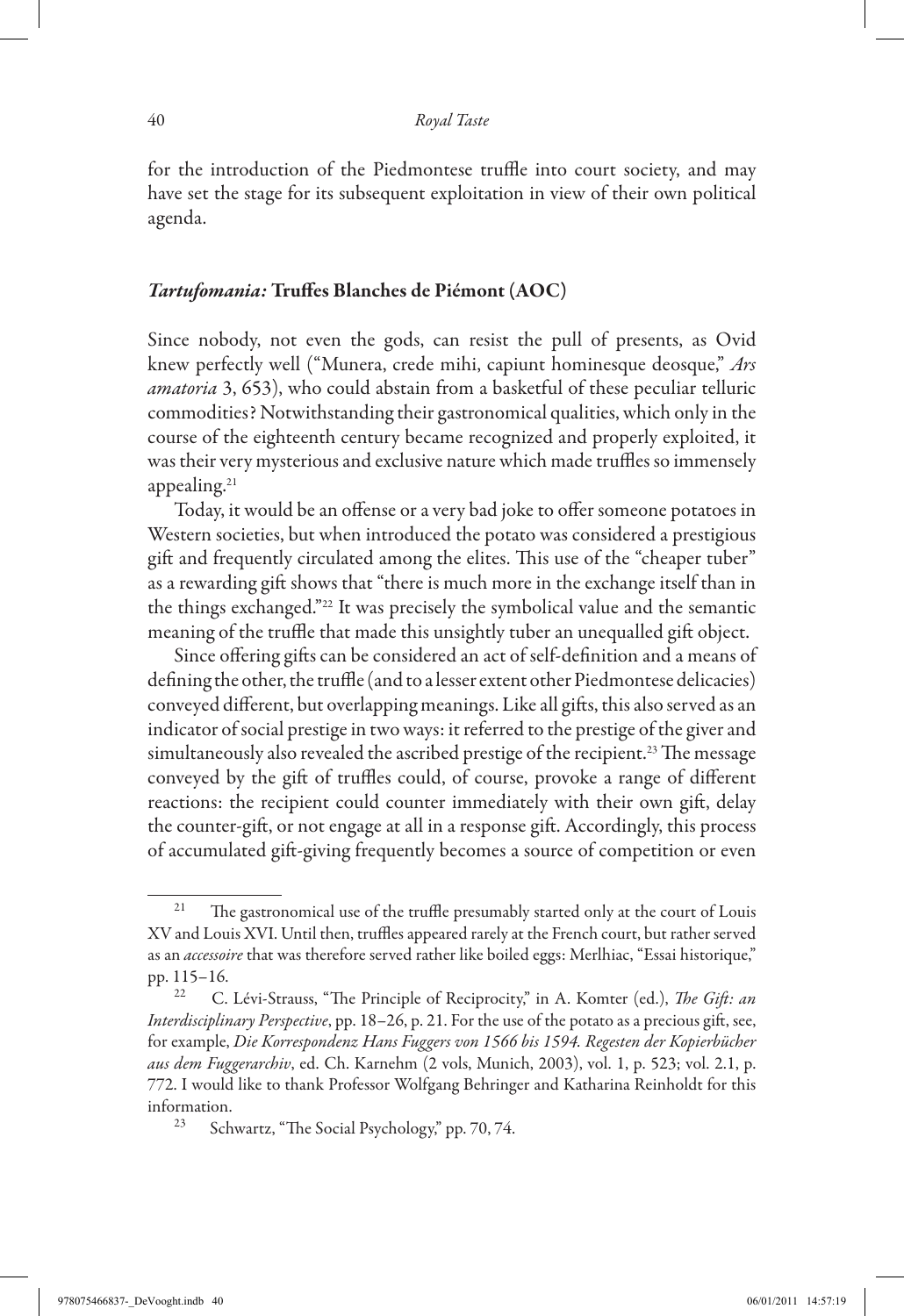conflict, as the anthropological phenomenon of the *potlach* illustrates.24 It would require other archival research to verify whether or not emulative intentions played a role here, however, as for quite a long time the initiative of gift-giving was coming solely from the Piedmontese side, which suggests a distorted gift relationship.25

However, the truffle did not only symbolize prestige, but also served in other respects as a distinctive and noteworthy object. What pushed the court society in general, and this newly arrived royalty of Savoy in particular, was the urge

<sup>25</sup> In November 1769 Raiberti communicated to Canale "V.E. verra par la dépêche que je lui [i.e. Canale; R.C.R.] envoie en reponse à sa relation, combien le Roi a été sensible au present de Vin de Tokai, que l'Empereur a voulu lui [i.e. Charles Emmanuel III; R.C.R.] faire." ("His Excellence will see through the letter which I am sending him [i.e. Canale; R.C.R.] as reaction to his report, how pleased the king has been by the gift of the Tokaj wine which the Emperor has wanted to give him [i.e. Charles Emmanuel III; R.C.R.].") Cited from AST L.M. Austria, Mazzo 90, November 18, 1769. Five years later, the correspondence for the first time made mention of the standardization of this gift: "Puisque Monsieur le comte de St. Julien vous a déjà parlé du vin de Tokai, je pense qu'on voudra aussi se conformer à l'usage dans la distribution de cet envoi." ("Since Count St Julien has already spoken with you about Tokaj wine, I think that they want to make a custom of the distribution of this product.") Cited from AST L.M. Austria, Mazzo 94, Aigueblanche > Scarnafiggi, October 15, 1774. But this standardization was preceded by some subtle pressure from the Secretary of Foreign Affairs in Turin, Aigueblanche, who gave the following instructions to the interim ambassador in Vienna, Montagnini: "Vous pourres dire comme de vous meme à Mr. de St. Julien que le vin de Tokai dont il vous a parlé sera toujours bien reçu ici par le cas que l'on fait de tout ce qui vient de la part de LL. M.M. Imples. Il sera meme très à propos que lorsqu'on vous le remettra, vous prenes des mesures telles à eviter toute sorte d'inconvenient la dessus." ("You can tell Mr St Julien yourself that the Tokaj wine, of which he spoke with you, will always be well accepted here in any case, as will be all things that come from the Empress and Emperor. It would also be appropriate that you take the kind of precautions, while they submit the wine to you, that will help you avoid any kind of inconvenience in this respect.") Cited from AST L.M. Austria, Mazzo 94, Aigueblanche > Montagnini, January 29, 1774.

 $24$  On contemporary relevance of competitive gift-giving still inspiring: M. Mauss, "Essai sur le don. Forme et raison de l'échange dans les sociétés archaïques," *L'Année Sociologique, seconde série*, I (1923–1924): pp. 5–106, especially pp. 8–11. For an online version, see: http://dx.doi.org/doi:10.1522/cla.mam.ess3 (accessed May 2008). On the importance of timing in the gift exchange: "[…] l'intervalle [temporelle; R.C.R.] […] était là pour permettre à celui qui donne de vivre son don comme un don sans retour, et à celui qui rend de vivre son contre-don comme gratuit et non déterminé par le don initial" ("the interval enables he who gives to experience his gift as a gift without a return gift and it enables he who renders to experience his counter-gift as disinterested and not determined by the initial gift"). Cited from P. Bourdieu, *Raisons pratiques. Sur la théorie de l'action* (Paris, 1994), p. 177. Also: P. Bourdieu, "The Work of Time," in A. Komter (ed.), *The Gift: an Interdisciplinary Perspective*, pp.  $135-48$ .<br> $\frac{25}{1}$  In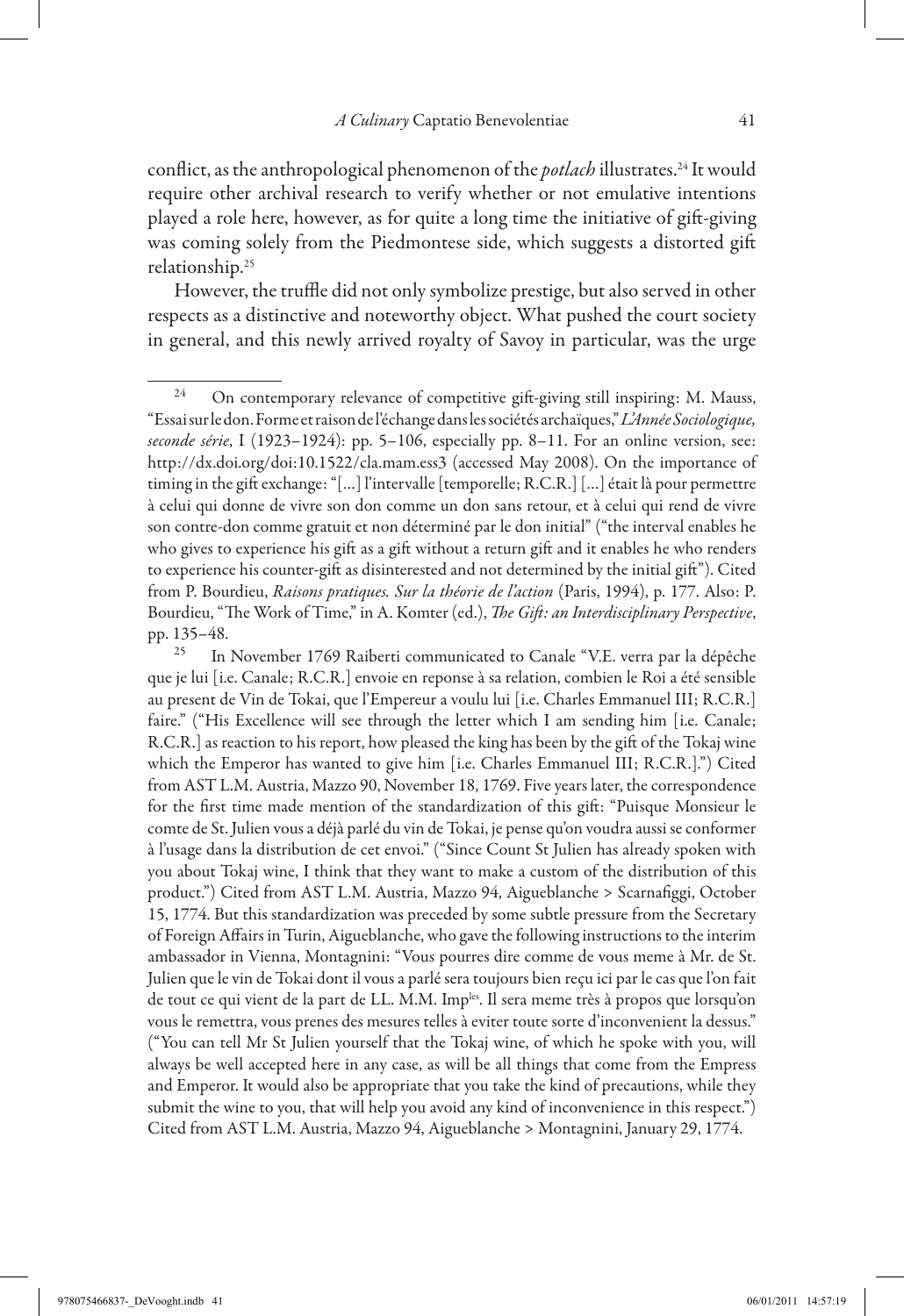to distinguish itself. The frequent dispatch of considerable and initially everincreasing quantities of truffles and other regional produce was also a way of displaying prodigality and financial carelessness. It was this costly game of titfor-tat which forced the state administration in Turin to act promptly whenever Vienna requested truffles, even if the budgetary repercussions of these transports affected the functionaries or even the king (as will be dealt with below).<sup>26</sup>

In terms of distinction, truffles also turned out to be a rewarding gift, since they could be perfectly integrated into an aristocratic lifestyle which was characterized, if not dictated, by the search for prestige. So, as often is the case with presents, the charm of the *tartufi* essentially derived from their redundancy<sup>27</sup> and from the fact that they, as delicacies, largely contributed to the state of *bien-être* and *douceur*, which higher nobility, and especially court nobility, actively pursued.<sup>28</sup> In much the same way, and perhaps even preeminently, truffles could immensely delight the recipient because of their concomitant unexpectedness and eccentricity. Startling and peculiar presents are likely to be highly effective, especially in a court society overburdened with gift-giving which was very often merely ritual.29 The truffle was at that time an undeniable novelty and curiosity.

It is difficult to explain the origins of this sudden, almost feverish, interest in truffles. Was it the gradual progress in the scientific unveiling of the subterranean mushroom which triggered this vivid interest, or were these explorations rather manifestations of a deeper, primary curiosity which preceded and induced the

<sup>26</sup> With regard to the conspicuous lifestyle of the court society: T. Veblen, *The Theory of the Leisure Class: an Economic Study of Institutions* (New York, 1934); N. Elias, *Die höfische Gesellschaft* (4th edn, Frankfurt am Main, 1989).

<sup>&</sup>lt;sup>27</sup> On the typical redundancy of the gift: D. Cheal, "Moral economy," in A. Komter (ed.), *The Gift: an Interdisciplinary Perspective*, pp. 81–95.

<sup>28</sup> M. Figeac, *La douceur des Lumières: Noblesse et art de vivre en Guyenne au XVIIIe siècle* (Bordeaux, 2001). This hedonistic lifestyle was not a goal in itself, but rather served as a display of wealth and social valence (Elias, *Die höfische Gesellschaft* for example, pp. 87– 8). Conversely, this search for prestige did become a *Selbstzweck* and a plane of projection of aristocratic honor, since the social status of the nobility deteriorated due to the rise of the *noblesse de robe* and the professionalization of the armed forces. On the changing self-perception of the nobility between the late Middle Ages and the eighteenth century: K. Margreiter, *Konzept und Bedeutung des Adels im Absolutismus* (Florence, 2005), pp.  $8-205.$ 

Cheal, "Moral economy." For an analysis of such a merely ritual gift relation, see C. Windler, "Tribut und Gabe. Mediterrane Diplomatie als interkulturelle Kommunikation," *Saeculum. Jahrbuch für Universalgeschichte*, 51 (2000): 24–56; P. Burschel, "Der Sultan und das Hündchen. Zur politischen Ökonomie des Schenkens in interkultureller Perspektive," *Historische Anthropologie*, 15/3 (2007): 408–21.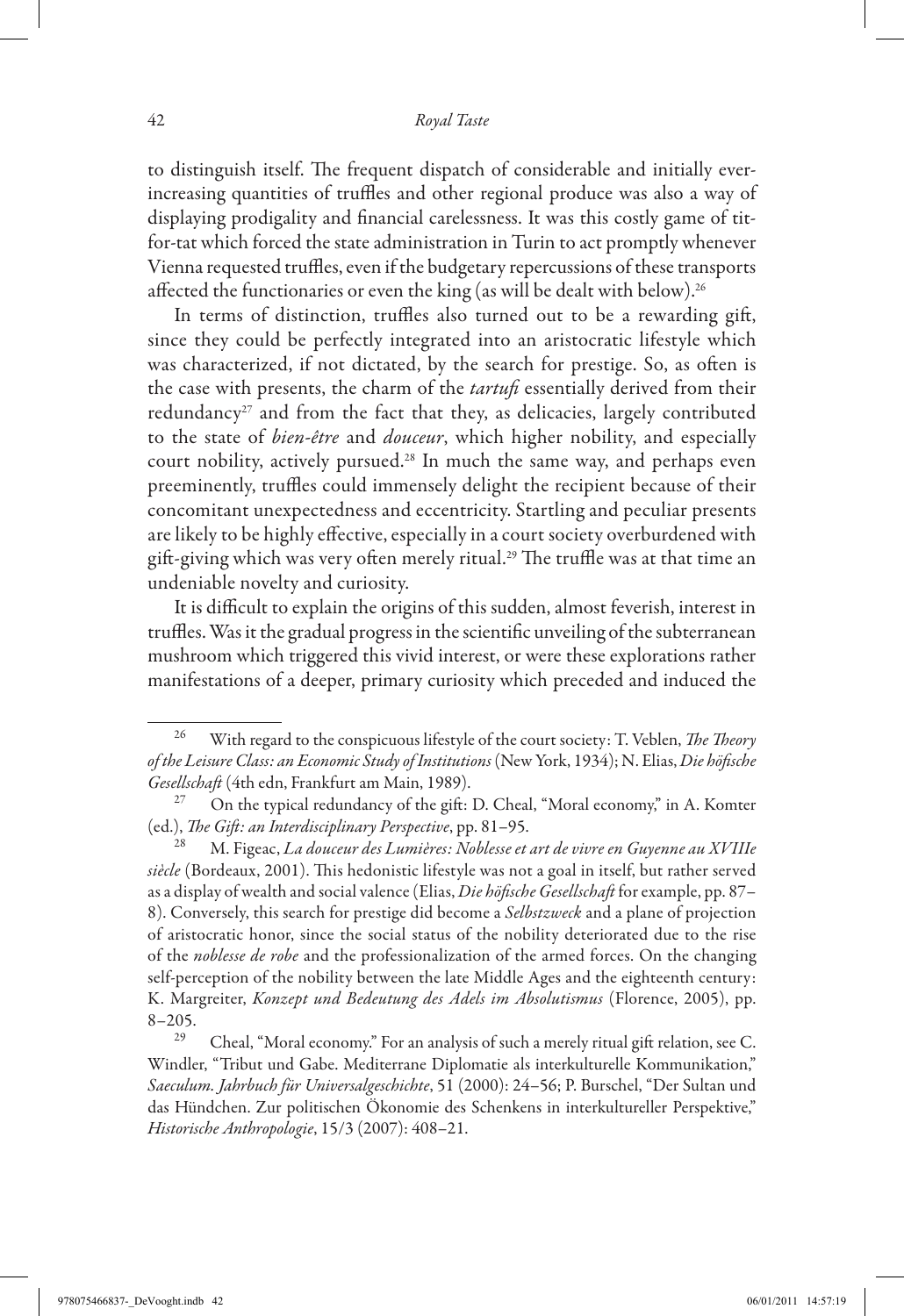scholarly findings?<sup>30</sup> Whatever the case, these mycological studies very strongly suggest that the scientific interest in truffles was anything but an isolated academic issue.

The best proof of this *tartufomania* was the requests for truffle hunters that the French, English, and Prussian court sent to the King of Savoy. At least three truffle dog expeditions—each time accompanied by a couple of truffle pickers—left Piedmont in the course of the eighteenth century in order to verify whether these countries produced (white) truffles.<sup>31</sup> Very soon the reputation of Piedmont in this particular field of specialization was internationally acknowledged, as the "potato" entry in the *Zedler Universallexikon* (1749–) demonstrated: "These truffle dogs come from the Turin area to Augsburg and other German regions."32

 $31$  With regard to the truffle dog expeditions to Paris (1723), London (1751), and Berlin (approx. 1720): "Tempo addietro partirono di qua cercatori di tartufi fra i più esperti con cani addestratissimi, mandati dai grandi Vittorio Amedeo II e Carlo Emanuele III in Germania, in Francia, in Inghilterra, nelle parti più fiorenti d'Europa a sommi principi e re amici." ("Formerly, some of the most experienced truffle hunters with well-trained dogs were sent by King Victor Amadeus II and Charles Emmanuel III to prominent rulers and friend kings in Germany, France, England, and in the most prosperous regions of Europe.") Cited from G.B. Vigo, *Tubera terrae. Carmen. I tartufi* (1st edn, Turin 1776; Borgosesia, 1994), p. 27; and Perrero, "I regali di prodotti nazionali," pp. 425–32; respectively F.E. Bruckmann, *Specimen botanicum exhibens fungos subterraneos vulgo tubera terrae dictos* (Helmstedt, 1720).

<sup>32</sup> "Dergleichen Hunde kommen aus den Turinisischen Gebiethe nach Augspurg und andre Orte Teutschlandes." ("These dogs come from the region of Turin to Augsburg and other parts of Germany.") Cited from: "Erd-Aepffel," in J.H. Zedler, *Grosses vollständiges Universal-Lexikon* (vol. 8, 1st edn, 1749; Graz, 1994), p. 1518.

Undoubtedly, this supra-academic interest was also very much related to the early modern scientific practice, which was not only socially closely connected with the *milieux* of the

<sup>&</sup>lt;sup>30</sup> The major developments were Geoffroy's theory that truffles had seed-vessels (around 1710); the actual observation of the spores by Micheli (approx. 1710); the first successful reproduction of the black truffle by Bradley (around 1726); and the first illustration of a truffle's cross-section by Bruckmann (1720). See R.C. Rittersma, "The Quest for the 'Holy Spores': Exploring the Truffle in Early Modern European Science," unpublished paper (2008); R.C. Rittersma, "Subterranean Fieldwork: Marsili's Survey on the Biogeography and Ecobiology of Truffles in 18th Century North and Central Italy," in C. Ries, M. Harbsmeier, and K. H. Nielsen (eds), *Ways of Knowing the Field: Studies in the History and Sociology of Scientific Fieldwork and Expeditions* (Aarhus, 2010); G. Lazzari, *Storia della Micologia Italiana*. *Contributo dei botanici italiani allo sviluppo delle scienze micologiche* (Trento, 1973), pp. 96–132; and G.C. Ainsworth, *Introduction to the History of Mycology* (Cambridge, 1976), especially pp. 1–81. Perhaps the supposed aphrodisiac qualities contributed to the popularity and the appeal of the truffles, as for example discussed in the works of courtierslike Brantôme and Giacomo Casanova. However, this aspect is never mentioned even in guarded terms.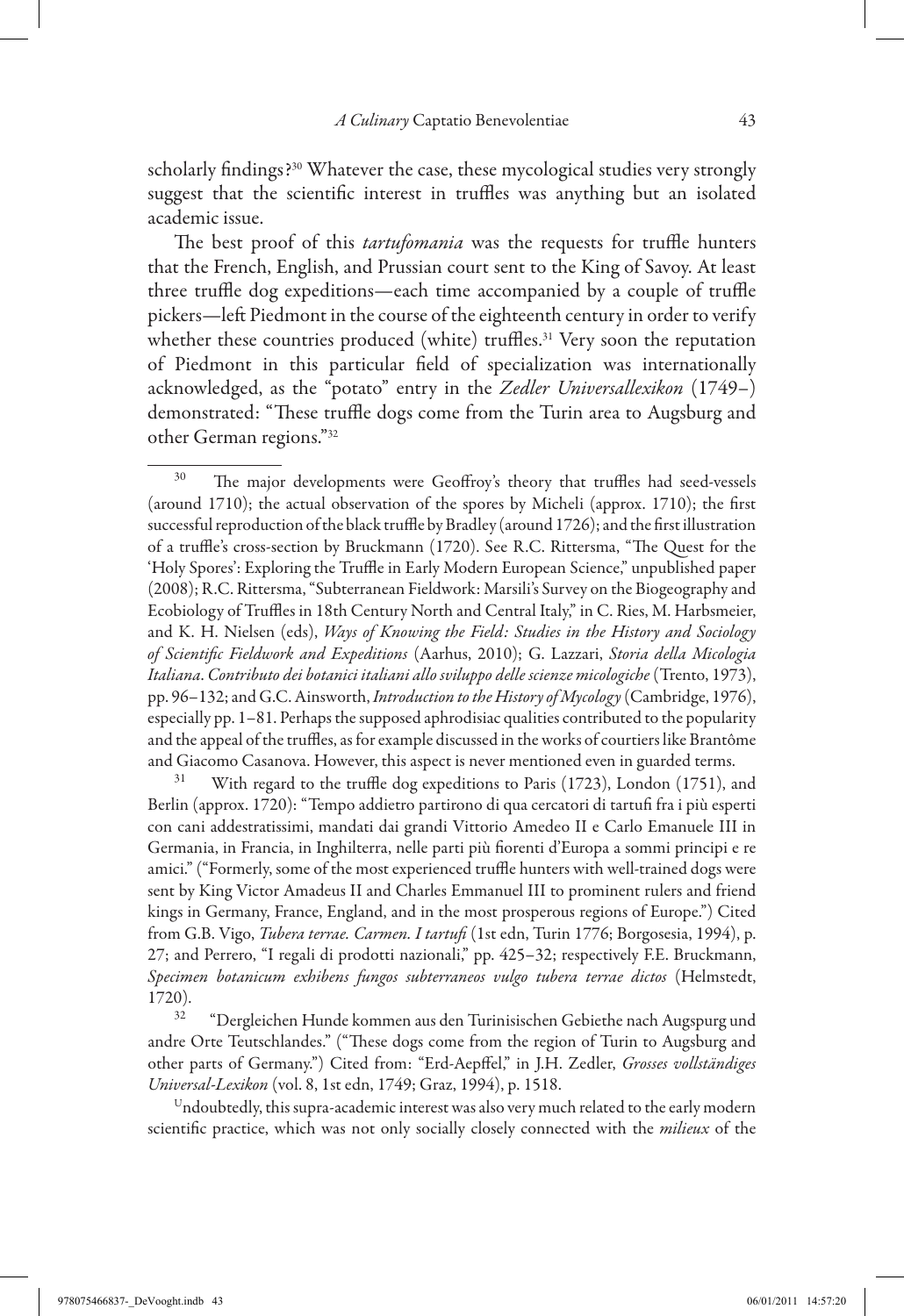There are some indications suggesting that the rulers of Savoy managed to exploit their local specialty in multiple ways, and that they increasingly became aware of its unique promotional possibilities. Besides the "export" of truffle dogs and the casual product promotion through the organization of truffle-hunting sessions in Piedmont for foreign aristocratic visitors<sup>33</sup> there was, of course, the exploitation of the culinary qualities of the truffle. The administration of the Duchy of Savoy seems to have noticed its unique utility only at a later stage.

Initially, the truffles sent to Vienna were just announced in the accompanying letters as "quelques livres de truffes," but from the winter of 1768 onward they are repeatedly called "Truffes blanches de Piémont" or "Truffes de Piémont."34 I cannot yet conclude that the Savoy rulers aspired to a kind of *appellation d'origine controllée* (AOC) with regard to their local specialties, but the abrupt change in the designation of the truffle in the diplomatic correspondence is, to say the least, striking. Perhaps, the distribution of Hungarian truffles in Viennese high society made the *Savoia* aware of the uniqueness of the products of their own *terroir*. <sup>35</sup> In

court and aristocracy, but thematically also strongly inspired by a primary, almost childish kind of curiosity: B.T. Moran, "Courts and Academies," in K. Park and L. Daston (eds), *The Cambridge History of Science, vol. III: Early Modern Science* (Cambridge, 2006), pp. 251–72; and specifically with regard to the Piedmontese court: V. Ferrone, *La Nuova Atlantide e i Lumi. Scienza e politica nel Piemonte di Vittorio Amedeo III* (Turin, 1988). On the role of curiosity: L. Daston, "Die Lust an der Neugier in der frühneuzeitlichen Wissenschaft," in K. Krüger (ed.), *Curiositas: Welterfahrung und ästhetische Neugierde in Mittelalter und früher Neuzeit* (Göttingen, 2002), pp. 147–75.

33 Perrero, "I regali di prodotti nazionali," p. 428.

See, for example, AST L.M. Austria, Mazzo 90, December 14, 1768; 2 XII 1769; Mazzo 94, December 3, 1774.

<sup>35</sup> A workable definition of *terroir* would be: "Un système au sein duquel s'établissent des interactions complexes entre un ensemble de facteurs humains (techniques, usages collectifs …), une production agricole et un milieu physique (territoire). Le terroir est valorisé par un produit auquel il confère une originalité (typicité)." ("A system in which complex interactions are established between a set of human factors (as, for example, techniques, collective practices, etc.), an agricultural production, and a physical environment (*territoire*). The *terroir* is valorized by a (agricultural) product, whose very specificity and originality derive from this constellation of human and natural factors.") Cited from L. Bérard and P. Marchenay, *Les produits de terroir. Entre cultures et règlements* (Paris, 2004), p. 72. With regard to the Hungarian truffles: "Diese nun auf obige Art gesammelte Schwämme, werden von denen Bauern in die Städte gebracht, nach Pfunden verkauffet und hernach auf zweyerley Weise verbraucht. Erstlich frisch, welche man vor etwas delicates hält, und weit und breit davon nach Wien und andern Orten an grosse Herren Geschencke machet." ("The peasants bring the accordingly collected mushrooms to the cities and sell them by the pound, whereupon they are used in two ways. First, as a fresh product, which is considered to be a delicacy, and in the whole region exploited as a gift to *grandseigneurs* in Vienna and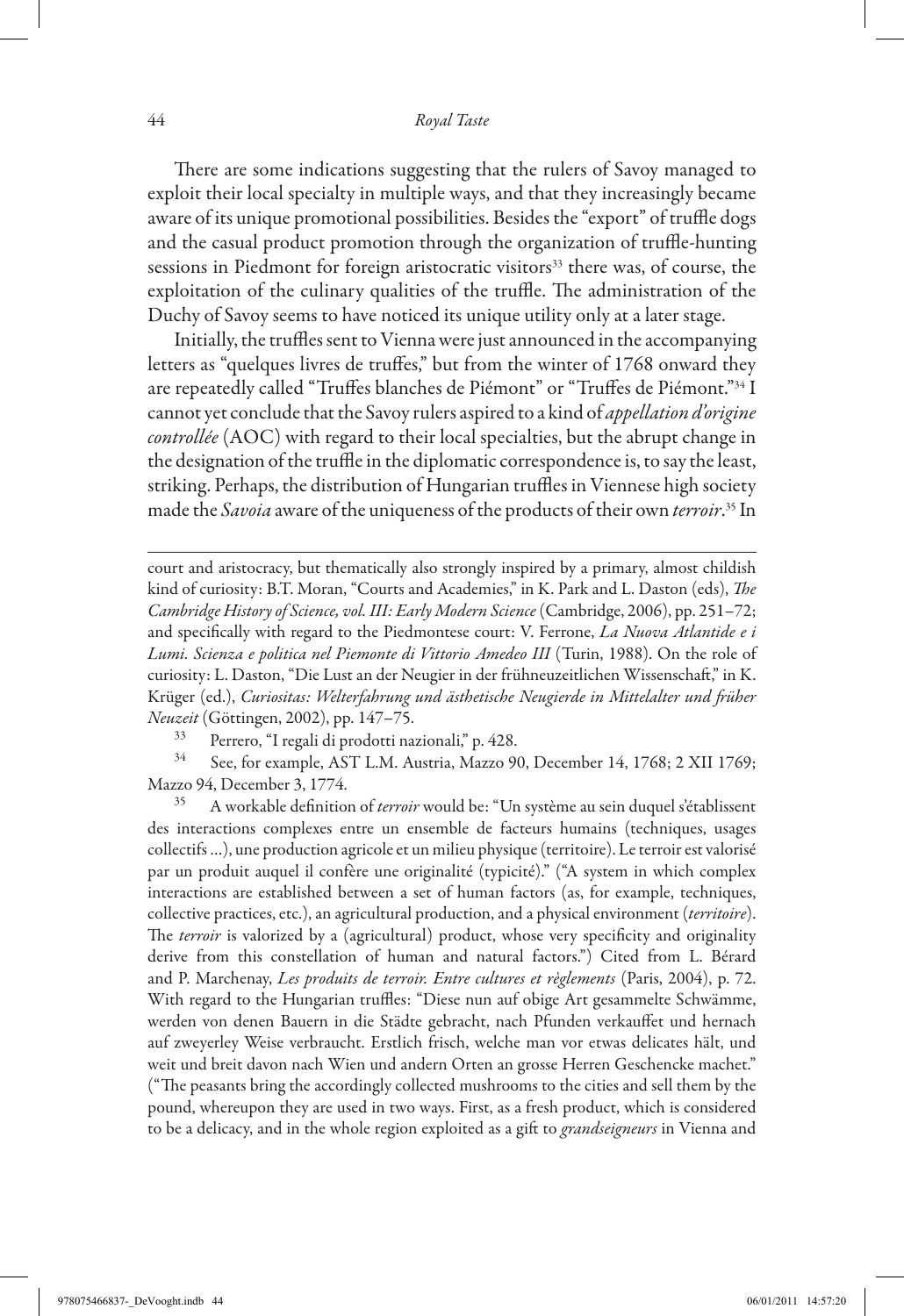any case, the white truffle of Piedmont became more and more in vogue, as the recurrent rumors about truffles in Viennese court society (see the next section) and the ever-increasing quantities of truffle transports demonstrated.

From the diplomatic correspondence at issue it is difficult to date with certainty the first dispatch of truffles to Vienna. The first consignment might have taken place from approximately 1738 onward, since the previous years of correspondence did not contain any mention of truffles.<sup>36</sup> However, from this supposedly first occurrence onward, diplomatic communication gives evidence of a steep rise in demand. Significantly, the initiative of the first gift came from the newly instated queen, Elisabeth Theresa of Lorraine, who charged her minister, the Marquis of Ormea, to send "une demie douzaine de vacherins et quelque livres de truffes" to Canale, who should forward them to the queen's brother, the Duke of Lorraine, in order "de [lui; R.C.R.] faire gouter ces sortes de fruits de notre pays."37 The Piedmontese delicacies apparently appealed to the Duke of Lorraine: in November 1739 he asked Canale whether he knew if the queen had already expedited the truffles. In the subsequent autumn, the queen sent him first 15 livres and then nine more. Remarkably, 30 years later the quantities were almost doubled, as Table 2.1 illustrates.

| Year <sup>*</sup> | Quantity of offered<br>victuals**           |                   |                   | Information source<br>(AST L.M. Austria, Mazzo [= M.])                           |
|-------------------|---------------------------------------------|-------------------|-------------------|----------------------------------------------------------------------------------|
|                   | Truffes                                     | Vacherins         | <i>Bertavelle</i> |                                                                                  |
| 1738              | -quelques tr.<br>-quelques livres<br>de tr. | - 6<br>- quelques |                   | M. 65, Jan. 13, 1738<br>M. 65, Dec. 18, 1738                                     |
| 1739              | 4 boîtes de tr.                             |                   |                   | M. 66, Nov. 18, 1739                                                             |
| 1740              | $24$ livr. = 9.1 kg                         |                   |                   | M. 67, Dec. 3, 1740 (15 livres de tr.)<br>M. 67, Dec. 10, 1740 (9 livres de tr.) |
| 1766              | 42 livr. $= 16 \text{ kg}$                  | 6                 |                   | M. 88, Dec. 20, 1766                                                             |

| Table 2.1 |  | Quantities of food gifts sent from Turin to Vienna (1738–1774) |  |  |
|-----------|--|----------------------------------------------------------------|--|--|
|-----------|--|----------------------------------------------------------------|--|--|

other places.") See the entry "Hirsch-Schwämme," in Zedler, *Grosses vollständiges Universal-Lexikon*, p. 251.<br><sup>36</sup> *L* check

<sup>36</sup> I checked the correspondence from 1721 (Mazzo 48), 1733, 1736–73 (Mazzo 64), and 1737–38 (Mazzo 65).

37 "To let him [i.e. the Duke of Lorraine; R.C.R.] taste these kinds of fruits of our country." AST L.M. Austria, Mazzo 65, Ormea > Canale, January 13, 1738.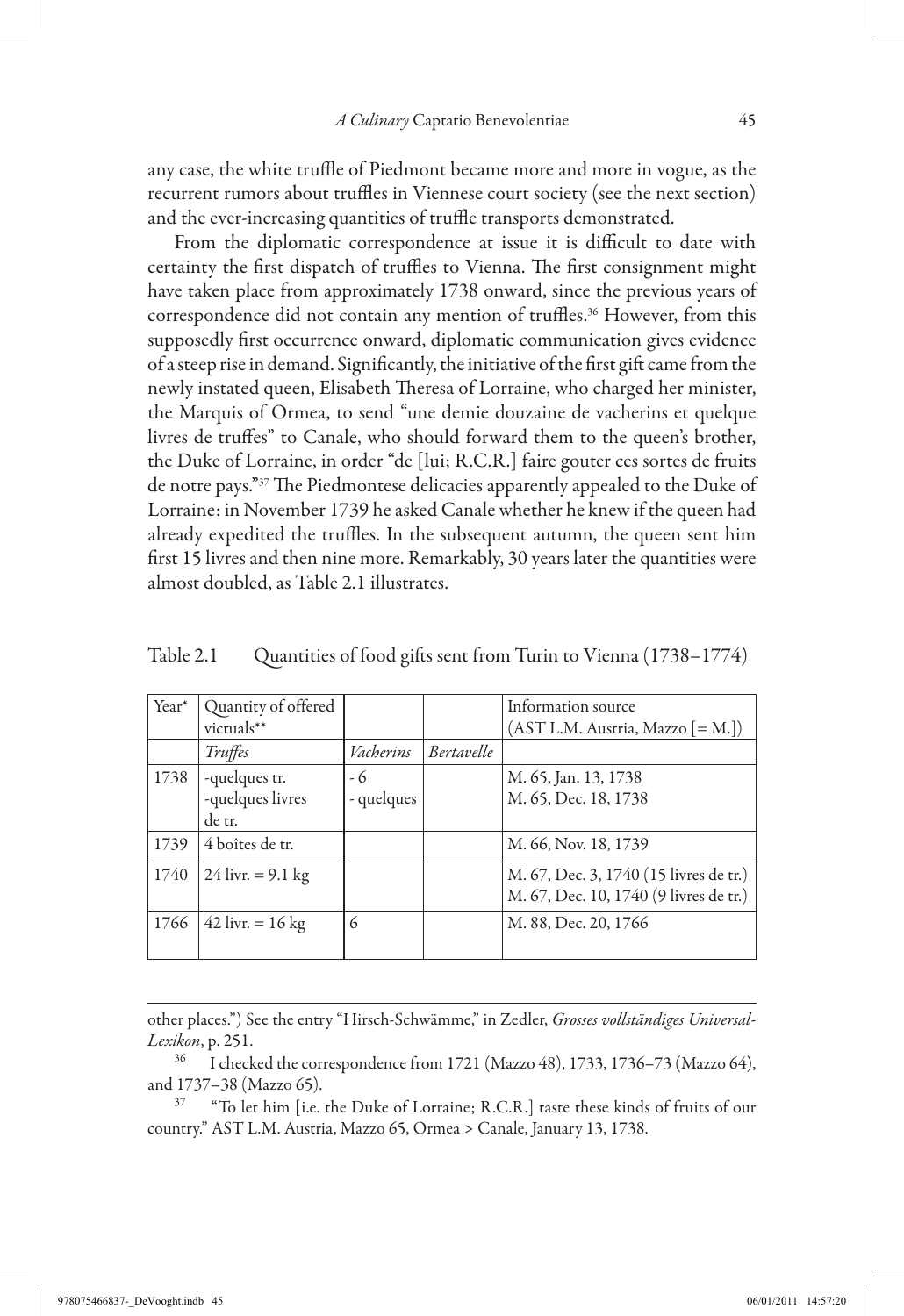| 46 | Royal Taste |  |
|----|-------------|--|
|----|-------------|--|

| 1767 | $84.5$ livres = 32.1           | - 6 |       | M. 89, Jan. 3, 1767: 38,5 poids d'ici  |
|------|--------------------------------|-----|-------|----------------------------------------|
|      | kg                             | - 6 |       | M. 89, Dec. 19, 1767: 46 livres de tr. |
| 1768 | 176 livres = $66.9 \text{ kg}$ | - 6 |       | M. 90, Jan. 2, 1768: 56 livres de tr.  |
|      |                                | - 8 | 18    | M. 90, Dec. 14, 1768: 70 livres de tr. |
|      |                                |     |       | M. 90, Dec. 24, 1768: 50 livres de tr. |
| 1769 | 56 livr. $= 21.3 \text{ kg}$   |     | 18    | M. 90, Dec. 2, 1769                    |
| 1773 | 28 livr. $= 10.6$ kg           | 8   | 12    | M. 94, Dec. 22, 1773                   |
| 1774 | $44$ livr. = 16.7 kg           | - 8 | $-16$ | M. 94, Jan. 3, 1774: 44 livres de tr.  |
|      |                                | - 6 | $-25$ | M. 94, Dec. 3, 1774: no truffle        |
|      |                                |     |       | quantity indicated                     |

\* Understood as calendar year (and not as the truffle harvest season, which goes from October till January). Decisive are the date and the weight of the transport on the day they were sent.

\*\* 1 livre equals approximately 380 g.<sup>38</sup>

The table also shows that there was a sudden decrease in 1769, which was predominantly caused by the bad harvest of that year. After having sent a first dispatch of 56 livres (approx. 21.3 kg) on December 2, 1769, Canale's correspondence partner in Turin, Raiberti, wrote on December 30, 1769 that he counted on sending a second consignment. Unfortunately, he was informed by the *Intendant general de la maison du Roi* that—in spite of "les recherches plus exactes"—there were, due to warm winds, no good truffles available or expected for the rest of the season.39 The relatively low quantity in the year 1773 was primarily due to the fact that a new ambassador had to be initiated into the "art" of gift-giving, as Count Canale died in July 1773.

In several respects, 1768 differed considerably from the previous years. In this year the gift repertoire of the dukes of Savoy was expanded with the reintroduction of the rock partridge, or *bertavella d'Aosta*. Simultaneously, the *Savoia* became increasingly aware of the uniqueness of their white truffle, and identified the *terroir* of the *tuber magnatum* explicitly with their own power base. Most striking, however, was the enormous increase in food gifts that were

According to Giuseppe Bracco, who can be trusted to know the actual measures adopted by the Savoyard court, since he was involved in the source edition of the accounts of the *Savoia* between approx. 1500 and 1789, a Piedmontese *livre* (*libbra*) was equivalent to approx. 380 grams: G. Bracco, "La tavola dei Savoia nei secoli XVII e XVIII," in Accademia Italiana della Cucina (ed.), *Il terzo convegno dell'Accademia Italiana della Cucina, Piemonte, 15–17 Ottobre 1971* (Milan, 1973), pp. 71–85, p. 82. I would like to thank *signora* Ginepro (Biblioteca Comunale di Novara) for having sent me a copy of this book.

<sup>39</sup> Cited from: AST L.M. Austria, Mazzo 90, December 30, 1769.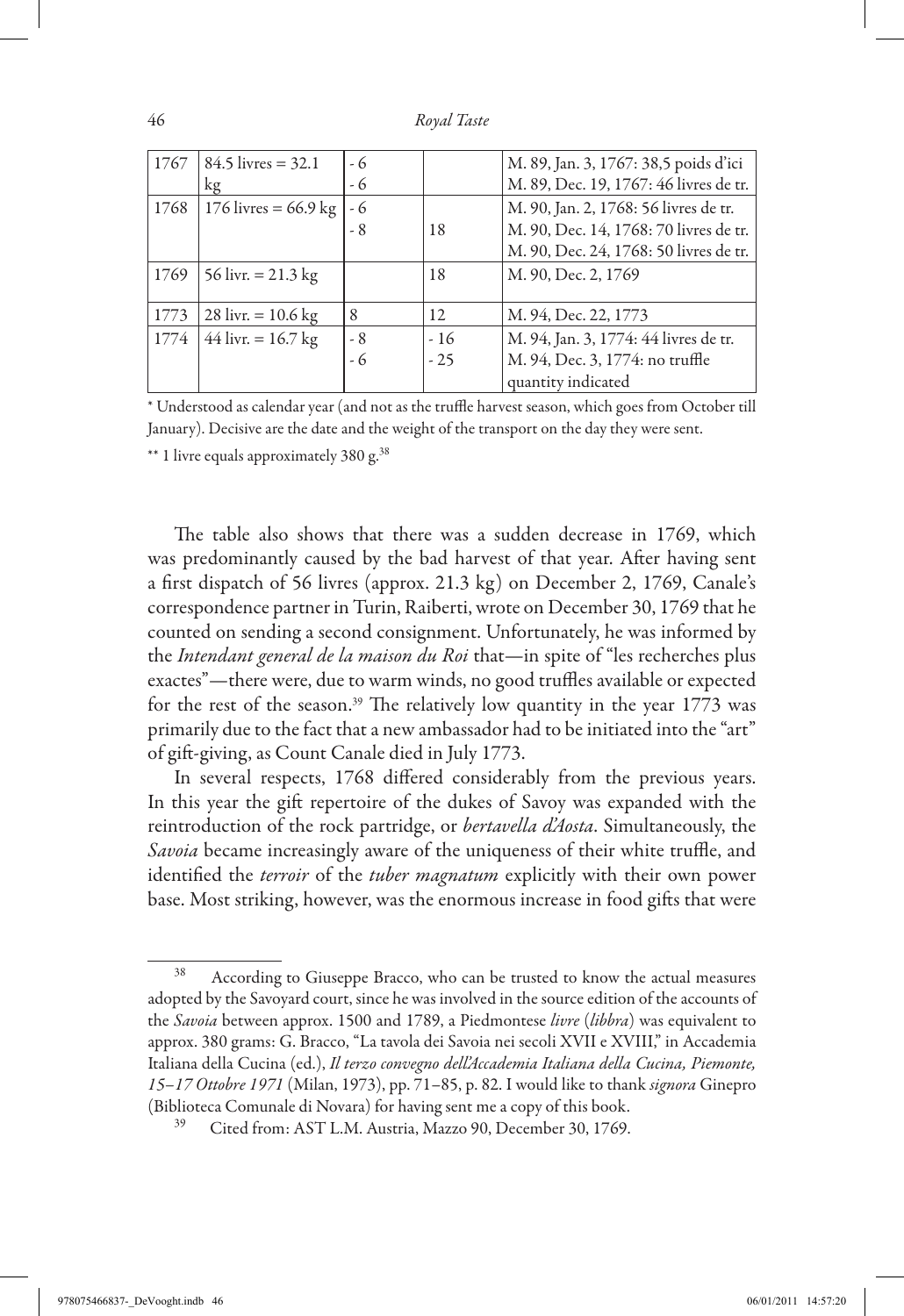sent around, especially of truffles. Was this the result of a plentiful harvest of that season so abundant, or was there more at stake?

1768 was also the year in which Raiberti for the first time added truffles for private use. The size of these portions for personal aims was unspecified.<sup>40</sup> Significantly, the truffles, whether additional or meant for the imperial highness, were in most cases announced in a postscriptum or on a separate leaflet, together with other informal remarks. Only exceptionally did they appear in the main diplomatic letters that discussed important political issues and were, because of their confidentiality, mostly enciphered. These short notes were, of course, never sent separately but always attached to the official diplomatic correspondence. However, this does not automatically mean that they were completely insignificant politically and negligible. On the contrary, these casual remarks very often revealed an economy of emotions, which were, in the highly ceremonial and emotionally repressive regime of the court society, otherwise retrievable only with great difficulty.

## "Parler ministerielement au sujet des truffes," or How to Use Truffles in Diplomacy

It was Canale who presumably had the *primeur* of exploiting Piedmontese truffles at the Viennese court, but it was his predecessor, Breglio, who suggested to him the possibility of facilitating things with imperial court society by using Savoyard delicacies. From the instructions given to Canale's temporary successor, Interim Ambassador Montagnini, we can deduce that Canale systematically pursued this strategy<sup>41</sup> and the same applies to his successor, Count Scarnafiggi.

In a postscriptum, Raiberti wrote: "Je joins à cet envoi une petite caisse de Truffes qui vous regarde." ("I add a little box of truffles to this expedition that is for you.") Cited from: L.M. Austria, Mazzo 90, Raiberti > Canale, January 2, 1768.

<sup>41 &</sup>quot;Je sai que Monsieur de Canal envoyoit directement une partie des Truffes aux principaux Ministres Imperiaux. On ne veut pas s'écarter de ce systême […]." ("I know that Mr Canale sent a part of the truffles directly to the principal Imperial Ministers. You should not drift away from this system […].") Cited from: AST L.M. Austria, Mazzo 94, Aigueblanche > Montagnini, January 29, 1774. See also the letter from Scarnafiggi to Aigueblanche: "Si dans la susdite expedition V.E. trouve à propos d'en faire ajouter une petite quantité pour distribuer à deux ou trois des principales personnes de cette Cour, elle me mettra à meme de continuer une attention pratiquée par le feu Comte de Canale, et pour la quelle on lui en etoit très reconnoissant." ("If His Excellency considers it appropriate, a small quantity of truffles could be added to the mentioned expedition for distribution among the two or three most important persons at this court. This would enable me to maintain an attention, practiced by the late Count Canale, of which the recipients were [always] very grateful.")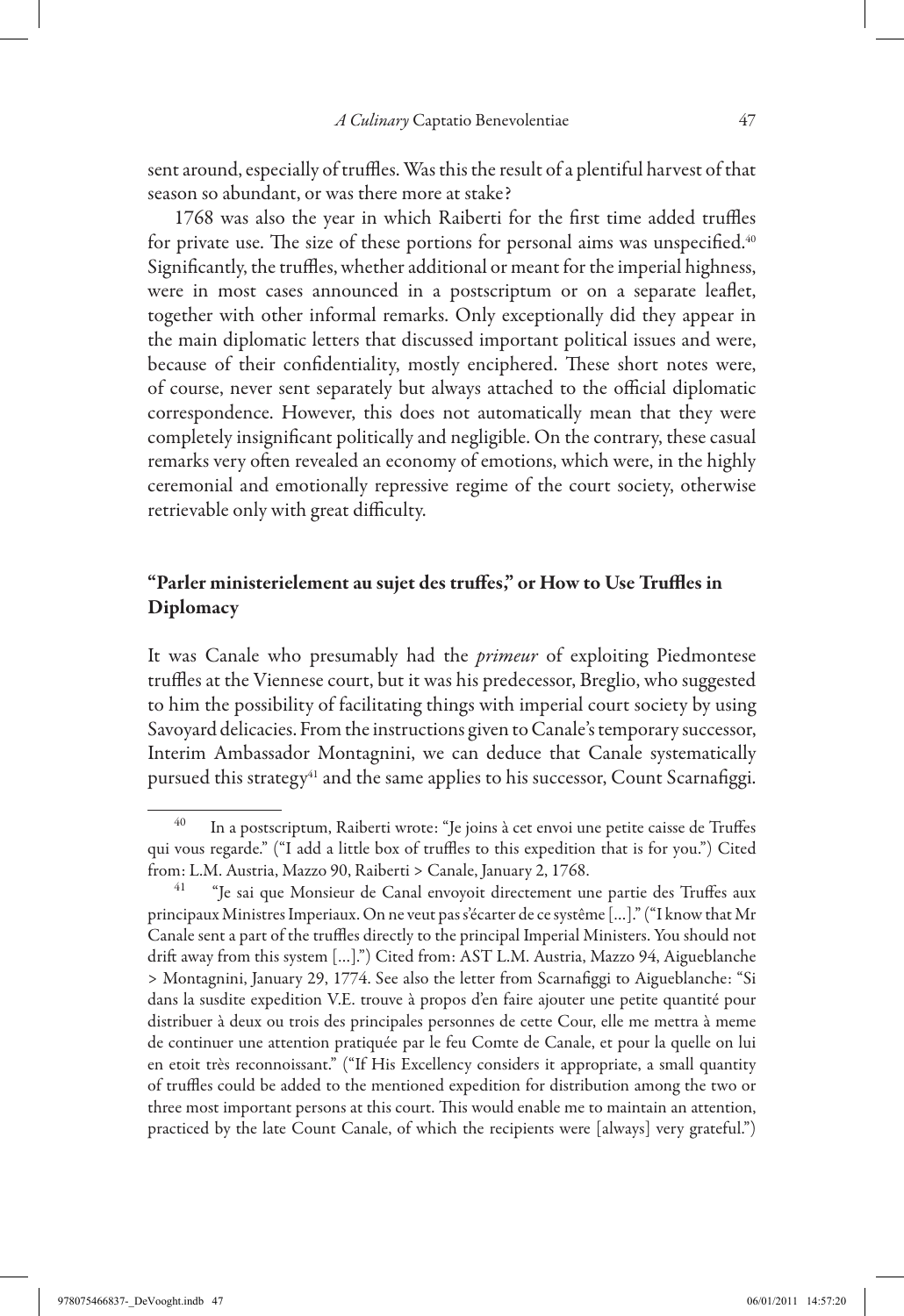But unlike Canale, Scarnafiggi frequently requested truffles for his own use: "Il y a quelques tems que je vous ai parle ministerielement au sujet des Truffes, et je vous en reparlerai encore, pour vous dire que si vous pouvez m'en envoyer une ou deux fois une petite quantité pour distribuer, cela me facilitera les moyens d'etre plus familierement dans quelques maisons qu'il me convient de frequenter." One year later, Scarnafiggi was able to inform his chief in Turin that the truffles had achieved their purpose, because the "[…] principaux Ministres de cette Cour [...] m'en sçavent un gré infini." <sup>42</sup>

Other remarks in correspondence suggest, furthermore, that truffles were in high demand at the Viennese court and that the main recipients, the imperial couple, adored them: "Aussi S.M. Imperatrice m'a-t-elle encore fait dire par un de ses Valets de Chambre de confiance, que ces truffes étoient si bonnes, que tout ce qu'elle avoit mangé depuis lui avoit paru fade et insipide."43 According to courtly rumors, the State Chancellor Kaunitz, who was imperial *attaché* at the court of Savoy between 1742 and 1744, always received his truffles two weeks prior to Canale, which leads one to believe that Kaunitz had his own supply network, and that Canale may not have told the whole truth in his letters to his home base in Turin. There are, in any case, indications that Canale obscured information about the conditions in which the truffles arrived. Even worse he also suppressed what he did with these failed expeditions, as Scarnafiggi critically suggested when he wrote that during his predecessor's tenure "[…] malgré qu'on en envoyât une grande quantité à la fois, comme elles

Cited from: AST L.M. Austria, Mazzo 94, October 3, 1774. It is not clear whether Canale used the imperial or the private truffle portion for this goal.

<sup>&</sup>quot;It is some time ago that I spoke with you in my capacity of minister about the issue of the truffles, and I will come to speak about it again, in order to tell you to send me once or twice a small quantity of truffles for distribution purposes. That would make it easier to get more familiar with some houses that it would be useful to have contact with"; respectively "the most important ministers were most grateful for this gift." Cited from AST L.M. Austria, Mazzo 94, Scarnafiggi > Aigueblanche, October 24, 1774; respectively AST L.M. Austria, Mazzo 94, Scarnafiggi > Aigueblanche, December 23, 1775.

 $43$  "The Empress told me also through one of her confidential pages that the truffles were so tasty that everything that she had eaten afterwards seemed bland and insipid." Cited from AST L.M. Austria, Mazzo 94, Scarnafiggi > Aigueblanche, December 19, 1774. Canale also testified repeatedly to the fact that the empress and emperor enjoyed the truffles; see, for example: "Leurs majestés ont été fort sensibles au souvenir du Roi," cited from AST L.M. Austria, Mazzo 89, Canale > Raiberti, December 29, 1768; also AST L.M. Austria, Mazzo 89, Canale > Raiberti, January 19, 1767; AST L.M. Austria, Mazzo 89, Canale > Raiberti, December 31, 1767; AST L.M. Austria, Mazzo 90, Canale > Raiberti, December 14, 1769.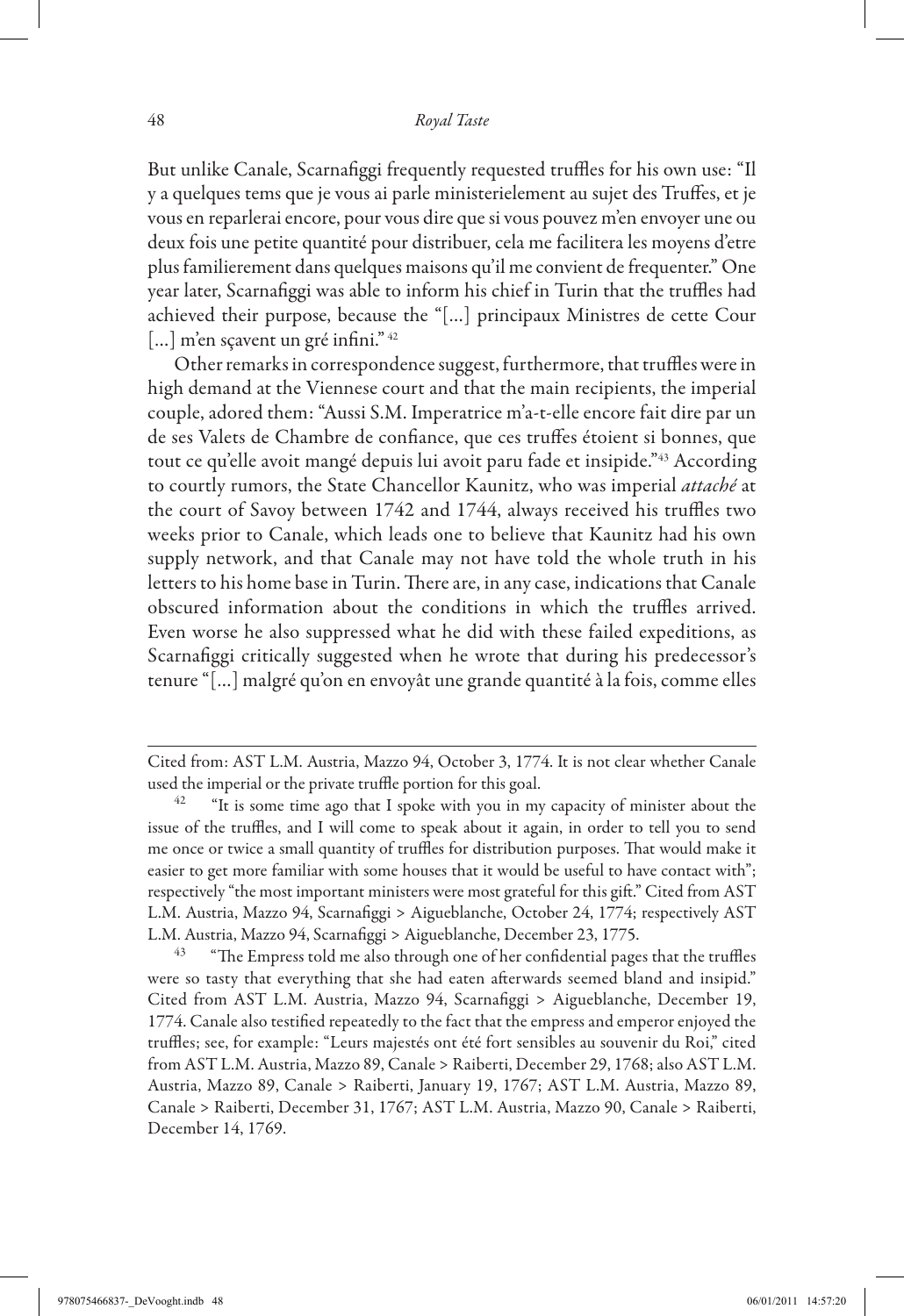murissent en chemin, LL.MM. Imperiales ne pouvoient qu'en manger une ou deux fois."44

Scarnafiggi's reflection is rather curious, since Canale confirmed the arrival of every consignment. As we have just seen, he also wrote some words on how the royal gift was actually perceived and tasted by the empress and emperor. The following remark of Raiberti even suggests, that Canale *had* to give an account of the way he presented the truffles: "J'espere que vous les recevrez en bon etat, me raportant pour la maniere dont vous avez pratiqué à l'égard du premier envoi […]."45 But perhaps these reports were from time to time untrue because there is also a letter from Raiberti informing Canale about a rumor which circulated in Turin that "[quelqu'un a supposé ici que] les Truffes qu'on est en coutume d'envoyer à Vienne s'alteroient en route de manière à n'avoir plus après leur arrivée le gout et la saveur qui les fait rechercher."46 Perhaps Canale sometimes also made illegitimate use of the truffle consignments. As yet, Canale's negligence can—for lack of evidence—not be substantiated, but it might be, perhaps, more rewarding to focus on the wider context of these calumniations and accusations.

The recurrent confrontation with delicate, anonymously supplied information perfectly illustrates what, according to Norbert Elias, characterized the court society, namely its penetrating culture of mistrust and *Überwachung*. <sup>47</sup> Since the creation of a separate Ministry of Foreign Affairs in 1717, which resulted from a drastically administrative reform by the recently crowned Victor Amadeus II, diplomatic policy became more than ever centered on the sovereign. Since the rulers of Savoy, and their first monarch in particular, considered themselves chief foreign ministers, they were ever more intensively involved in diplomatic affairs. In order to remain well informed about all political developments, they disposed of different instruments.

<sup>44 &</sup>quot;[…] even though a large quantity was sent, the imperial couple could only eat them once or twice, as the truffles decayed on their way." See for this citation and with regard to Kaunitz's own truffle connection: AST L.M. Austria, Mazzo 94, Scarnafiggi > Aigueblanche, October 3, 1774: "Je me suis rappellé l'envoi des truffes, […] au sujet du quel j'ai appris que le Prince de Kaunitz en avoit toujours reçu quelques semaines auparavant que le Comte de Canale." ("[…] I have been informed that the Prince of Kaunitz always used to receive them some weeks earlier than Canale.")

<sup>45 &</sup>quot;I hope you will receive them in a good condition and that you will notify me in the same way as you have done after the first dispatch." Cited from: AST L.M. Austria, Mazzo 90, Raiberti > Canale, January 2, 1768.<br> $\frac{46}{3}$  "someone has suggested bere [i

<sup>46 &</sup>quot;someone has suggested here [in Turin; R.C.R.] that the truffles that are usually sent to Vienna decay on their way and lose their flavor and aroma which make them so requested." Cited from: AST L.M. Austria, Mazzo 90, Raiberti > Canale, December 2 1769.

<sup>47</sup> Elias, *Die höfische Gesellschaft*, pp. 197–200, 296.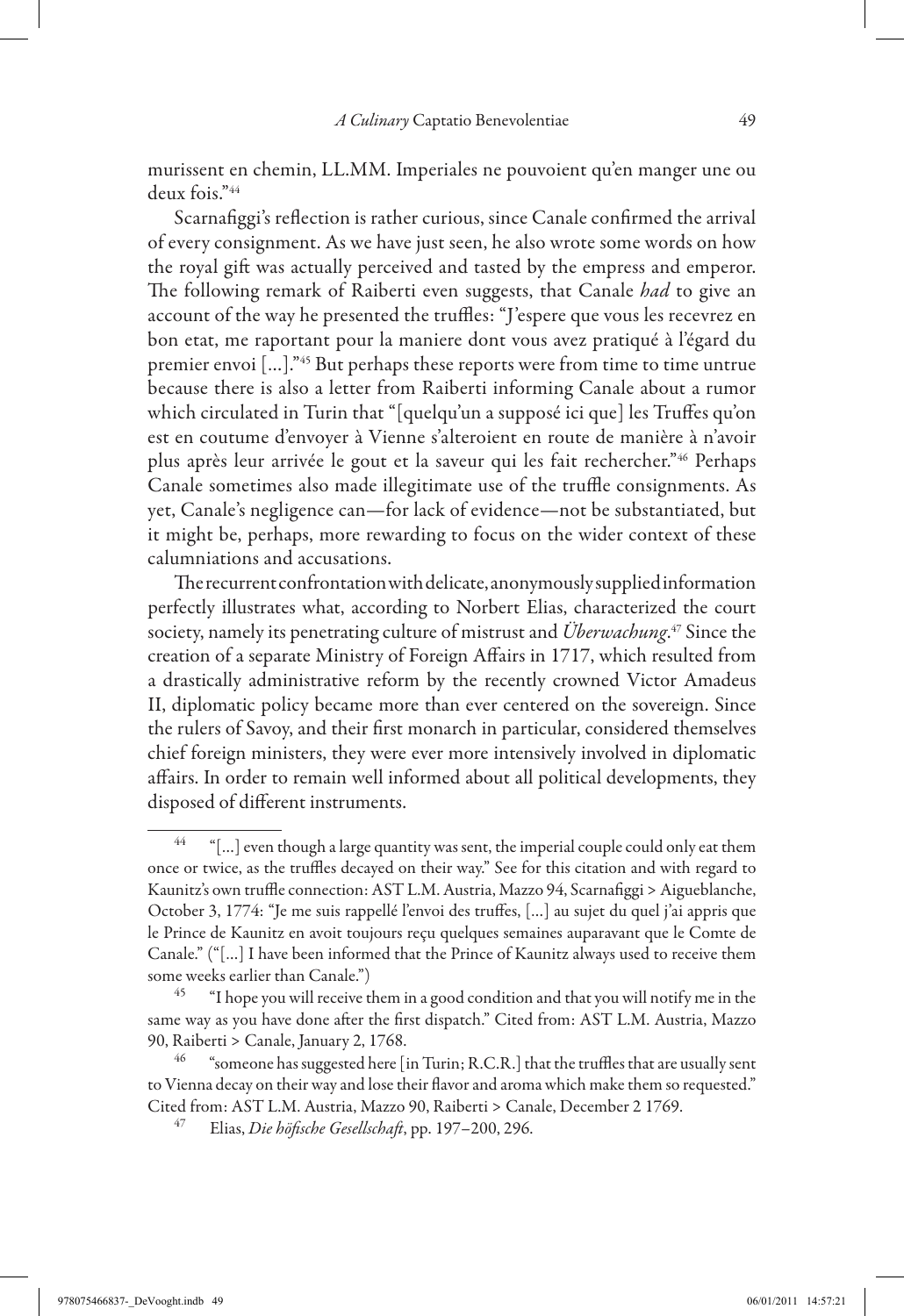First and foremost, in their own correspondence with the ambassadors in the different *legazioni*, the dukes of Savoy consistently instructed their representatives in a sometimes almost embarrassingly meticulous manner. Second, they were also informed about the ins and outs of the correspondence of the ambassadors with the Chief Secretary of Foreign Affairs. Third, in view of their own political agenda, the dukes of Savoy also exploited their private communication channels, for example with relatives at foreign courts. Additionally, several aspects of foreign administration, for example archival and budget policy, became increasingly institutionalized in the course of the eighteenth century. Eventually, from an organizational point of view, virtually every step of the ambassadors of Savoy had to be formally approved by the secretary of foreign affairs and/or by the king. Nevertheless, even in this regime of permanent supervision, there were still grey areas in which individual initiatives were still possible.<sup>48</sup>

Someone who obviously felt at ease with this free space was Count Luigi Malabaila di Canale. As the king's minister he was able to maintain a more independent existence because in Vienna he very quickly married a woman from the upper stratum of the Austrian-Hungarian nobility, namely Maria Anna Palffy-Ordöd from the influential and wealthy Esterhàzy dynasty. This alliance not only relieved his financial dependence on his sovereign, but also eased his access to court society in general and to the imperial couple in particular, since Canale's wife (and later also one of his daughters) belonged to the bedchambers and intimates of the empress.

Several fragments in the correspondence indicate that Canale regularly had private meetings with Archduchess Maria Theresa, which was rather exceptional for representatives of foreign states.<sup>49</sup> He was also very close to influential members of the Viennese state apparatus, for example Baron Hagen, the vicepresident of the Imperial Council. With Kaunitz, the most powerful statesman at the Viennese court, he maintained a rather antipathetic relationship. Canale spent more than 35 years at the Viennese court and eventually began to identify with the imperial side from time to time, which was particularly clear in the War of the Polish Succession. During this political conflict, he was engaged as go-between by King Stanislaw II of Poland to secure simultaneously political support from Charles Emmanuel III and Maria Theresa. This diplomatic *Alleingang* of Canale damaged his reputation, which was otherwise excellent, since he managed to repair the fragile relationship with Vienna and regain the

<sup>48</sup> Storrs, "La politica internazionale," pp. 40–47; D. Frigo, *Principe, ambasciatore e* jus gentium. *L'amministrazione della politica estera nel Piemonte del Settecento* (Rome, 1991), pp. 21–99, 180–89.<br> $\frac{49}{R}$ 

<sup>49</sup> Ruata, *Luigi Malabaila di Canale*, pp. 152–3.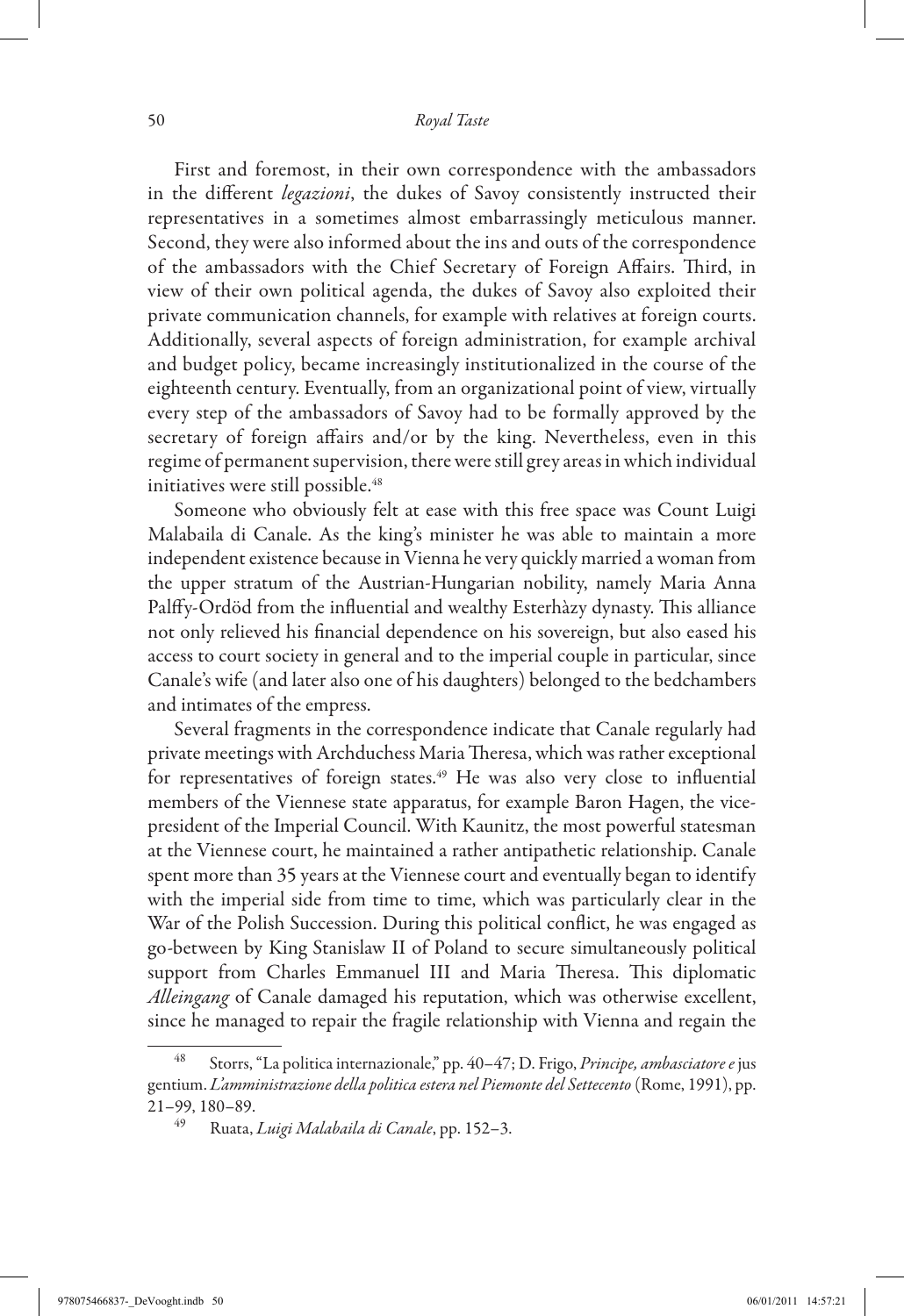confidence of the empress.50 In this process of reconciliation, the mutual gifts of food products were simultaneously an instrument and a symbol of the actual social relation.51 From this point of view, it was only expected that the rulers of Savoy would continue this yearly practice. They actually had no choice, since the *obligeantes attentions* progressively became obligatory, especially since the introduction and subsequent standardization of Tokaj (Tokay) wine as a counter-gift by the imperial court. But not everything remained as usual.

The painstaking initiation of Canale's successors (Montagnini as interim and Scarnafiggi as the new imperial ambassador) into the yearly ritual of the food gift in a way corresponds with the more general process of centralization and reorganization of the Savoy state apparatus, started by Victor Amadeus III immediately after the death of his father in 1773. The new king replaced the established cadre of ministers and appointed a new staff, headed by the novice Marquis of Aigueblanche. After an initial phase of disorientation and a struggle for power, this new minister of state and foreign minister succeeded in dominating state administration.52

Whether it was this reorganization of the state administration or the changing of the Viennese ambassador that provoked increasing interference from Turin in truffle affairs, it became increasingly evident that the yearly truffle consignments were not a *bagatelle* for the rulers of Savoy, but rather a ritual to whose fulfillment they progressively attached a certain value—as we will see, not only because the gift exchange weighed considerably on the state budget. There was more at stake than budgetary accuracy, there were other reasons for care. This personal concern became visible in four ways. First, Canale's successors were meticulously instructed in the entire practice of this yearly ritual. Strikingly, they had to check customs formalities with the revenue officers before they could receive the consignments—as though there had never been a precedent network!53 They also constantly received the same directives: even after a couple of years, they were informed that the small box of truffles was for private use and that the destination of the dispatch, needless to say, was, as usual, the imperial couple. To put it shortly, there was a

 $^{50}$  Ibid., pp. 198, 167.<br> $^{51}$  M Godelier *Lénis* 

<sup>51</sup> M. Godelier, *Lénigme du don* (Paris, 1996), p. 145.

<sup>52</sup> See, for example, Ricuperati, "Il Settecento," pp. 581–98, 607–17.

<sup>53</sup> See for the customers formalities AST L.M. Austria, Mazzo 94, Aigueblanche > Montagnini, December 11, 1773; and for the instructions to the staff: ibid. and Mazzo 94, Aigueblanche > Montagnini, December 22, 1773; Mazzo 94, Aigueblanche > Montagnini, January 29, 1774.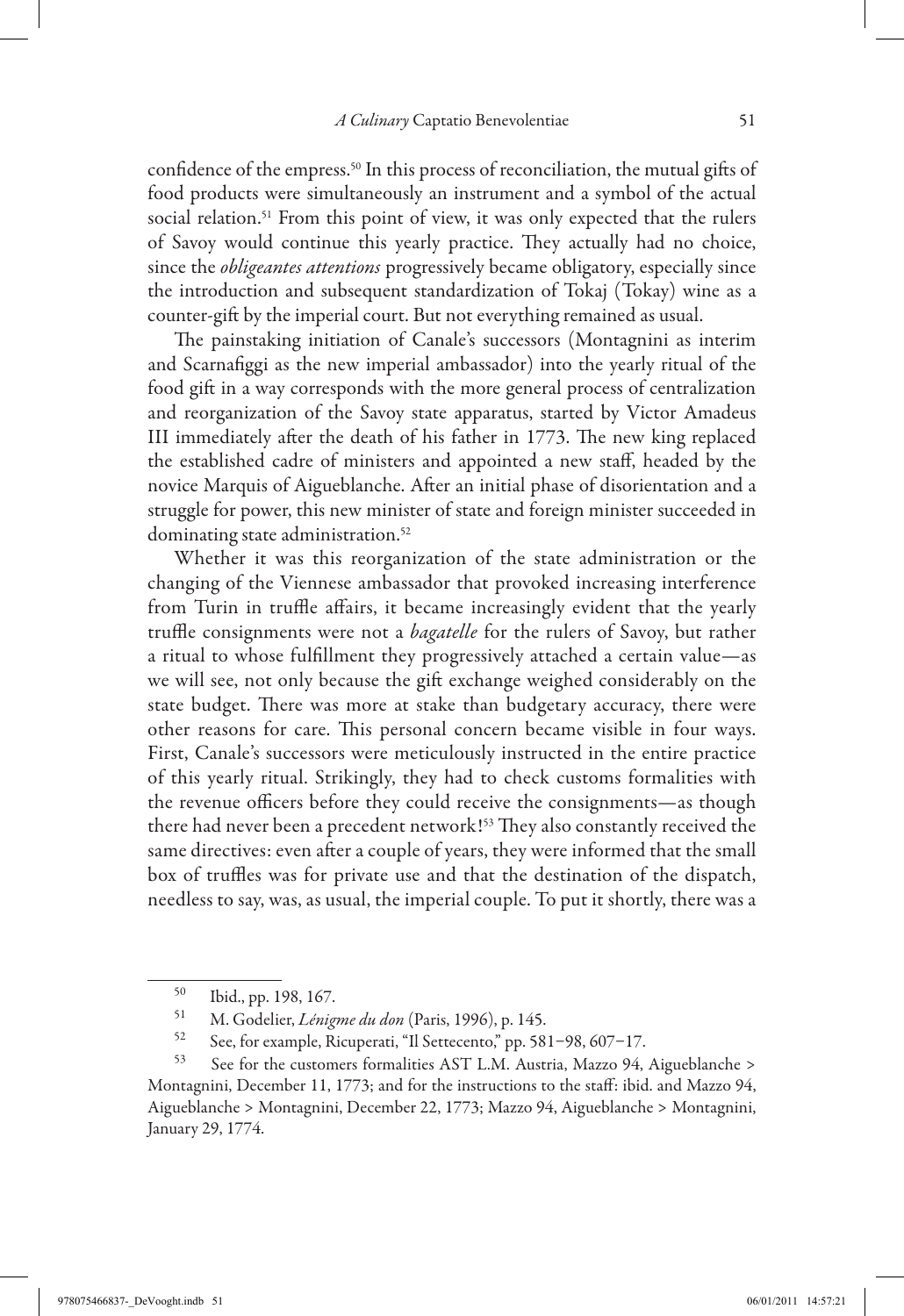constantly repressed suspicion between the center (Turin) and the periphery  $(Vienna)$ .<sup>54</sup>

This suspicion was to a certain extent understandable, since a considerable number of expeditions in the transitional period after Canale's death failed due to customs formalities, transport delays, theft, and so on. In order to avoid such complications, the diplomats all tried to find a solution; this was the second illustration of the increasing concern of the Savoy governors. Scarnafiggi suggests, with regard to the recurrent problem of the conservation and theft of truffles, that the truffles be properly packaged in Turin and that the *maitres des postes* should instruct the coachmen to take care that the truffles not be subjected to strong fluctuations in temperature.<sup>55</sup>

Third, another clear manifestation of the weight and high utility value the Viennese diplomats of the house of Savoy ascribed to the Piedmontese food products is that the ambassadors in Vienna also regularly sent their own precious counter-gift to their superiors in Turin. This gift exchange among officials of Savoy obviously served to remove tension and to express esteem. At least since Canale's tenure such a gift was usually offered to the first and second ranking officials of the Ministry of Foreign Affairs in Turin:

N'ayant reçu le vin de Tokay que depuis environ un mois, il ne sera en etat d'etre mis en bouteille que vers la Fin de Fevrier, en quel tems je l'expedierai en faisant mettre du Vin de St. George sur la [unreadable; R.C.R.] du Tokay selon que le

<sup>54 &</sup>quot;J'ai fait partir […] sous votre adresse une caisse de Truffes et une de Bartavelle […]. Vous savés leur destination, il me seroit superflu de vous en reparler." ("I have sent a box of truffles and a box of *bartavelle* to your address […]. You are informed about their destination; it would be superfluous to say tell you again.") Cited from AST L.M. Austria, Mazzo 95, Aigueblanche > Scarnafiggi, December 2, 1775.

<sup>55 &</sup>quot;Comme cependant il peut arriver dans ces sortes d'envoi quelque contretems en chemin, et qu'un des inconvenients, aux quels ils sont le plus sujets, est celui de geler et de degeler, je pense qu'on pourroit les eviter en partie si V.E. vouloit avoir la bonté de les accompagner d'une lettre à mon adresse, et de faire recommander aux Maitres des Postes de ne pas permettre que les postillons en changeant de chevaux mettent les caisses, dont il sont chargés, dans des chambres echauffées, ou dans les ecuries." ("With this kind of expedition there is always a risk of some misfortune during the transport, and one of the most frequently occurring complications is the alternately freezing and thawing of the truffles. I think we can avoid this partly, if His Excellency would be so good as to dispatch them accompanied by a letter to my address, and to recommend the *Maitres des Postes* that they prevent the coachmen, who are responsible for the (truffle) boxes, from putting the boxes into the stables or into heated rooms when they are changing the horses.") Cited from AST L.M. Austria, Mazzo 94, Scarnafiggi > Aigueblanche, December 19, 1774. See also AST L.M. Austria, Mazzo 94, Scarnafiggi > Aigueblanche, December 11, 1775.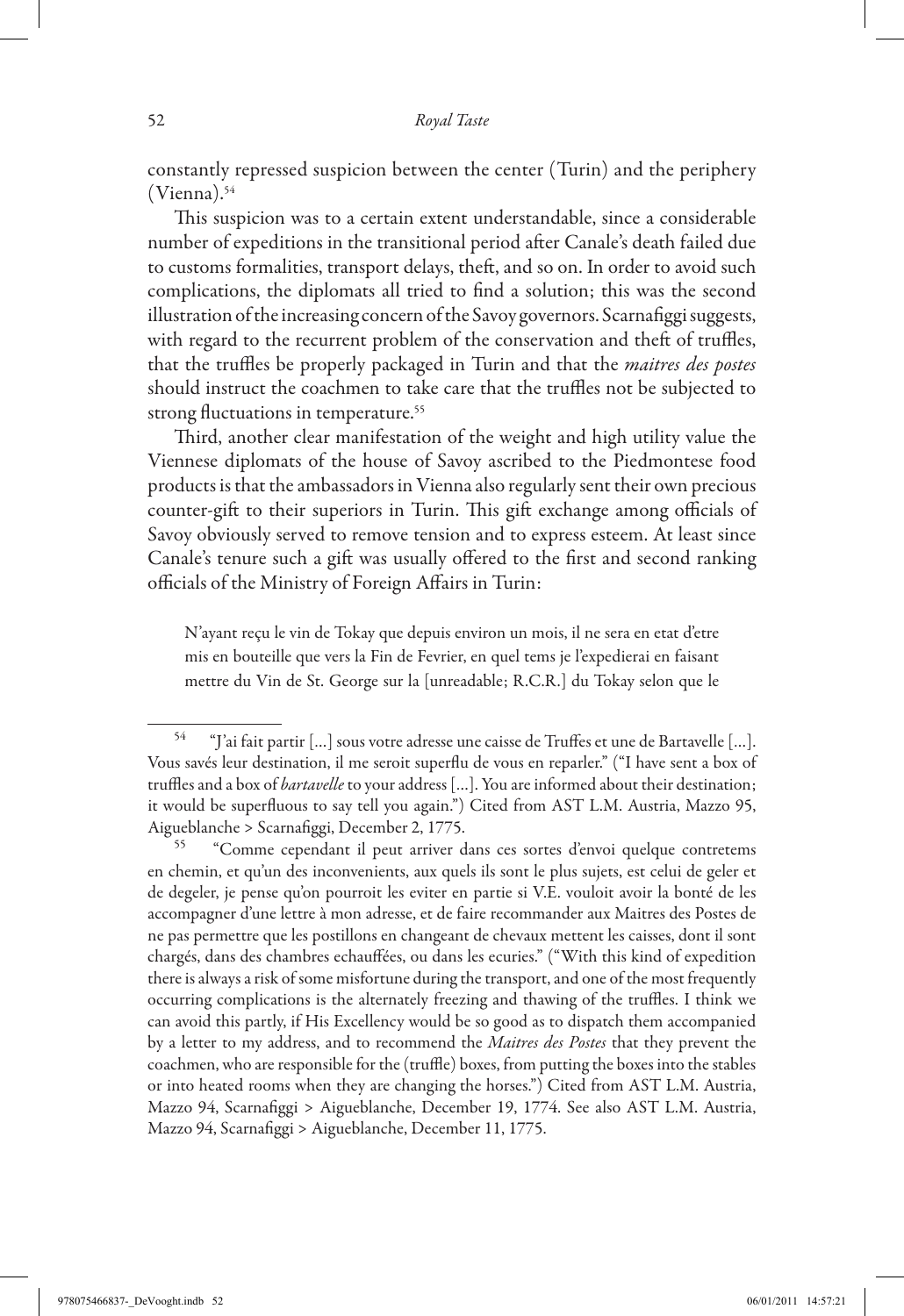pratiquoit mon Predecesseur. J'aurai soin que le Ministre et son Pr Offr puissent juger de l'envoy et de la reconnoissance de leur correspondent pour les Truffes qui lui ont envoyées.<sup>56</sup>

This creation of secondary circuits of gift exchange clearly demonstrates the intrinsically inflationary character of gifts.

The fourth and final manifestation of the value which the king of Savoy and his state administration attached to the truffle delivery is in their emotional involvement. Most striking is the following remark of Aigueblanche: "Je vous ecris à part, que le Roi [i.e. Victor Amadeus III; R.C.R.] a été faché d'apprendre que le second envoi des Truffes ait aussi essuyé des contretems."57 In order to understand this emotional reaction, the reader should know that the first truffle consignment of the year had arrived in a very bad state: nearly all of the truffles were rotten, and "only" a selection of approximately two dozen had been sent immediately to the *grand maitre d'hotel* of the Viennese court, "[…] le quel j'avois prevenu sur la cause de la petite quantité de Truffes, que je lui faisois remettre."58

Despite these precautions, something went wrong with the second consignment, causing the person giving the truffles to become angry. What happened is made clear in another letter from Scarnafiggi, reporting the arrival of the second dispatch:

[...] j'ai reçu le second envoi [...], dont les caisses s'étant ouvertes en chemin, il s'en est perdu une partie, ce qui a fait, qu'en les envoyant à Monsieur le Comte St. Julien Grand Maitre d'Hotel de LL. dites Majestés je lui ai fait communiquer le certificat ci-joint des officiers de la Poste de Vienne, par lequel il conte du susdit accident.59

<sup>56 &</sup>quot;Having received the Tokaj wine (only) approximately one month ago, it will not be ready to be bottled until the end of February and in that period I will send the wine, putting the wine of St George on the […] [unreadable; R.C.R.] of the Tokaj, according to the practice of my predecessor. I will take care that the Minister and his Prime Officer will experience the gratitude of their correspondent (by way of the wine dispatch) for the truffles which they sent him." Cited from AST L.M. Austria, Mazzo 94, Scarnafiggi > Aigueblanche, December 19, 1774.

<sup>57 &</sup>quot;I am writing you solely (to inform you), that the king has been angry to learn that the second consignment of truffles has also experienced a mishap." Cited from AST L.M. Austria, Mazzo 95, Aigueblanche > Scarnafiggi, December 23, 1775.

<sup>58 &</sup>quot;[…] whom I had notified about the cause of the small quantity that I had sent him." Cited from AST L.M. Austria, Mazzo 94, Scarnafiggi > Aigueblanche, December 23, 1775.

<sup>59 &</sup>quot;I have received the second consignment, and a part of it was lost, as the boxes were opened up during the transport. For that reason I submitted these boxes together with the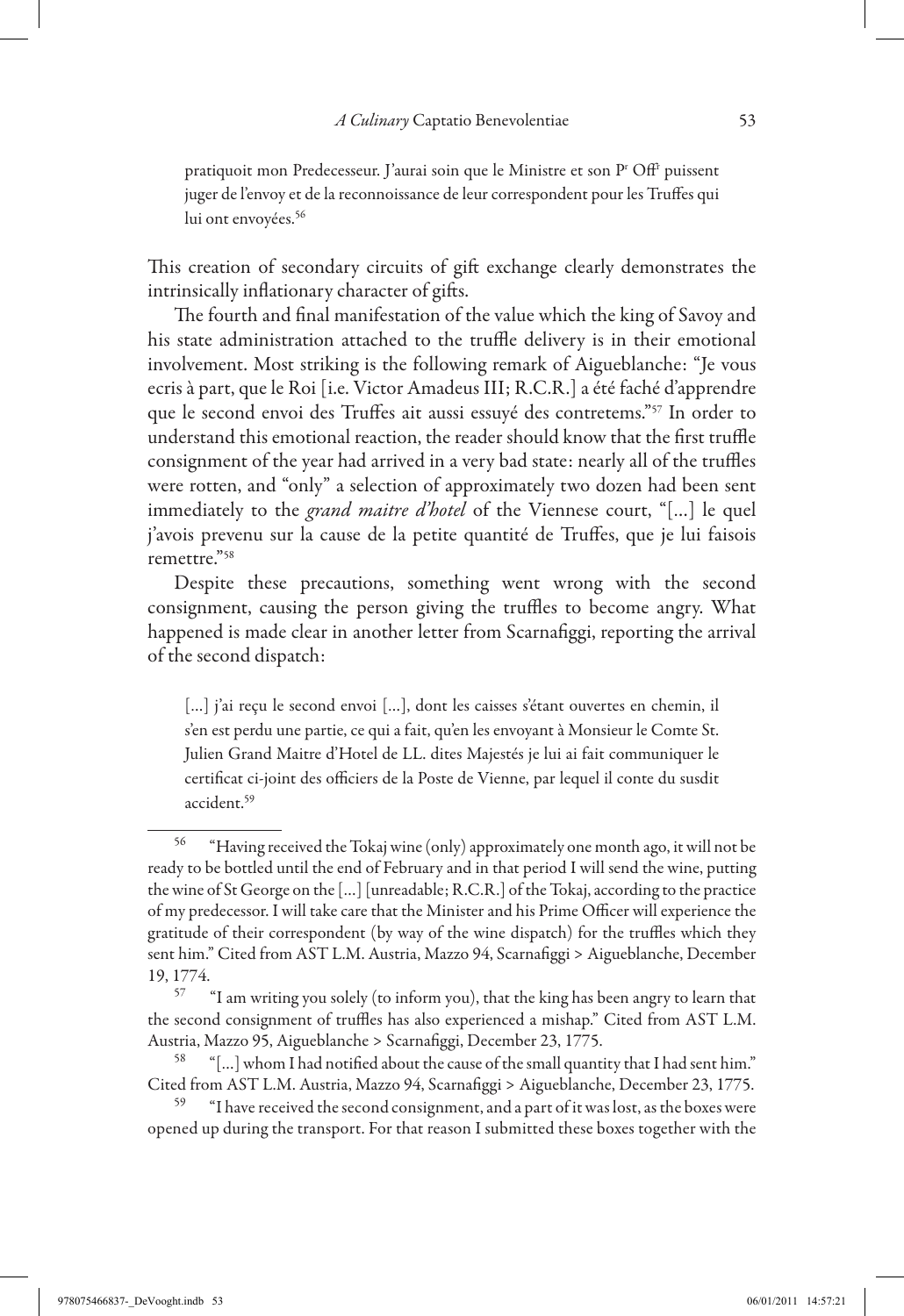At this point, the correspondence also beautifully exemplifies Marcel Mauss's observation of the gift as a "fait social total," because this certificate of damage, which Scarnafiggi sent to the *grand maitre d'hotel* of the imperial court and—as a certified copy—to the Ministry of Foreign Affairs in Turin was anything but a formality. Here was loss of distinction, or—even worse for an eighteenth-century nobleman—loss of honor at stake, as Aigueblanche's response illustrates: "La précaution que vous avez eû d'envoyer à Mr. de St. Julien le certificat que vous avez retiré du Bureau de la Poste, étoit à propos pour faire voir que l'intention du Roi n'étoit pas que la portion en fut si petite."<sup>60</sup> Scarnafiggi might have requested instantly a certificate of damage at the Viennese post office for at least two reasons. First, he had to make it known that it was not the king's intention to send such a small portion, *a fortiori* as the first consignment had already arrived in bad order. Second, Scarnafiggi had to avoid even the semblance of having suppressed the truffles, both to Count St Julien and to his own sovereign. In other words, Scarnafiggi was forced to provide full disclosure to all parties involved about the full facts of the matter, in order to maintain his master's honor and his own reputation.

While the bad tidings of the unsuccessful consignments were arriving in Turin, Aigueblanche had already sent a third consignment with a lot of truffles as compensation for the first incomplete one: "Il y a dans cet envoi de quoi suppléer abondamment au premier."61 A week later in a letter to Scarnafiggi he wrote that he was "impatient d'apprendre"<sup>62</sup> whether this third dispatch had arrived in good order. This once again makes it evident that the truffles were, for the *Savoia*, not to be taken lightly, but rather something to which they ascribed weight and importance.

attached certificate [of damage] of the post office of Vienna to the Grand Maître d'Hotel, in which he is informed about this accident." Cited from AST L.M. Austria, Mazzo 94, Scarnafiggi > Aigueblanche, December 11, 1775. Unfortunately, the certified copy of this certificate of damage, which Scarnafiggi sent to the ministry in Turin ("le certificat cijoint des officiers de la Poste de Vienne") has not been conserved in the correspondence at issue.

<sup>&</sup>quot;The precaution, which you took by sending Mr St Julien a certificate of damage from the post office, was appropriate to demonstrate that it was not the king's intention that the portion of truffles was so small." Cited from AST L.M. Austria, Mazzo 95, Aigueblanche > Scarnafiggi, December 23, 1775.

<sup>&</sup>quot;This dispatch abundantly compensates the first one." Cited from AST L.M. Austria, Mazzo 95, Aigueblanche > Scarnafiggi, December 16, 1775.

<sup>&</sup>quot;impatient to hear." Cited from AST L.M. Austria, Mazzo 95, Aigueblanche > Scarnafiggi, December 23, 1775.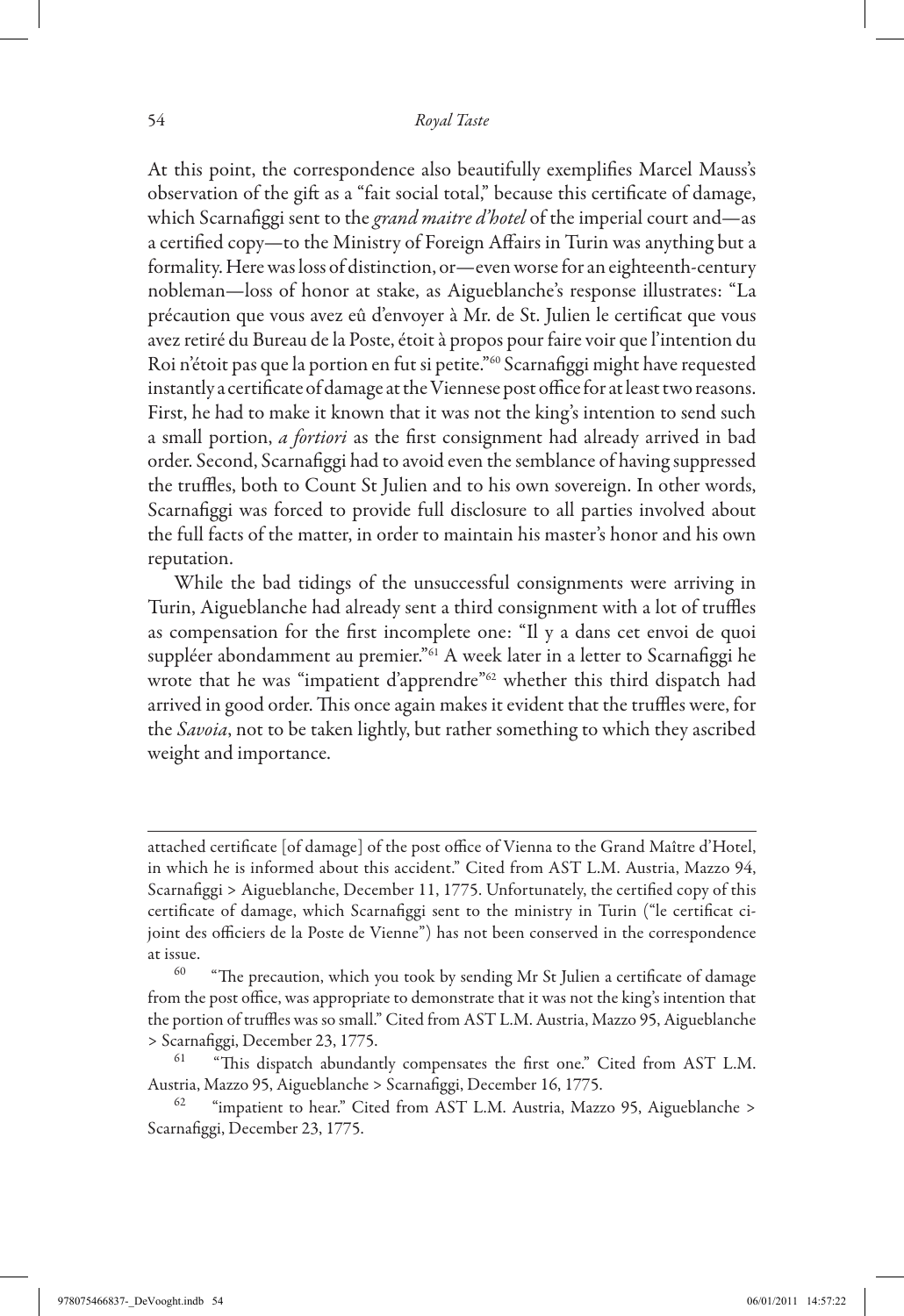#### Conclusion

Gifts, as we all know, are conveyors of emotions and meanings, even if they appear to be merely ritual or perfunctory. Food gifts are no exception to this rule. On the contrary, due to its very palpability (and, one can even say, palatability), food has been used as an effective gift since time immemorial. Its use in gift relations is as universal as the resource itself. Nevertheless, some foods are particularly appealing for their exclusive characteristics to be exploited in gift exchange, and the use of the truffle as a promotional gift by the dukes of Savoy clearly shows evidence of this. The truffle enabled the emerging Savoy dynasty to create a distinct and unequaled profile for themselves, as the *Truffes blanches de Piémont* were, due to their rareness, simultaneously precious and as a gift object exclusively connected with the territory of Savoy. Management of the process of giving the truffles as gifts itself shows that officials from different levels of the state administration were very concerned with the practical organization of this gift exchange, and thereby also offers insight into the texture of personal relations within the state apparatus.

From correspondence and other diplomatic contact with the courts of Vienna, London, Paris, and Berlin, it becomes very clear that this culinary resource for the kings of Savoy was not just an object of occasional value, but rather a deliberately exploited instrument and image that sustained their quest for preeminence and prestige. In so doing, the *Savoia* simultaneously were indicators and factors of the *tartufomania* that progressively captivated the European elites on the threshold of the French Revolution. Significantly, the revolutionary movement which—as is generally known—profoundly changed European (and some non-European) societies did not even leave these subterranean commodities untouched. But it would be better to discuss the post-revolutionary history of the truffle on another occasion.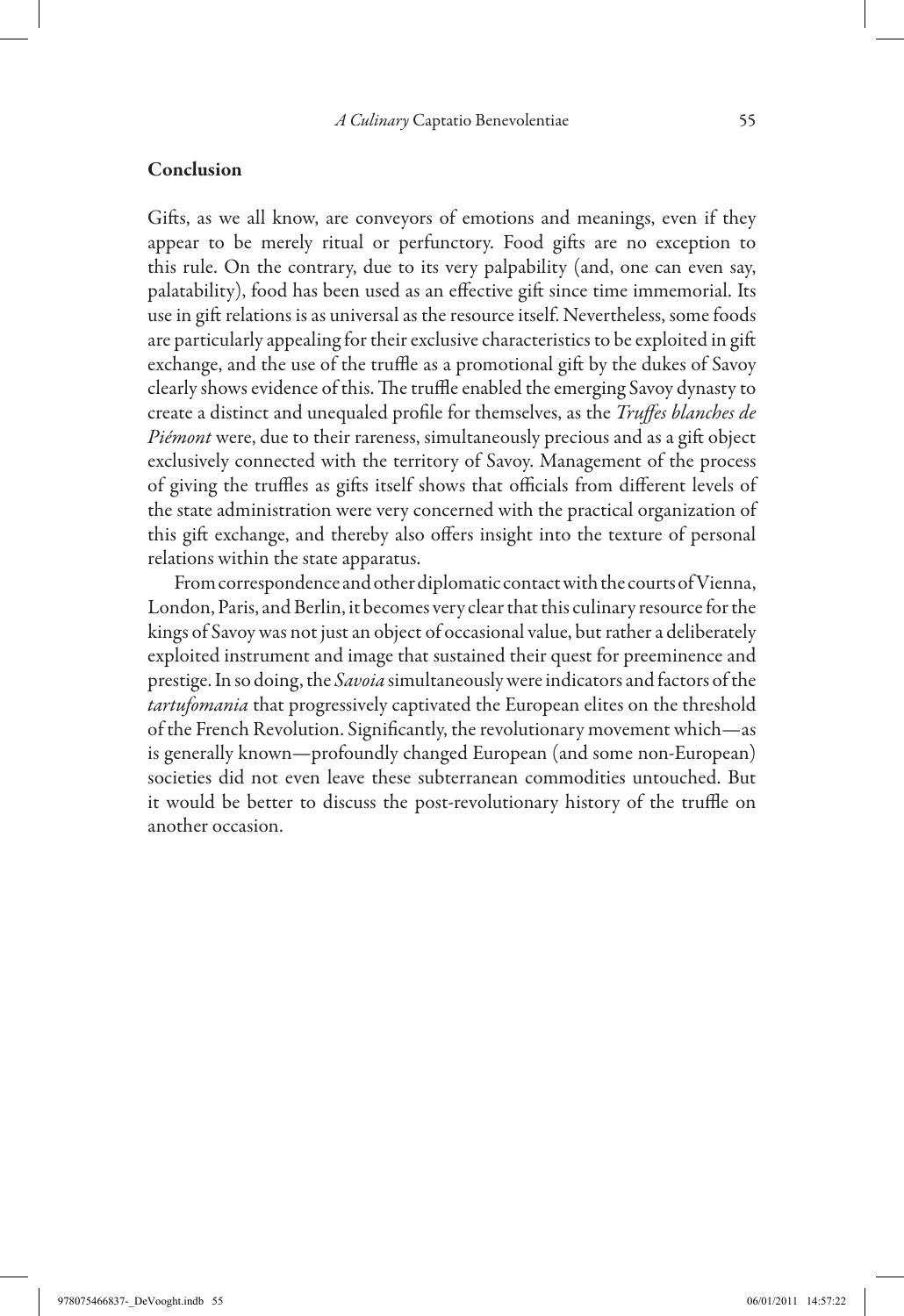- Kelly, I., *Cooking For Kings: The Life of Antonin Careme, the First Celebrity Chef*  (New York: Walker and Co., 2004).
- *La Varenne's Cookery*, ed. T. Scully (Totnes: Prospect Books, 2006).
- Leonardi, F., *L'Apicio Moderno* (Florence, 1790).
- Morris, W., *News From Nowhere* (Harmondsworth: Penguin, 1980).
- Petronius, *The Satyricon* (Harmondsworth: Penguin, 1965).
- Platina (Bartolomeo Sacchi), *On Right Pleasure and Good Health*, ed. and trans. M.E. Milham (Tempe, AZ: Medieval and Renaissance Texts and Studies, 1998).
- Rousseau, J.-J., Emile, trans. A. Bloom (New York: Basic Books, 1979).
- Scappi, B., *Opera* (Venice: Tramezzino, 1570).
- Shaw, T., *The World of Escoffier* (New York: Vendome Press, 1994).
- Soyer, A., *The Pantropheon* (London: Paddington Books, 1977).
- Spang, R., *The Invention of the Restaurant: Paris and Modern Gastronomic Culture* (Cambridge, MA: Harvard University Press, 2000).
- Trubek, A., *Haute Cuisine: How the French Invented the Culinary Profession* (Philadelphia: University of Pennsylvania Press, 2000).
- Vasselli, G., *L'Apicio overo il Maestro de'Conviti* (Bologna: H.H. del Dozza, 1647).
- Wanninger, K. (ed.), *A la Carte* (3rd edn, Rosenheim: Verlagshaus Alfred Förg GmbH & Co. KG, 1988).

#### Chapter 2 (Rengenier C. Rittersma)

*A Culinary* Captatio Benevolentiae: *The Use of the Truffle as a Promotional Gift by the Savoy Dynasty in the Eighteenth Century*

#### Primary Sources

- Archivio di Stato Torino (AST), C. Tes. gen. d'Acaia, rot. 2; Casa Bona di Borbone, rot. 33.
- Archivio di Stato Torino (AST), Lettere Ministri Austria, Mazzo 48, 65–7, 88–90, 94–5.
- Bruckmann, F.E., *Specimen botanicum exhibens fungos subterraneos vulgo tubera terrae dictos* (Helmstedt: Schnorr, 1720).
- *Die Korrespondenz Hans Fuggers von 1566 bis 1594. Regesten der Kopierbücher aus dem Fuggerarchiv*, ed. Ch. Karnehm (2 vols, Munich: Kommission für Bayerische Landesgeschichte, 2003).
- Pantaleone da Confienza, *Summa lacticiniorum* (Turin, 1477).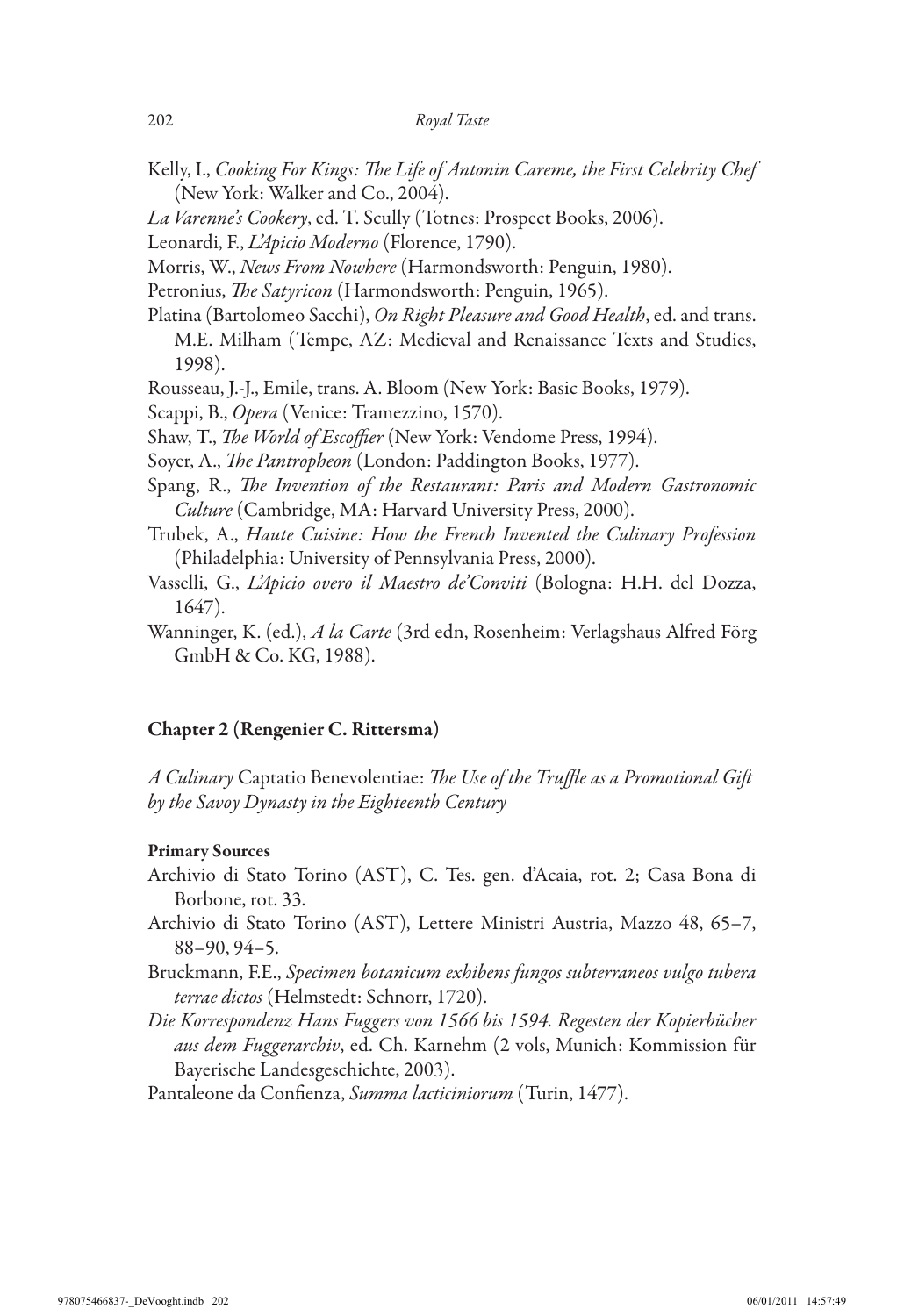- Vigo, G.B., *Tubera terrae. Carmen. I tartufi* (1st edn, Turin: Typographia Regia, 1776; Borgosesia: Nexus, 1994).
- Zedler, J.H., *Grosses vollständiges Universal-Lexikon* (1st edn, 1749; Graz: Akademische Druck- und Verlagsanstalt, 1994).

#### Secondary Sources

- http://www.chasses-du-monde.com/europe/especes-chassees/perdrixbartavelle.htm (accessed May 2008).
- http://oncfs.esigetel.fr/Oncfs/Obj/Pdf/Bartavelle.pdf (accessed May 2008).
- http://www.saporidelPiedmonte.it/prodotti/bevande/16.htm (accessed May 2008).
- Abry, C., Devos, R., Raulin, H., and Cuisenier, J. (eds), *Les sources régionales de la Savoie: Une approche ethnologique: alimentation, habitat, élevage …* (Paris: Fayard, 1979).
- Ainsworth, G.C., *Introduction to the History of Mycology* (Cambridge: Cambridge University Press, 1976).
- Algazi, G., Groebner, V., and Jussen, B. (eds), *Negotiating the Gift: Pre-Modern Figurations of Exchange* (Göttingen: Vandenhoeck & Ruprecht, 2003).
- Aretin, K.O. (von), *Das Alte Reich 1648–1806, Band 2: Kaisertradition und österreichische Großmachtpolitik (1648–1745)* (Stuttgart: Klett-Cotta, 1997).
- Barberis, W., 'I Savoia: Quattro storie per una dinastia', in W. Barberis (ed.), *I Savoia: I secoli d'oro di una dinastia europea* (Turin: Einaudi, 2007), pp. XV–LIV.
- Bérard, L. and Marchenay, P., *Les produits de terroir: Entre cultures et règlements* (Paris: CNRS, 2004).
- Bérard, L., Froc, J., Hyman, P., Hyman, M., and Marchenay, P., *Inventaire des produits régionaux de la France: Rhône-Alpes* (Paris: Albin Michel, 1995).
- Bourdieu, P., *Raisons pratiques: Sur la théorie de l'action* (Paris: Seuil 1994).
- Bourdieu, P., 'The Work of Time', in A. Komter (ed.), *The Gift: an Interdisciplinary Perspective* (Amsterdam: Amsterdam University Press, 1996), pp. 135–48.
- Bracco, G., 'La tavola dei Savoia nei secoli XVII e XVIII', in Accademia Italiana della Cucina (ed.), *Il terzo convegno dell'Accademia Italiana della Cucina, Piemonte, 15–17 Ottobre 1971* (Milan: Accademia Italiana della Cucina, 1973).
- Burschel, P., 'Der Sultan und das Hündchen: Zur politischen Ökonomie des Schenkens in interkultureller Perspektive', *Historische Anthropologie*, 15/3 (2007): 408–21.
- Caligaris, G., 'Viaggiatori illustri e ambasciatori stranieri alla corte sabauda nella prima metà del Seicento: ospitalità e regali', *Studi Piemontesi*, 4/1 (1975): 151–71.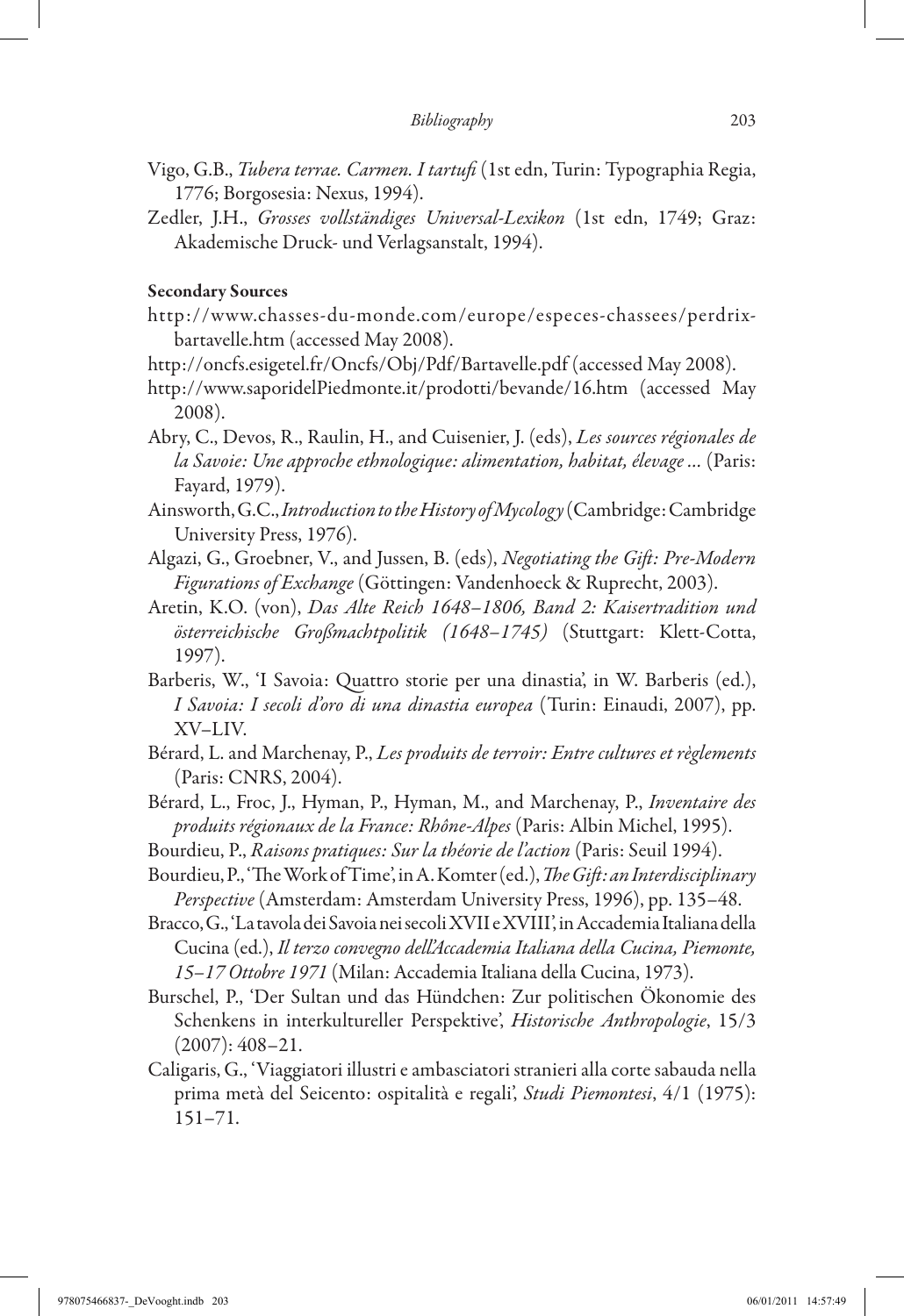- Castelnuovo, E. and Barberis, W. et al (eds), *La Reggia di Venaria e i Savoia: Arte, magnificenza e storia di una corte europea* (Turin: Umberto Allemandi, 2007).
- Cheal, D., 'Moral Economy', in A. Komter (ed.), *The Gift: an Interdisciplinary Perspective* (Amsterdam: Amsterdam University Press, 1996), pp. 81–95.
- Daston, L., 'Die Lust an der Neugier in der frühneuzeitlichen Wissenschaft', in K. Krüger (ed.), *Curiositas: Welterfahrung und ästhetische Neugierde in Mittelalter und früher Neuzeit* (Göttingen: Vandenhoeck & Ruprecht, 2002), pp. 147–75.
- Elias, N., *Die höfische Gesellschaft* (4th edn, Frankfurt am Main: Suhrkamp, 1989).
- Falcke, J., *Studien zum diplomatischen Geschenkwesen am brandenburgischpreußischen Hof im 17. und 18. Jahrhundert* (Berlin: Duncker & Humblot, 2006).
- Fantoni, M., 'Feticci di prestigio: Il dono alla corte medicea', in S. Bertelli and G. Calvi (eds), *Rituale, cerimoniale, etichetta* (Milano: Bompiani, 1985), pp. 141–63.
- Ferrone, V., *La Nuova Atlantide e i Lumi: Scienza e politica nel Piemonte di Vittorio Amedeo III* (Turin: Meynier, 1988).
- Figeac, M., *La douceur des Lumières: Noblesse et art de vivre en Guyenne au XVIIIe siècle* (Bordeaux: Mollat, 2001).
- Flandrin, J.-L., 'L'huitre et la truffe', in: J.-L. Flandrin (ed.), *Chronique de Platine* (Paris: Odile Redon, 1992), pp. 143–52.
- Frigo, D., *Principe, ambasciatore e* jus gentium: *L'amministrazione della politica estera nel Piemonte del Settecento* (Roma: Bulzoni, 1991).
- Godelier, M., *L'énigme du don* (Paris: Fayard, 1996).
- Gruppo 'Amis du patois', *Dizionario del dialetto francoprovenzale di Hône*, *Valle d'Aosta* (Comune di Hône: Le Châteu, 2007), p. 407 (1).
- Lazzari, G., *Storia della Micologia Italiana*: *Contributo dei botanici italiani allo sviluppo delle scienze micologiche* (Trento: Saturnia, 1973).
- Lévi-Strauss, C., 'The Principle of Reciprocity', in A. Komter (ed.), *The Gift: an Interdisciplinary Perspective* (Amsterdam: Amsterdam University Press, 1996), pp. 18–26.
- Margreiter, K., *Konzept und Bedeutung des Adels im Absolutismus* (Florence: European University Institute, 2005).
- Mauss, M., 'Essai sur le don: Forme et raison de l'échange dans les sociétés archaïques', *L'Année Sociologique, seconde série*, I (1923–24): 5–106. Online version: http://dx.doi.org/doi:10.1522/cla.mam.ess3 (accessed May 2008).
- Merlhiac, G. (de), 'Essai historique sur la truffe', *Chroniqueur du Périgord*, 3 (1855): 91–120.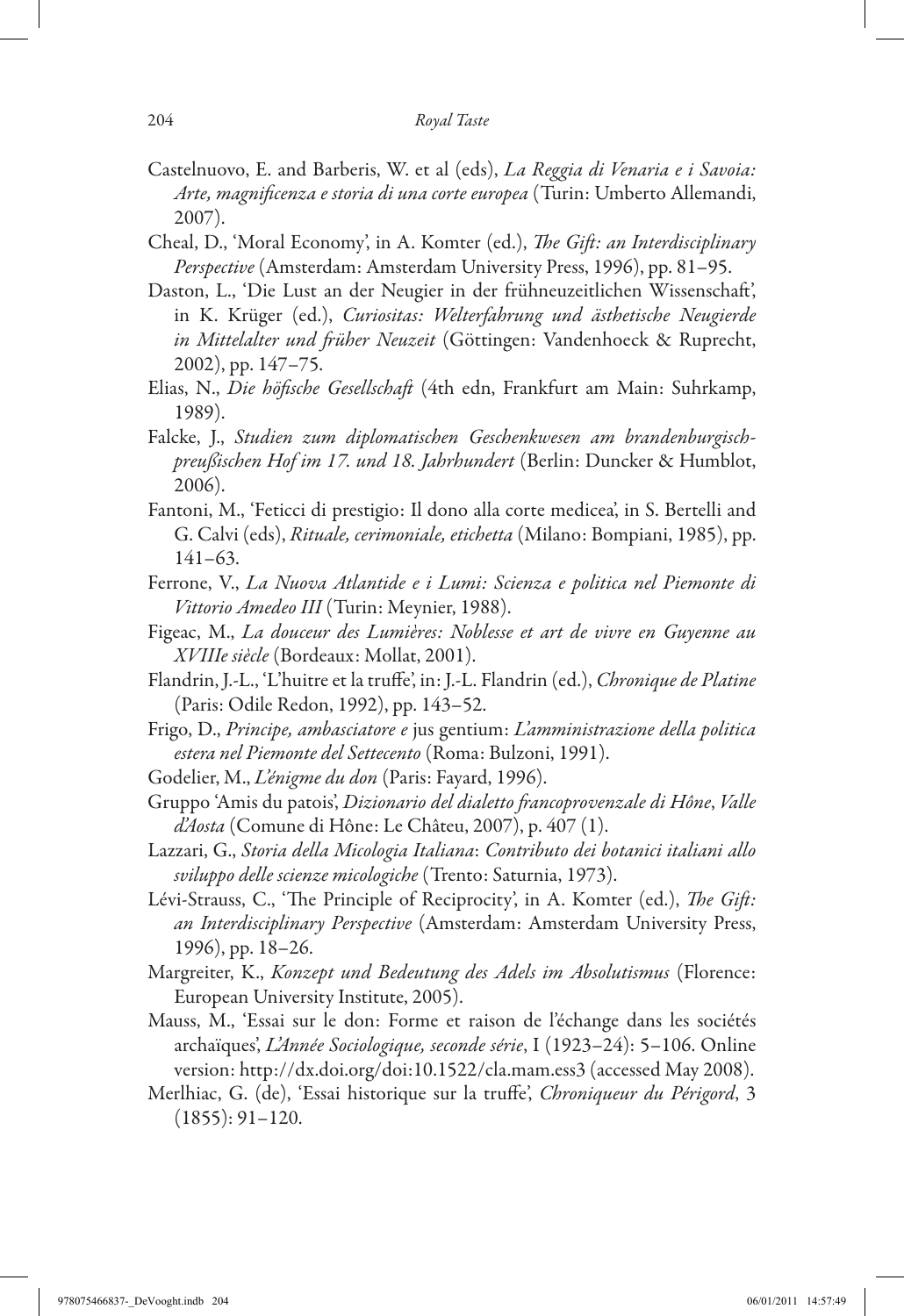- Meyzie, P., 'Les cadeaux alimentaires dans le Sud-Ouest aquitain au XVIIIe siècle: sociabilité, pouvoirs et gastronomie', *Histoire, Économie & Société*, 25 (2006): 33–51.
- Moran, B.T., 'Courts and Academies', in K. Park and L. Daston (eds), *The Cambridge History of Science, vol. III: Early Modern Science* (Cambridge: Cambridge University Press, 2006), pp. 251–72.
- Oresko, R., 'The House of Savoy in Search for a Royal Crown in the Seventeenth century', in R. Oresko, G.C. Gibbs, and H.M. Scott (eds), *Royal and Republican Sovereignty in Early Modern Europe* (Cambridge: Cambridge University Press, 1997), pp. 272–350.
- Papa, C., 'Il tartufo: "Dono di natura"', *La ricerca folklorica*, 41 (2000): 25–36.
- Perrero, D., 'I regali di prodotti nazionali invalsi nella diplomazia piemontese dei secoli XVII–XVIII', *Atti della Reale Accademia delle Scienze di Torino*, 31 (1896): 411–32.
- Piscitelli, E., *La legazione sarda in Vienna (1707–1859)* (Rome: Ministero degli Affari esteri, 1950).
- Ricuperati, G., 'Il Settecento', in P. Merlin, C. Rosso, G. Symcox, and G. Ricuperati (eds), *Il Piemonte sabaudo: Stato e territori in età moderna* (Turin: UTET, 1994), pp. 441–515.
- Rittersma, R.C., 'Industrialised Delicacies: The Rise of the Umbrian Truffle Business and the Pioneering Work of Mazzoneschi and Urbani (1860–1918)', in G. Dorel-Ferré (ed.), *Nourrir les hommes, de la Champagne-Ardenne au monde: Actes des premières rencontres de la section agroalimentaire de TICCIH* (Reims: Centre national de documentation pédagogique, 2010).
- Rittersma, R.C., 'Subterranean Fieldwork: Marsili's Survey on the Biogeography and Ecobiology of Truffles in 18th Century North and Central Italy', in C. Ries, M. Harbsmeier and K.H. Nielsen (eds), *Ways of Knowing the Field: Studies in the History and Sociology of Scientific Fieldwork and Expeditions* (Aarhus: Aarhus University Press, 2010).
- Rittersma, R.C., 'The Quest for the "Holy Spores": Exploring the Truffle in Early Modern European Science', unpublished paper (2008).
- Ruata, A., *Luigi Malabaila di Canale: Riflessi della cultura illuministica in un diplomatico piemontese* (Turin: Dep. subalpina di storia patria, 1968).
- Sahlins, M., 'On the Sociology of Primitive Exchange', in A. Komter (ed.), *The Gift: an Interdisciplinary Perspective* (Amsterdam: Amsterdam University Press 1996), pp. 26–39.
- Schwartz, B., 'The Social Psychology of the Gift', in A. Komter (ed.), *The Gift*: *an Interdisciplinary Perspective* (Amsterdam: Amsterdam University Press, 1996), pp. 69–81.